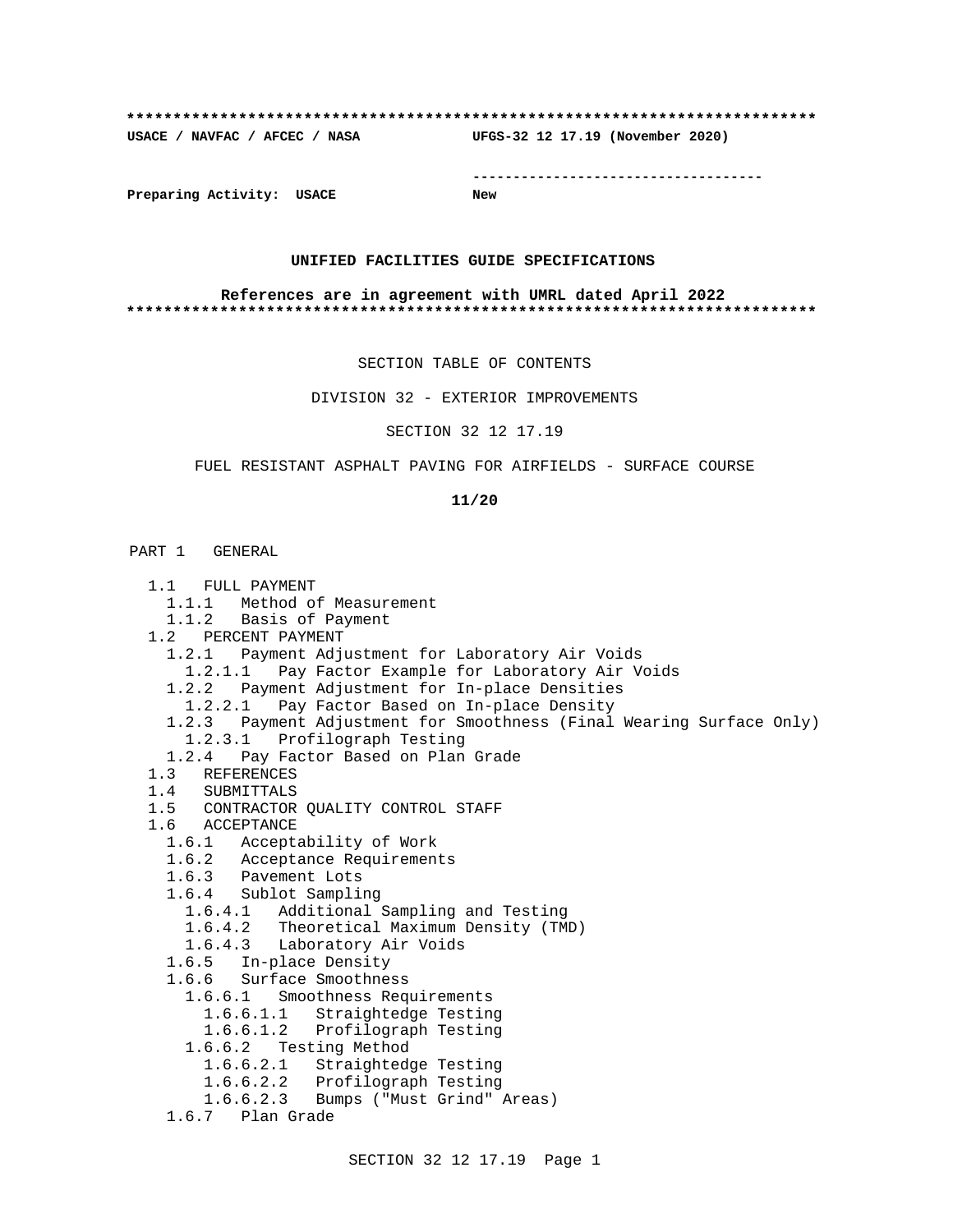- 1.6.8 Laboratory Accreditation and Validation
- 1.7 ENVIRONMENTAL REQUIREMENTS
- PART 2 PRODUCTS
	- 2.1 SYSTEM DESCRIPTION
		- 2.1.1 Asphalt Mixing Plant
			- 2.1.1.1 Truck Scales
			- 2.1.1.2 Inspection of Plant
			- 2.1.1.3 Storage Silos
		- 2.1.2 Hauling Equipment
		- 2.1.3 Material Transfer Vehicle (MTV)
		- 2.1.4 Asphalt Pavers
			- 2.1.4.1 Receiving Hopper
			- 2.1.4.2 Automatic Grade Controls
		- 2.1.5 Rollers
		- 2.1.6 Diamond Grinding
	- 2.2 AGGREGATES
		- 2.2.1 Coarse Aggregate
		- 2.2.2 Fine Aggregate
		- 2.2.3 Mineral Filler
		- 2.2.4 Aggregate Gradation
	- 2.3 ASPHALT BINDER
	- 2.4 MIX DESIGN
		- 2.4.1 JMF Requirements
		- 2.4.2 Testing Requirement for Asphalt Mixture Resistance to Fuel
		- 2.4.3 Adjustments to JMF
	- 2.5 RECLAIMED ASPHALT PAVEMENT

```
PART 3 EXECUTION
```
- 3.1 CONTRACTOR QUALITY CONTROL
	- 3.1.1 General Quality Control Requirements
	- 3.1.2 Testing Laboratory
	- 3.1.3 Quality Control Testing
		- 3.1.3.1 Asphalt Content
		- 3.1.3.2 Aggregate Properties
		- 3.1.3.3 Temperatures
		- 3.1.3.4 Moisture Content of Aggregate
		- 3.1.3.5 Moisture Content of Mixture
		- 3.1.3.6 Laboratory Air Voids, TMD, and VMAVMA and Marshall Stability
		-
		- 3.1.3.7 In-Place Density
		- 3.1.3.8 Grade and Smoothness
		- 3.1.3.9 Additional Testing
	- 3.1.3.10 QC Monitoring 3.1.4 Control Charts
	-
- 3.2 PREPARATION OF ASPHALT BINDER MATERIAL
- 3.3 PREPARATION OF MINERAL AGGREGATE
- 3.4 PREPARATION OF ASPHALT MIXTURE
- 3.5 PREPARATION OF THE UNDERLYING SURFACE
- 3.6 TEST SECTION
- 3.6.1 Sampling and Testing for Test Section
- 3.6.2 Additional Test Sections
- 3.7 TRANSPORTING AND PLACING
	- 3.7.1 Transporting
- 3.7.2 Placing
- 3.8 COMPACTION OF MIXTURE
- 3.8.1 General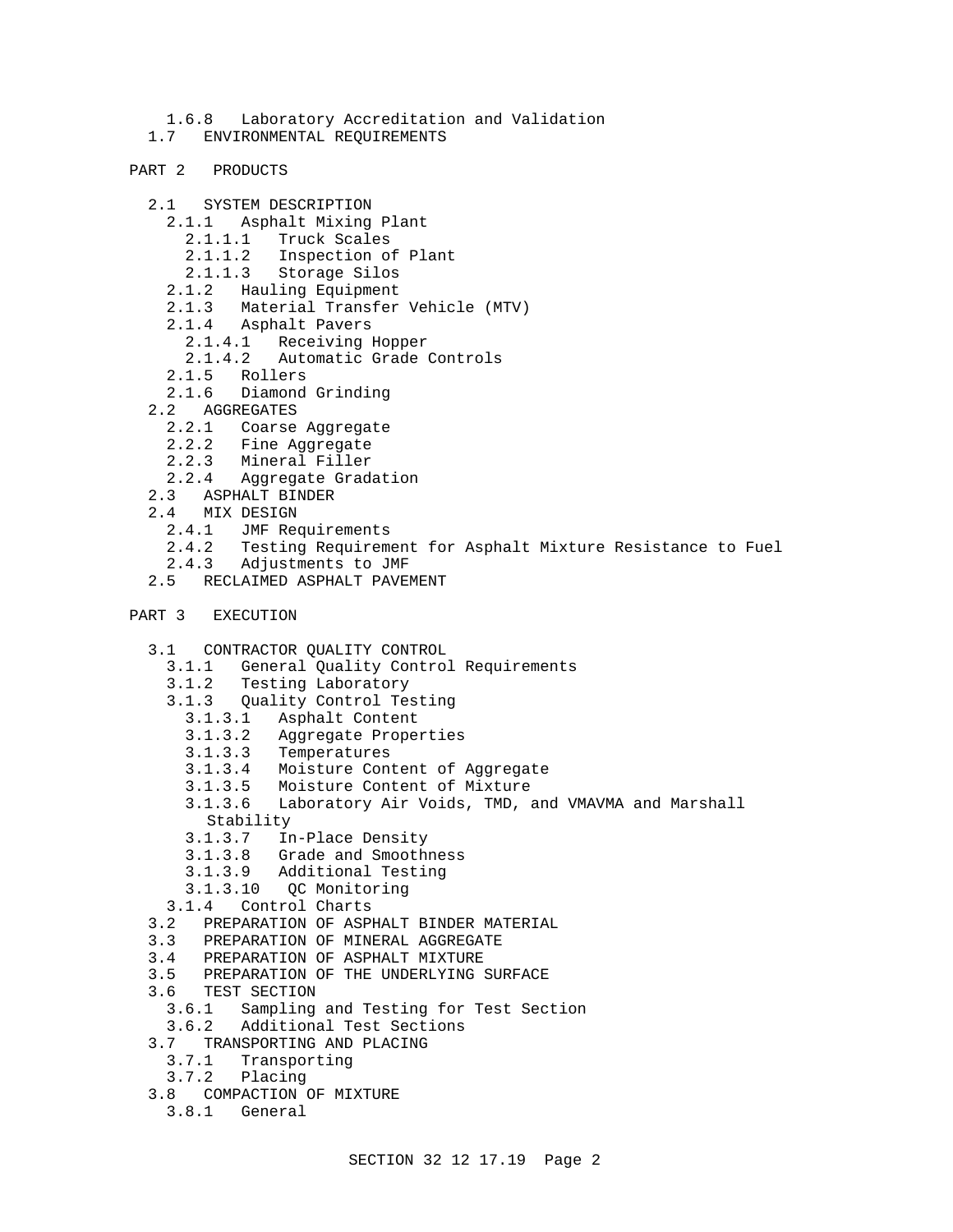- 3.8.2 Segregation
- 3.9 JOINTS
- 3.9.1 Transverse Joints
- 3.9.2 Longitudinal Joints
	- 3.9.3 Fuel Resistant Asphalt Pavement-Portland Cement Concrete Joints
- -- End of Section Table of Contents --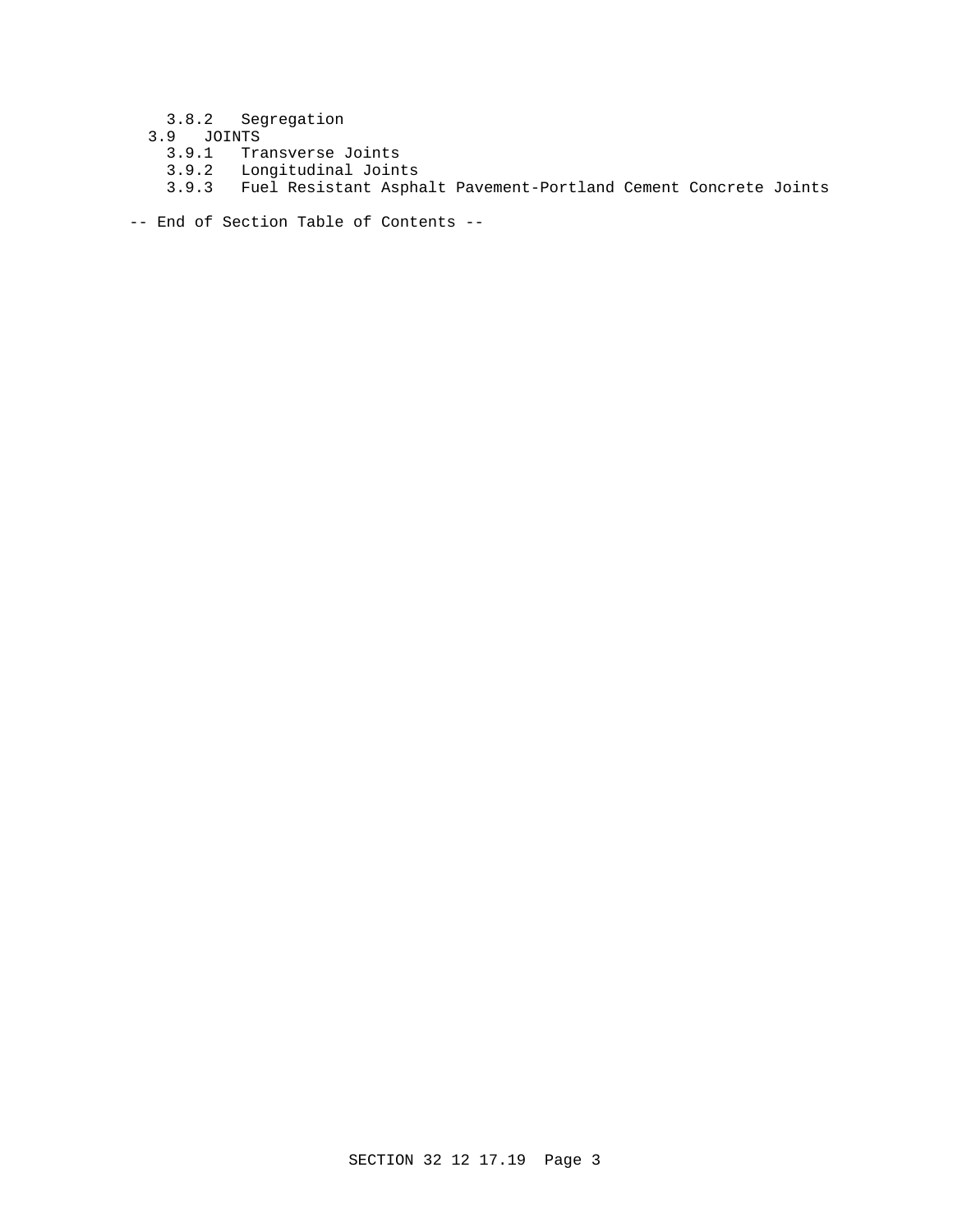**\*\*\*\*\*\*\*\*\*\*\*\*\*\*\*\*\*\*\*\*\*\*\*\*\*\*\*\*\*\*\*\*\*\*\*\*\*\*\*\*\*\*\*\*\*\*\*\*\*\*\*\*\*\*\*\*\*\*\*\*\*\*\*\*\*\*\*\*\*\*\*\*\*\***

**USACE / NAVFAC / AFCEC / NASA UFGS-32 12 17.19 (November 2020)**

**------------------------------------**

**Preparing Activity: USACE New**

#### **UNIFIED FACILITIES GUIDE SPECIFICATIONS**

**References are in agreement with UMRL dated April 2022 \*\*\*\*\*\*\*\*\*\*\*\*\*\*\*\*\*\*\*\*\*\*\*\*\*\*\*\*\*\*\*\*\*\*\*\*\*\*\*\*\*\*\*\*\*\*\*\*\*\*\*\*\*\*\*\*\*\*\*\*\*\*\*\*\*\*\*\*\*\*\*\*\*\***

#### SECTION 32 12 17.19

FUEL RESISTANT ASPHALT PAVING FOR AIRFIELDS - SURFACE COURSE **11/20**

**\*\*\*\*\*\*\*\*\*\*\*\*\*\*\*\*\*\*\*\*\*\*\*\*\*\*\*\*\*\*\*\*\*\*\*\*\*\*\*\*\*\*\*\*\*\*\*\*\*\*\*\*\*\*\*\*\*\*\*\*\*\*\*\*\*\*\*\*\*\*\*\*\*\***

**NOTE: This guide specification covers the requirements for fuel resistant asphalt pavement surface course (central-plant) for airfields using Marshall or Gyratory compaction method.**

**Adhere to** UFC 1-300-02 **Unified Facilities Guide Specifications (UFGS) Format Standard when editing this guide specification or preparing new project specification sections. Do not edit or rewrite the unbracketed text without the express consent of the Corps of Engineers Transportation Systems Center (TSMCX), the Air Force Civil Engineer Center (AFCEC) pavement subject matter expert (SME), or the Naval Facilities Engineering Command (NAVFAC). Edit bracketed items by choose applicable items(s) or inserting appropriate text.**

**Comments, suggestions and recommended changes for this guide specification are welcome and should be submitted as a** Criteria Change Request (CCR)**. \*\*\*\*\*\*\*\*\*\*\*\*\*\*\*\*\*\*\*\*\*\*\*\*\*\*\*\*\*\*\*\*\*\*\*\*\*\*\*\*\*\*\*\*\*\*\*\*\*\*\*\*\*\*\*\*\*\*\*\*\*\*\*\*\*\*\*\*\*\*\*\*\*\***

PART 1 GENERAL

**\*\*\*\*\*\*\*\*\*\*\*\*\*\*\*\*\*\*\*\*\*\*\*\*\*\*\*\*\*\*\*\*\*\*\*\*\*\*\*\*\*\*\*\*\*\*\*\*\*\*\*\*\*\*\*\*\*\*\*\*\*\*\*\*\*\*\*\*\*\*\*\*\*\***

**NOTE: Modifications must be made to this guide specification during conversion to a project specification in accordance with the NOTES which are located throughout the document. These NOTES are instructions to the designer, and will not appear in the project specification.**

**Specifications developed for Corps of Engineers managed projects must be edited in accordance with ER 1110-34-1 Engineering and Design Transportation Systems Mandatory Center of Expertise (Section 11, 12, App A, B, C).**

**This guide specification only pertains to the fuel**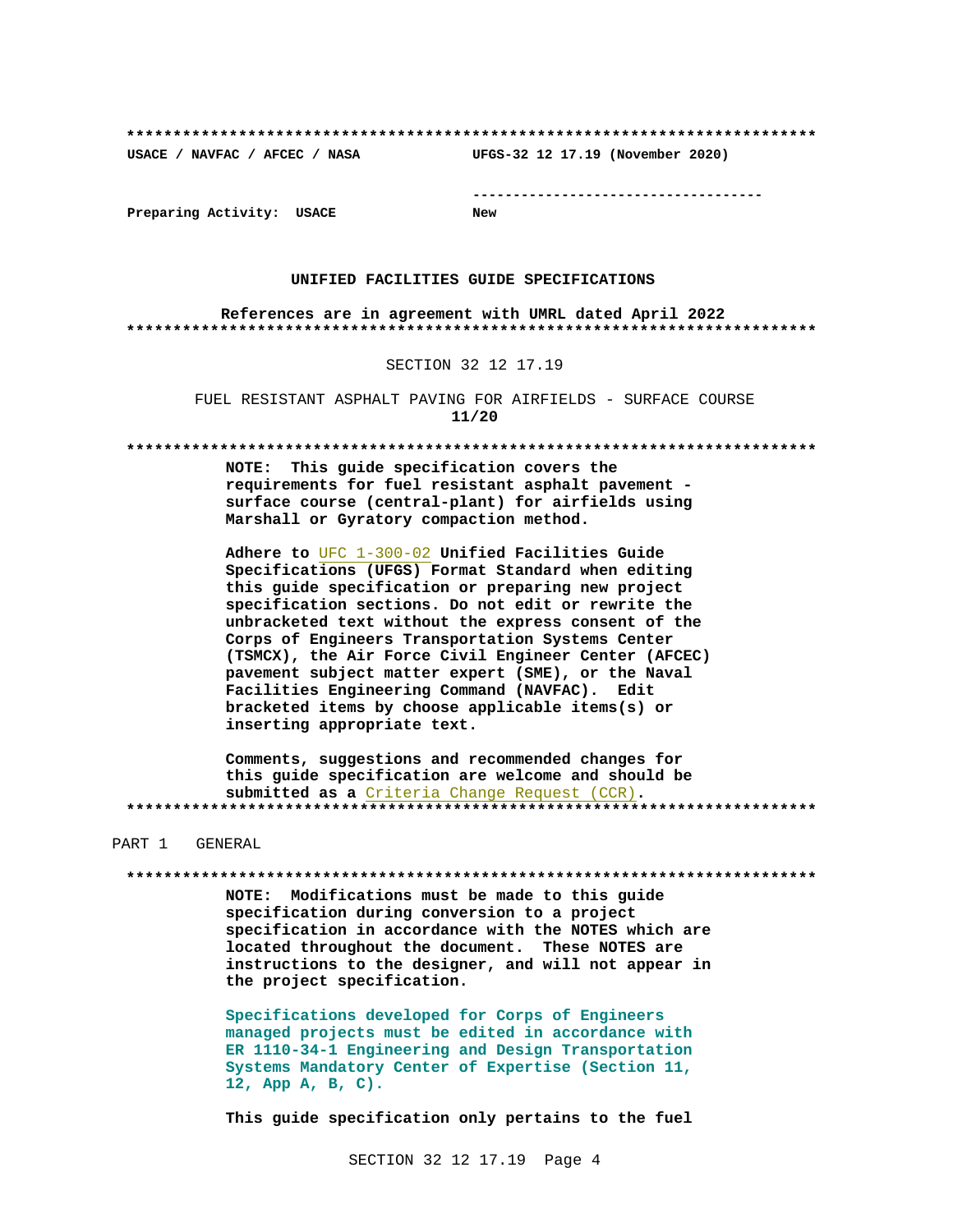resistant asphalt pavement for airfields - surface course aspects of the project and not to any surface preparation requirements dealing with aggregate base courses, milling, or tack and prime coats. Cover surface preparation requirements by either including them in this guide specification or by adding pertinent sections to the project documents.

This specification utilizes a Quality Assurance and Quality Control (QA/QC) construction management philosophy. Quality Assurance refers to the actions performed by the Government or designated representative to assure the final product meets the job requirements. This specification has been developed for QC testing to be used as a basis of pay. It is recommended that the Government's QA testing should include a minimum of 5 percent of the Contractor's QC tests. Results of QC testing are the basis for pay unless there are discrepancies between QC and QA testing. Quality Control also refers to the actions of the Contractor to monitor the construction and production processes and to correct these processes when out of control. Results of QC testing are reported daily on the process control charts maintained by the Contractor. Quality Control is covered in paragraph CONTRACTOR QUALITY CONTROL STAFF and paragraph CONTRACTOR QUALITY CONTROL.

#### 1.1 FULL PAYMENT

#### Method of Measurement  $1.1.1$

#### 

NOTE: For unit-price contracts, include first bracketed statements and delete the second set. For lump sum contracts, delete the first bracketed statements and include the second set.

Do not delete PART 1 for lump sum Contracts. 

[The amount paid for will be the number of metric tons tons of fuel resistant asphalt pavement used in the accepted work. Weigh the fuel resistant asphalt pavement after mixing. No separate payment will be made for weight of asphalt binder material incorporated herein.] [Utilize the quantity of fuel resistant asphalt pavement, per ton placed and accepted, for the purposes of assessing the pay factors stipulated below.]

#### 1.1.2 Basis of Payment

#### \*\*\*\*\*\*\*\*\*\*\*\*

NOTE: For unit-price contracts, include first bracketed statements and delete the second set. For lump sum contracts, delete the first bracketed statements and include the second set. Include prescriptive unit price based on the Government estimate for payment adjustment. Use unit prices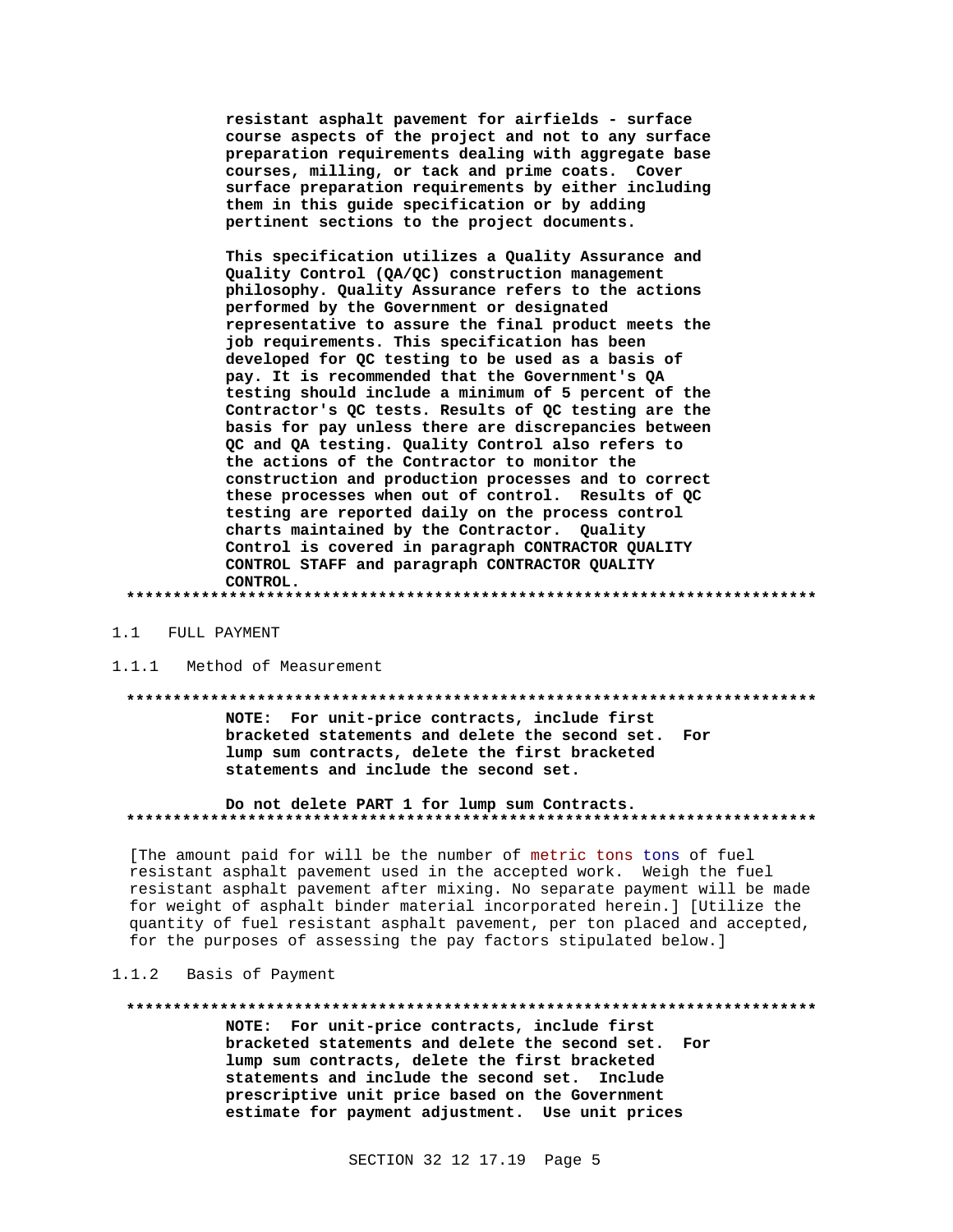#### when the job exceeds 1,000 metric tons tons.

[Quantities of fuel resistant asphalt pavement, determined as specified above, will be paid for at respective Contract unit prices or at reduced prices adjusted in accordance with paragraphs PERCENT PAYMENT and ACCEPTANCE. Payment will constitute full compensation for furnishing all materials, equipment, plant, and tools; and for all labor and other incidentals necessary to complete work required by this section of the specification.] [The measured quantity of fuel resistant asphalt pavement will be paid for and included in the lump sum Contract price. If less than 100 percent payment is due based on the pay factors stipulated in paragraph PERCENT PAYMENT, a unit price of [\_\_\_\_] per metric tonton will be used for purposes of calculating the payment reduction.]

#### PERCENT PAYMENT  $1.2$

## NOTE: The basis of pay testing includes material tests to determine laboratory air voids, in-place density, smoothness and plan grade which are needed to determine percent payment.

The lot pay factor is determined by taking the lowest computed pay factor based on either laboratory air voids, in-place density, smoothness, or grade (each discussed below). Remove and replace lots when the lowest computed pay factor requires rejection. At the end of the project calculate the average pay factor for all lots. If this average lot pay factor exceeds 95.0 percent and no individual lot has a pay factor less than 75.0 percent, then the percent payment for the entire project will be 100 percent of the unit bid price. If the average lot pay factor is less than 95.0 percent, then each lot will be paid for at the unit price multiplied by the lot pay factor. For any lots which are less than 2,000 metric tonstons, a weighted lot pay factor will be used to calculate the average lot pay factor. When work on a lot is required to be terminated before all four sublots are completed, the results from the completed sublots will be analyzed to determine the percent payment for the lot following the same procedures and requirements for full lots but with fewer or more test results as determined in paragraph PAVEMENT LOTS.

#### $1.2.1$ Payment Adjustment for Laboratory Air Voids

Laboratory air void calculations for each lot will use the average theoretical maximum density values obtained for the lot. Determine the average TMD in accordance with paragraph THEORETICAL MAXIMUM DENSITY (TMD). The mean absolute deviation of the laboratory air void contents (one from each sublot) from the JMF air void content will be evaluated as shown in the example below and a pay factor will be determined from Table 1. When 0 percent payment is determined, remove and replace the rejected lot at least 100 mm 4 inches into the cold (existing) lane adjacent to the longitudinal joint.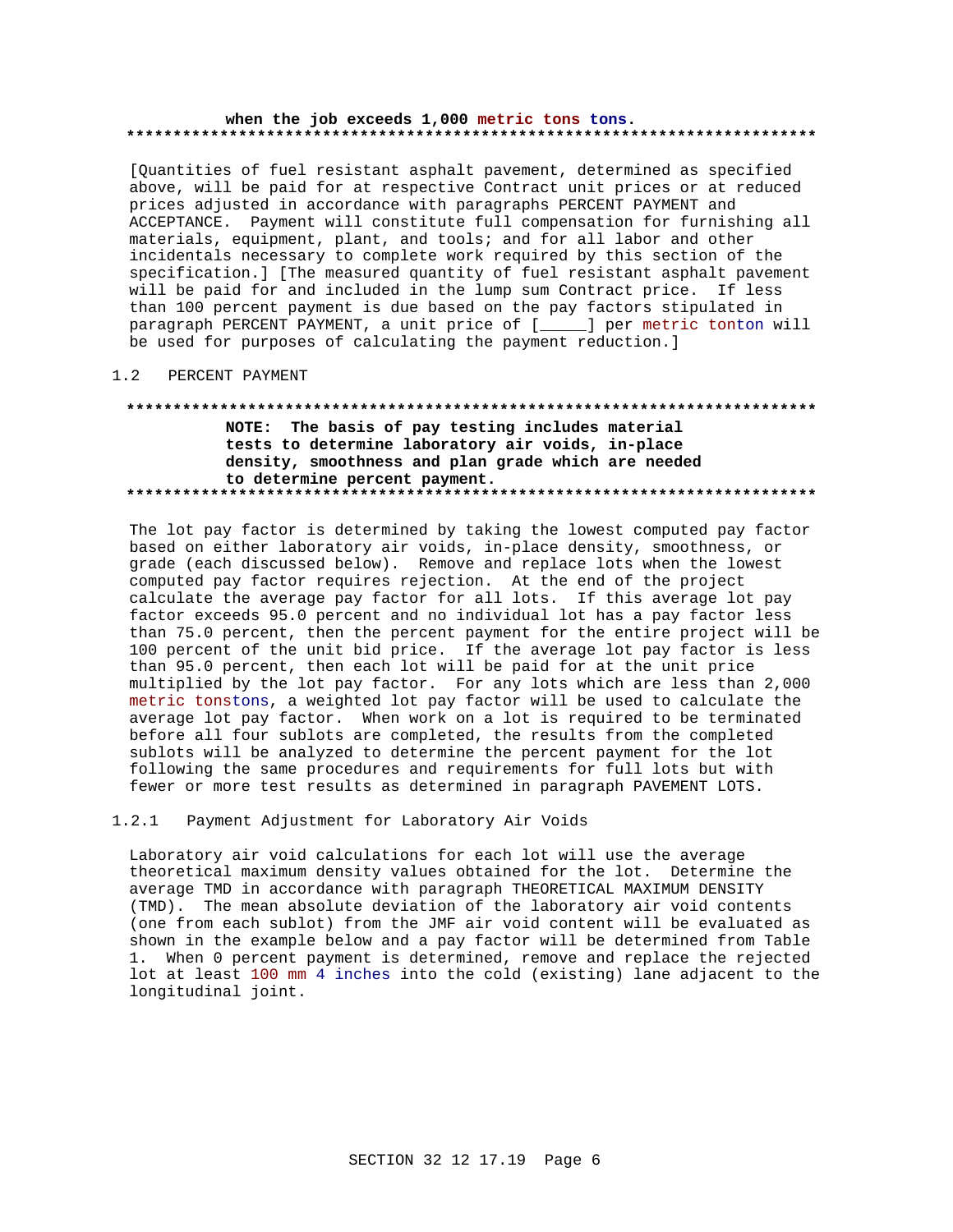| Table 1<br>Pay Factor Based on Laboratory Air Voids  |                     |
|------------------------------------------------------|---------------------|
| Mean Absolute Deviation of Lab Air Voids<br>from JMF | Pay Factor, percent |
| $0.60$ or less                                       | 100                 |
| $0.61 - 0.80$                                        | 98                  |
| $0.81 - 1.00$                                        | 95                  |
| $1.01 - 1.20$                                        | 90                  |
| Above 1.20                                           | reject(0)           |

1.2.1.1 Pay Factor Example for Laboratory Air Voids

An example of the computation of mean absolute deviation for laboratory air voids is as follows: Assume that the laboratory air voids are determined from 4 sublots where one set of laboratory compacted specimens is from a single sublot. The laboratory air voids for the 4 sublots are determined to be 2.0, 1.5, 2.5, and 2.2. Assume that the target air voids from the JMF is 2.5. The mean absolute deviation is then:

Mean Absolute Deviation =  $(|2.0 - 2.5| + |1.5 - 2.5| + |2.5 - 2.5| +$  $|2.2 - 2.5|$  / 4

Mean Absolute Deviation =  $(0.5 + 1.0 + 0.0 + 0.3)/4 = (1.8)/4 = 0.45$ 

The mean absolute deviation for laboratory air voids is determined to be 0.45. It can be seen from Table 1 that the lot pay factor based on laboratory air voids is 100 percent.

1.2.2 Payment Adjustment for In-place Densities

The average in-place mat and joint densities are expressed as a percentage of the average TMD for the lot. Determine the average TMD in accordance with paragraph THEORETICAL MAXIMUM DENSITY (TMD). The average in-place mat density and joint density for a lot are determined and compared with Table 2 to calculate a single pay factor per lot. Use the following process to determine the single pay factor for in-place density:

- a. Step 1: Determine the pay factors for mat density and joint density using Table 2.
- b. Step 2: Determine ratio of joint area to mat area. The area associated with the joint is considered to be 3 m 10 feet wide times the length of completed longitudinal construction joint in the lot. This joint area will not exceed the total lot size. The length of joint to be considered will be that length where a new lane has been placed against an adjacent lane of asphalt pavement, either any cold joint against another lot or any other existing asphalt paved previously. The area associated with the joint is expressed as a percentage of the total lot.
- c. Step 3: Compute the weighted pay factor for the joint using the formula in the example shown in paragraph PAY FACTOR BASED ON IN-PLACE DENSITY.
- d. Step 4: Where freshly placed fuel resistant asphalt pavement abuts old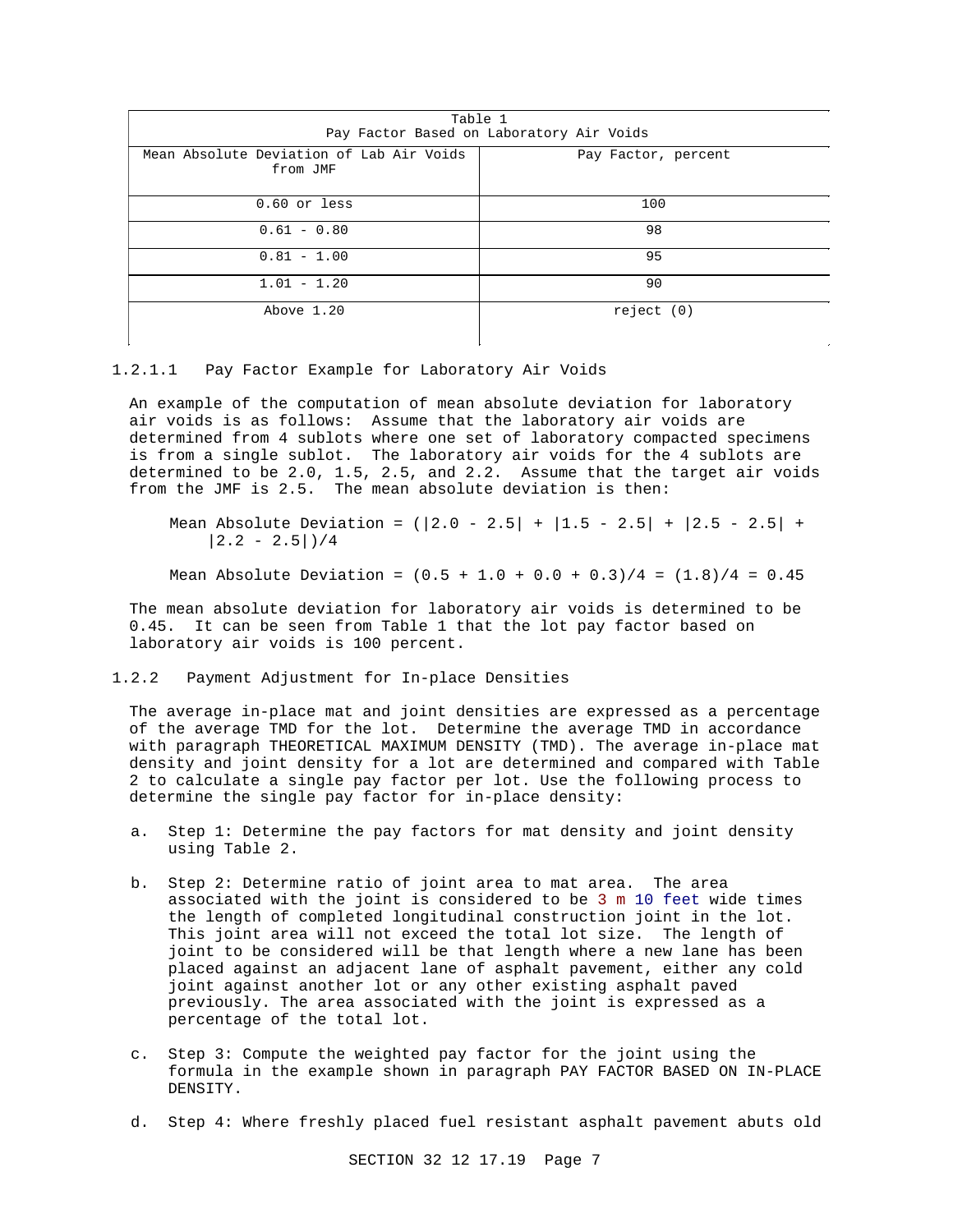(not in contract) asphalt pavement, determine density at the tie-in longitudinal joint by taking one core per sublot at a random location for each lot of material placed adjacent to the joint. If Step 4 is not applicable, move to Step 5. The size of joint area is 3 m 10 feet wide by the length of the joint being paved. Locate the center of each of the four cores 150 mm 6 inches from the edge of the existing pavement. Take each core at a random location along the length of the joint. The requirements for joint density for this lot, adjacent to the existing asphalt joint, are the same as that for the mat density specified in Table 2. For freshly placed fuel resistant asphalt pavement-old asphalt (not in contract) joints at taxiways abutting runways, aprons, or other taxiways, take two additional randomly located cores along each taxiway intersection.

e. Step 5: Compare weighted pay factor for joint density to pay factor for mat density and select the lowest. This selected pay factor is the pay factor based on density for the lot. When the TMD on both sides of a longitudinal joint is different, the average of these two TMD will be used as the TMD needed to calculate the percent joint density.

When 0 percent payment is determined for mat density, remove and replace the rejected lot at least 100 mm 4 inches into the cold (existing) lane adjacent to the longitudinal joint. When 0 percent payment is determined for joint density, remove and replace the rejected longitudinal joint with a 3 m 10 feet wide paving lane that is centered over the joint.

 $T = 2$ 

| rapie z<br>Pay Factor Based on In-place Density   |                     |                                                      |  |
|---------------------------------------------------|---------------------|------------------------------------------------------|--|
| Average Mat Density<br>(4 cores) (Percent of TMD) | Pay Factor, percent | Average Joint Density (4)<br>cores) (Percent of TMD) |  |
| $95.0 - 98.0$                                     | 100.0               | Above 93.5                                           |  |
| 94.9                                              | 100.0               | 93.4                                                 |  |
| 94.8 or 98.1                                      | 99.9                | 93.3                                                 |  |
| 94.7                                              | 99.8                | 93.2                                                 |  |
| 94.6 or 98.2                                      | 99.6                | 93.1                                                 |  |
| 94.5                                              | 99.4                | 93.0                                                 |  |
| 94.4 or 98.3                                      | 99.1                | 92.9                                                 |  |
| 94.3                                              | 98.7                | 92.8                                                 |  |
| 94.2 or 98.4                                      | 98.3                | 92.7                                                 |  |
| 94.1                                              | 97.8                | 92.6                                                 |  |
| 94.0 or 98.5                                      | 97.3                | 92.5                                                 |  |
| 93.9                                              | 96.3                | 92.4                                                 |  |
| 93.8 or 98.6                                      | 94.1                | 92.3                                                 |  |
| 93.7                                              | 92.2                | 92.2                                                 |  |
| 93.6 or 98.7                                      | 90.3                | 92.1                                                 |  |
| 93.5                                              | 87.9                | 92.0                                                 |  |
| 93.4 or 98.8                                      | 85.7                | 91.9                                                 |  |
| 93.3                                              | 83.3                | 91.8                                                 |  |
| 93.2 or 98.9                                      | 80.6                | 91.7                                                 |  |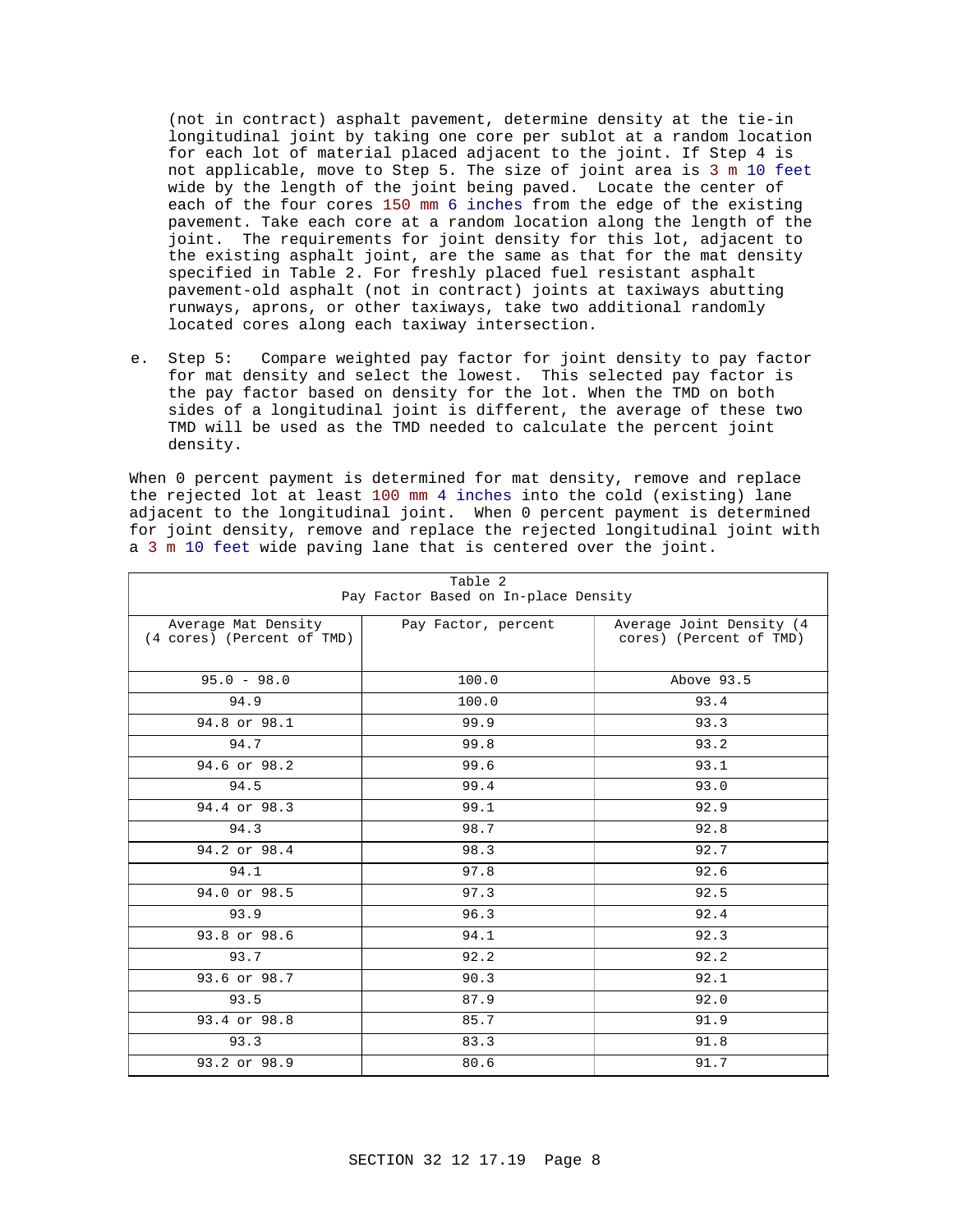| Table 2<br>Pay Factor Based on In-place Density   |                     |                                                      |
|---------------------------------------------------|---------------------|------------------------------------------------------|
|                                                   |                     |                                                      |
| Average Mat Density<br>(4 cores) (Percent of TMD) | Pay Factor, percent | Average Joint Density (4)<br>cores) (Percent of TMD) |
| 93.1                                              | 78.0                | 91.6                                                 |
| 93.0 or 99.0                                      | 75.0                | 91.5                                                 |
| below 93.0, above 99.0                            | $0.0$ (reject)      | below 91.5                                           |

1.2.2.1 Pay Factor Based on In-place Density

An example of the computation of a pay factor (in I-P units only) based on in-place density, is as follows: Assume the following test results for field density made on the lot: (1) Average mat density = 94.2 percent (of lab TMD). (2) Average joint density = 92.5 percent (of lab TMD). (3) Total area of lot = 30,000 square feet. (4) Length of completed longitudinal construction joint = 2,000 feet.

a. Step 1: Determine pay factor based on mat density and on joint density, using Table 2:

Mat density of 94.2 percent = 98.3 pay factor.

Joint density of 92.5 percent = 97.3 pay factor.

b. Step 2: Determine ratio of joint area to mat area. Multiply the length of completed longitudinal construction joint by the specified 10 foot width and divide by the mat area (total paved area in the lot).

Ratio = Ratio of joint area to mat area

Ratio =  $(2,000$  feet x 10 feet)/30,000 square feet

 $Ratio = 0.6667$ 

c. Step 3: Weighted pay factor (wpf) for joint is determined as indicated below:

wpf = joint pay factor +  $(100 - joint$  pay factor) x  $(1 - ratio)$ 

 $wpf = 97.3 + (100-97.3)$  x  $(1-0.6667) = 98.2$  percent

d. Step 4: Compare weighted pay factor for joint density to pay factor for mat density and select the smaller:

Pay factor for mat density: 98.3 percent.

Weighted pay factor for joint density: 98.2 percent

Selected pay factor: 98.2 percent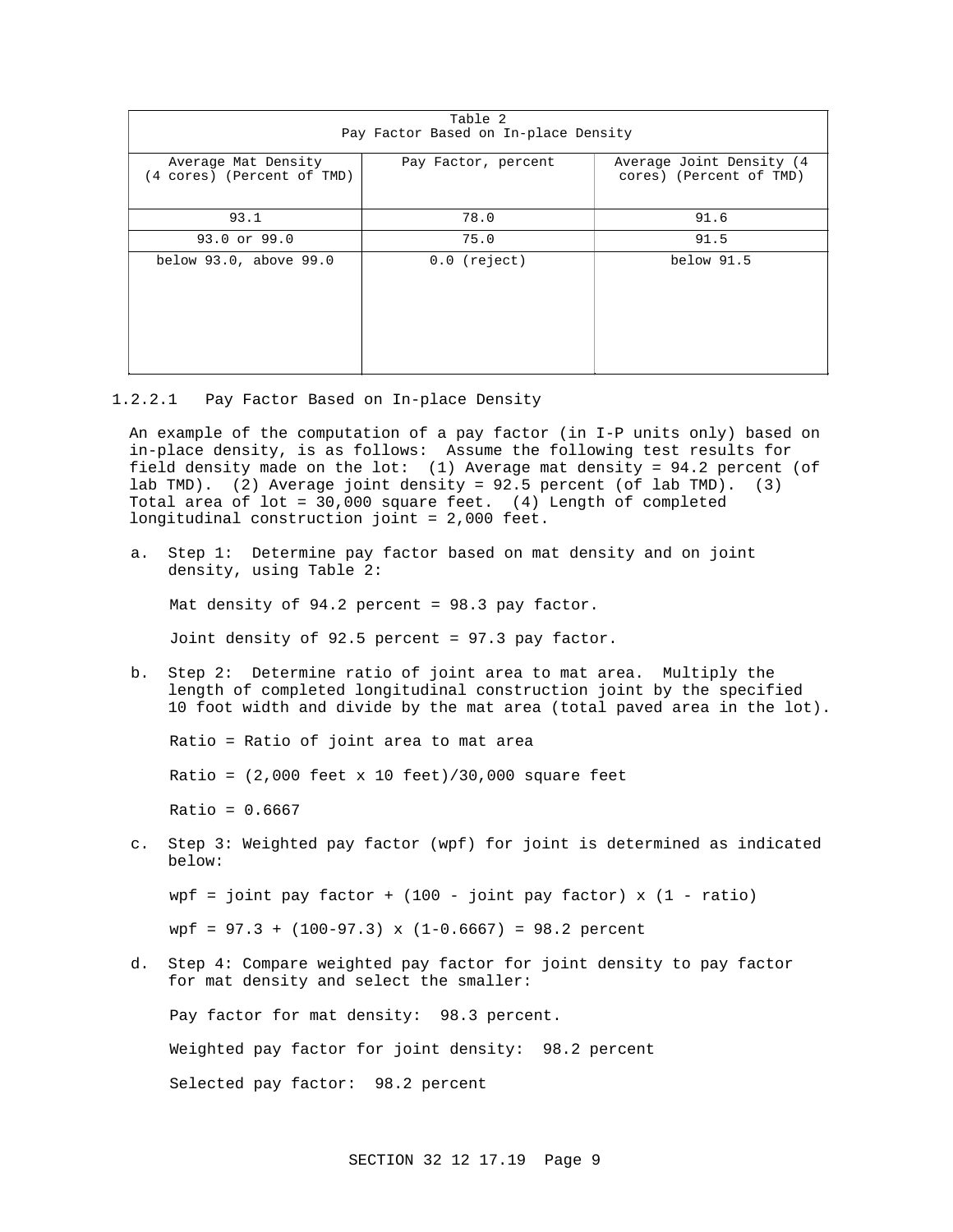1.2.3 Payment Adjustment for Smoothness (Final Wearing Surface Only)

# 

NOTE: When Profilograph testing is not required, delete the following paragraph for pay adjustment for smoothness. This paragraph may be deleted for projects where a profilograph cannot record 400 meters 0.10 of a mile in length. Profilograph testing is required for runway and applicable taxiway pavements. 

1.2.3.1 Profilograph Testing

Test the entire lot in the longitudinal direction per ASTM E1274. Perform the longitudinal testing at the centerline of each paving lot and 1/8th point from each side of the lot. Record the location and data from all profilograph measurements. Compute the profile index for each pass of the profilograph (3 per lot) in each 0.1 km0.1 mile segment. The profile index for each segment is the average of the profile indices for each pass in each segment. When the average Profile Indices of a lot exceeds the tolerance specified in paragraph SMOOTHNESS REQUIREMENTS determine pay factor using Table 3. Correct any small individual area with surface deviation which exceeds the tolerance specified in paragraph SMOOTHNESS REQUIREMENTS by more than 79 mm per km 5.0 inches per mile or more, by grinding to meet the specification requirements in Table 3 or remove and replace at no additional cost to the Government.

| Table 3<br>Pay Factor for Smoothness                                                                       |                                                    |  |
|------------------------------------------------------------------------------------------------------------|----------------------------------------------------|--|
| Average of Profile Indices Exceeding<br>Tolerance (per lot)                                                | Pay Factor, Percent                                |  |
| less than or equal to 16 mm km1.0 inch<br>per mile                                                         | 100.0                                              |  |
| greater than 16 mm per km1.0 inch per mile<br>but less than or equal to 32 mm per<br>km2.0 inches per mile | 95.0                                               |  |
| greater than 32 mm per km2.0 inch per mile<br>but less than 47 mm per km3.0 inches per<br>mile             | 90.0                                               |  |
| greater than 47 mm per km3.0 inch per mile<br>but less than 63 mm per km4.0 inches per<br>mile             | 75.0                                               |  |
| greater than 63 mm per km4.0 inches per<br>mile                                                            | Remove and Replace at no cost to the<br>Government |  |

#### 1.2.4 Pay Factor Based on Plan Grade

Within 5 working days after completion of a particular lot incorporating the final wearing course, test the final wearing surface of the pavement for conformance with specified plan grade requirements. Provide a final wearing surface of pavement conforming to the elevations and cross sections shown and not vary more than 9 mm 0.03 foot for runways and landing zones or 15 mm 0.05 foot for taxiways, aprons, and shoulders from the plan grade established and approved at site of work. Match finished surfaces at juncture with other pavements with finished surfaces of abutting pavements. Deviation from the plan elevation will not be permitted in areas of pavements where closer conformance with planned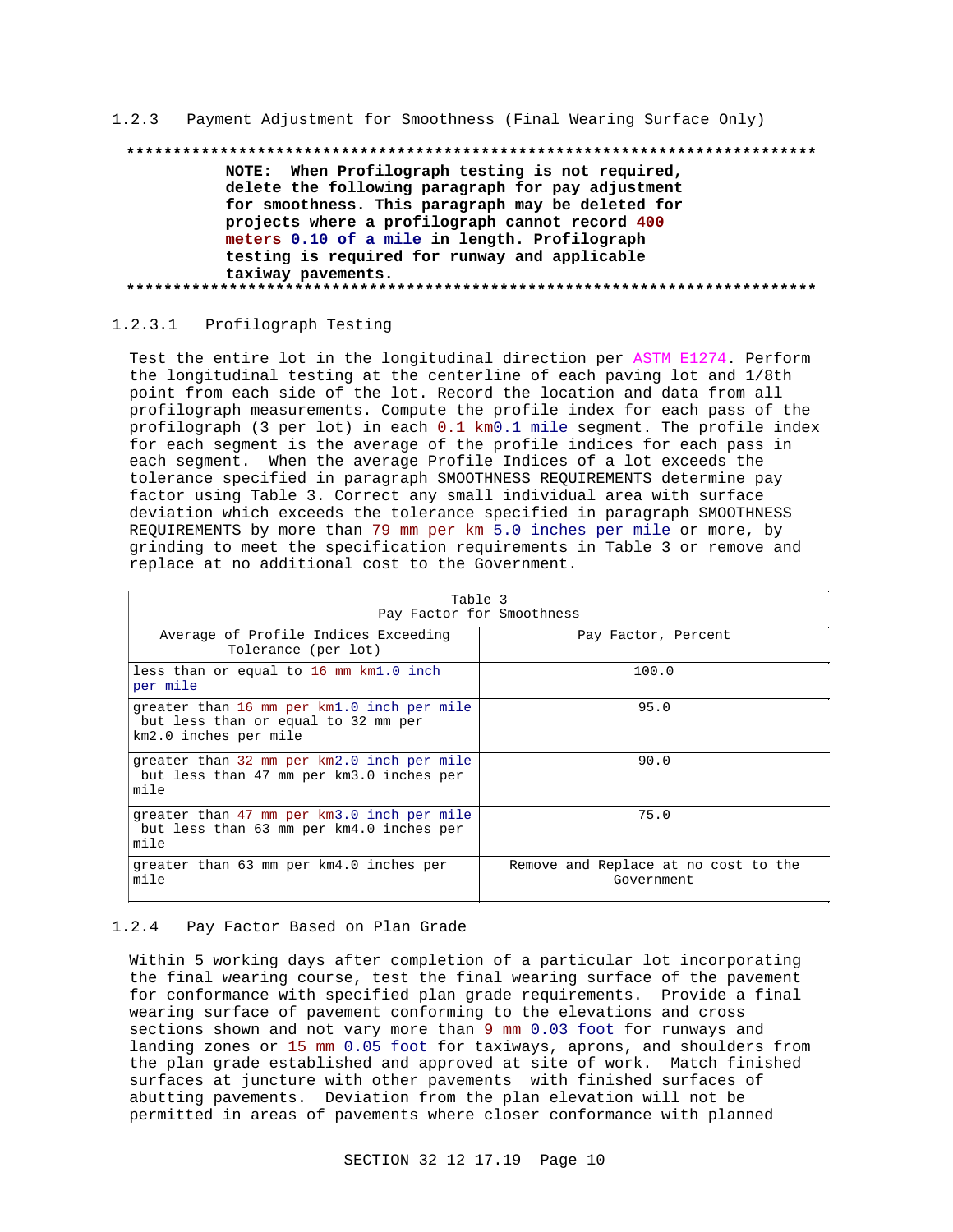elevation is required for the proper functioning of drainage and other appurtenant structures involved. The grade will be determined by running lines of levels at intervals of 7.6 m 25 feet, or less, longitudinally and transversely, to determine the elevation of the completed pavement surface. Maintain detailed notes of the results of the testing and provide a copy to the Government immediately after each day's testing. In areas where the grade exceeds the tolerance by more than 50 percent, remove the surface lift full depth; and replace the lift with fuel resistant asphalt pavement to meet specification requirements, at no additional cost to the Government. Diamond grinding may be used to remove high spots to meet grade requirements. Skin patching for correcting low areas or planing or milling for correcting high areas will not be permitted.

| Table 4<br>Pay Factor for Plan Grade             |                                                                     |  |
|--------------------------------------------------|---------------------------------------------------------------------|--|
| Percent of All Measurements Outside<br>Tolerance | Pay Factor, percent                                                 |  |
| Greater than or equal to 5 but less than 10      | 90                                                                  |  |
| Greater than or equal to 10 but less than 15     | 75                                                                  |  |
| Greater than 15                                  | Remove and replace the surface lift at no<br>cost to the Government |  |

#### $1<sup>2</sup>$ REFERENCES

#### 

NOTE: This paragraph is used to list the publications cited in the text of the guide specification. The publications are referred to in the text by basic designation only and listed in this paragraph by organization, designation, date, and title.

Use the Reference Wizard's Check Reference feature when you add a Reference Identifier (RID) outside of the Section's Reference Article to automatically place the reference in the Reference Article. Also use the Reference Wizard's Check Reference feature to update the issue dates.

References not used in the text will automatically be deleted from this section of the project specification when you choose to reconcile references in the publish print process. 

The publications listed below form a part of this specification to the extent referenced. The publications are referred to within the text by the basic designation only.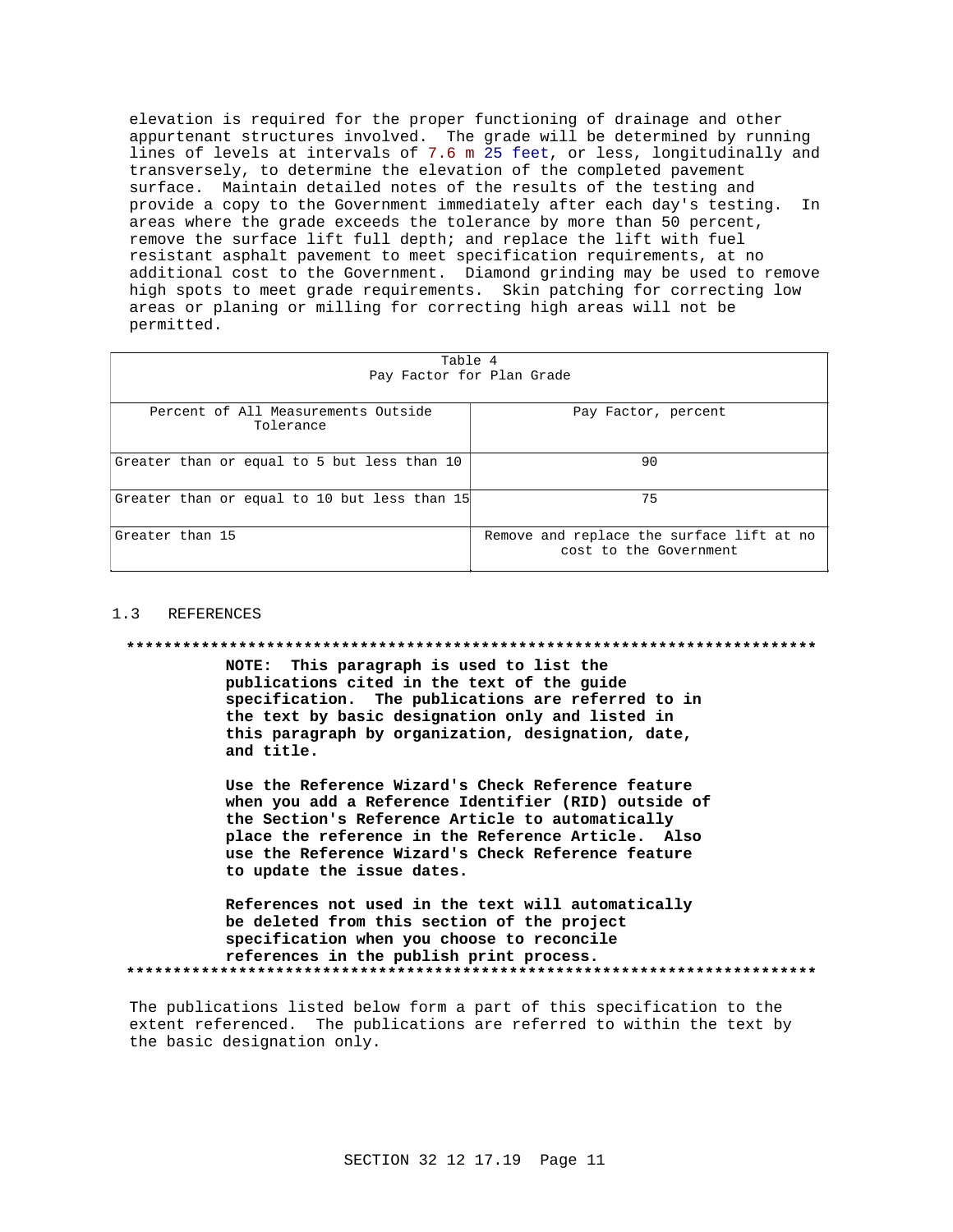| (AASHTO)                  | AMERICAN ASSOCIATION OF STATE HIGHWAY AND TRANSPORTATION OFFICIALS                                                                                   |
|---------------------------|------------------------------------------------------------------------------------------------------------------------------------------------------|
| AASHTO M 156              | (2013; R 2017) Standard Specification for<br>Requirements for Mixing Plants for<br>Hot-Mixed, Hot-Laid Bituminous Paving<br>Mixtures                 |
| AASHTO R 30               | (2002; R 2019) Standard Practice for<br>Mixture Conditioning of Hot Mix Asphalt<br>(HMA)                                                             |
| ASPHALT INSTITUTE (AI)    |                                                                                                                                                      |
| $AI$ $MS-2$               | (2015) Asphalt Mix Design Methods                                                                                                                    |
| ASTM INTERNATIONAL (ASTM) |                                                                                                                                                      |
| ASTM C29/C29M             | (2017a) Standard Test Method for Bulk<br>Density ("Unit Weight") and Voids in<br>Aggregate                                                           |
| ASTM C88                  | (2018) Standard Test Method for Soundness<br>of Aggregates by Use of Sodium Sulfate or<br>Magnesium Sulfate                                          |
| ASTM C117                 | (2017) Standard Test Method for Materials<br>Finer than 75-um (No. 200) Sieve in<br>Mineral Aggregates by Washing                                    |
| ASTM C127                 | (2015) Standard Test Method for Density,<br>Relative Density (Specific Gravity), and<br>Absorption of Coarse Aggregate                               |
| <b>ASTM C128</b>          | (2015) Standard Test Method for Density,<br>Relative Density (Specific Gravity), and<br>Absorption of Fine Aggregate                                 |
| <b>ASTM C131/C131M</b>    | (2020) Standard Test Method for Resistance<br>to Degradation of Small-Size Coarse<br>Aggregate by Abrasion and Impact in the<br>Los Angeles Machine  |
| <b>ASTM C136/C136M</b>    | (2019) Standard Test Method for Sieve<br>Analysis of Fine and Coarse Aggregates                                                                      |
| <b>ASTM C142/C142M</b>    | (2017) Standard Test Method for Clay Lumps<br>and Friable Particles in Aggregates                                                                    |
| ASTM C566                 | (2013) Standard Test Method for Total<br>Evaporable Moisture Content of Aggregate<br>by Drying                                                       |
| ASTM C1252                | (2017) Standard Test Methods for<br>Uncompacted Void Content of Fine Aggregate<br>(as Influenced by Particle Shape, Surface<br>Texture, and Grading) |
| ASTM D36/D36M             | (2014; R 2020) Standard Test Method for                                                                                                              |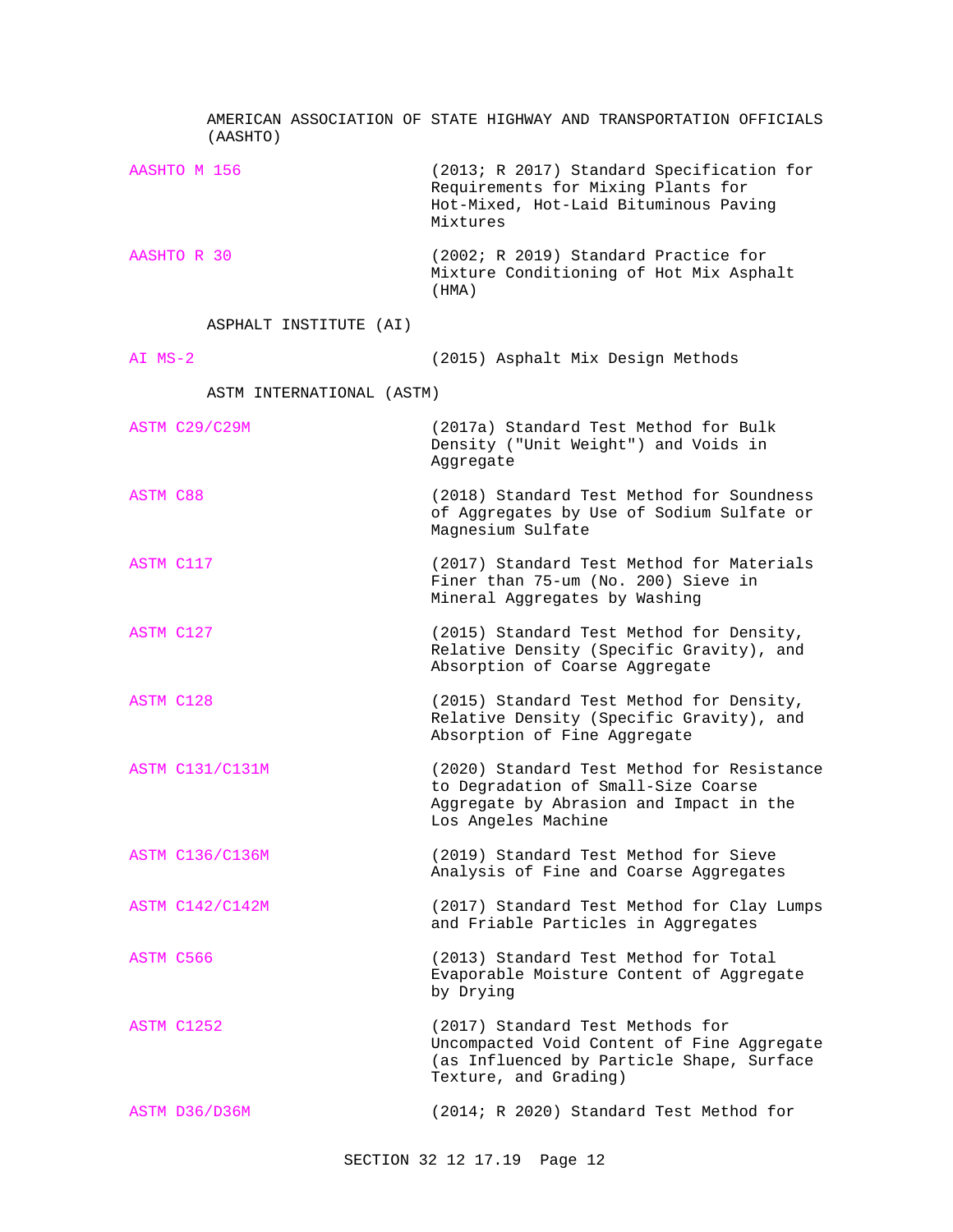|                        | Softening Point of Bitumen (Ring-and-Ball<br>Apparatus)                                                                    |
|------------------------|----------------------------------------------------------------------------------------------------------------------------|
| ASTM D75/D75M          | (2019) Standard Practice for Sampling<br>Aggregates                                                                        |
| <b>ASTM D140/D140M</b> | (2016) Standard Practice for Sampling<br>Asphalt Materials                                                                 |
| <b>ASTM D242/D242M</b> | (2009; R 2014) Mineral Filler for<br>Bituminous Paving Mixtures                                                            |
| ASTM D979/D979M        | (2015) Sampling Bituminous Paving Mixtures                                                                                 |
| ASTM D1461             | (2017) Standard Test Method for Moisture<br>or Volatile Distillates in Asphalt Mixtures                                    |
| ASTM D2041/D2041M      | (2011) Theoretical Maximum Specific<br>Gravity and Density of Bituminous Paving<br>Mixtures                                |
| ASTM D2172/D2172M      | (2017; E 2018) Standard Test Methods for<br>Quantitative Extraction of Asphalt Binder<br>from Asphalt Mixtures             |
| ASTM D2419             | (2014) Sand Equivalent Value of Soils and<br>Fine Aggregate                                                                |
| ASTM D2489/D2489M      | (2016) Standard Test Method for Estimating<br>Degree of Particle Coating of Asphalt<br>Mixtures                            |
| ASTM D2726/D2726M      | (2019) Standard Test Method for Bulk<br>Specific Gravity and Density of<br>Non-Absorptive Compacted Bituminous<br>Mixtures |
| ASTM D3203/D3203M      | (2017) Standard Test Method for Percent<br>Air Voids in Compacted Asphalt Mixtures                                         |
| ASTM D3665             | (2012; R 2017) Standard Practice for<br>Random Sampling of Construction Materials                                          |
| ASTM D3666             | (2016) Standard Specification for Minimum<br>Requirements for Agencies Testing and<br>Inspecting Road and Paving Materials |
| ASTM D3699             | (2019) Standard Specification for Kerosene                                                                                 |
| ASTM D4125/D4125M      | (2010) Asphalt Content of Bituminous<br>Mixtures by the Nuclear Method                                                     |
| ASTM D4791             | (2019) Flat Particles, Elongated<br>Particles, or Flat and Elongated Particles<br>in Coarse Aggregate                      |
| ASTM D4867/D4867M      | (2009; R 2014) Effect of Moisture on<br>Asphalt Concrete Paving Mixtures                                                   |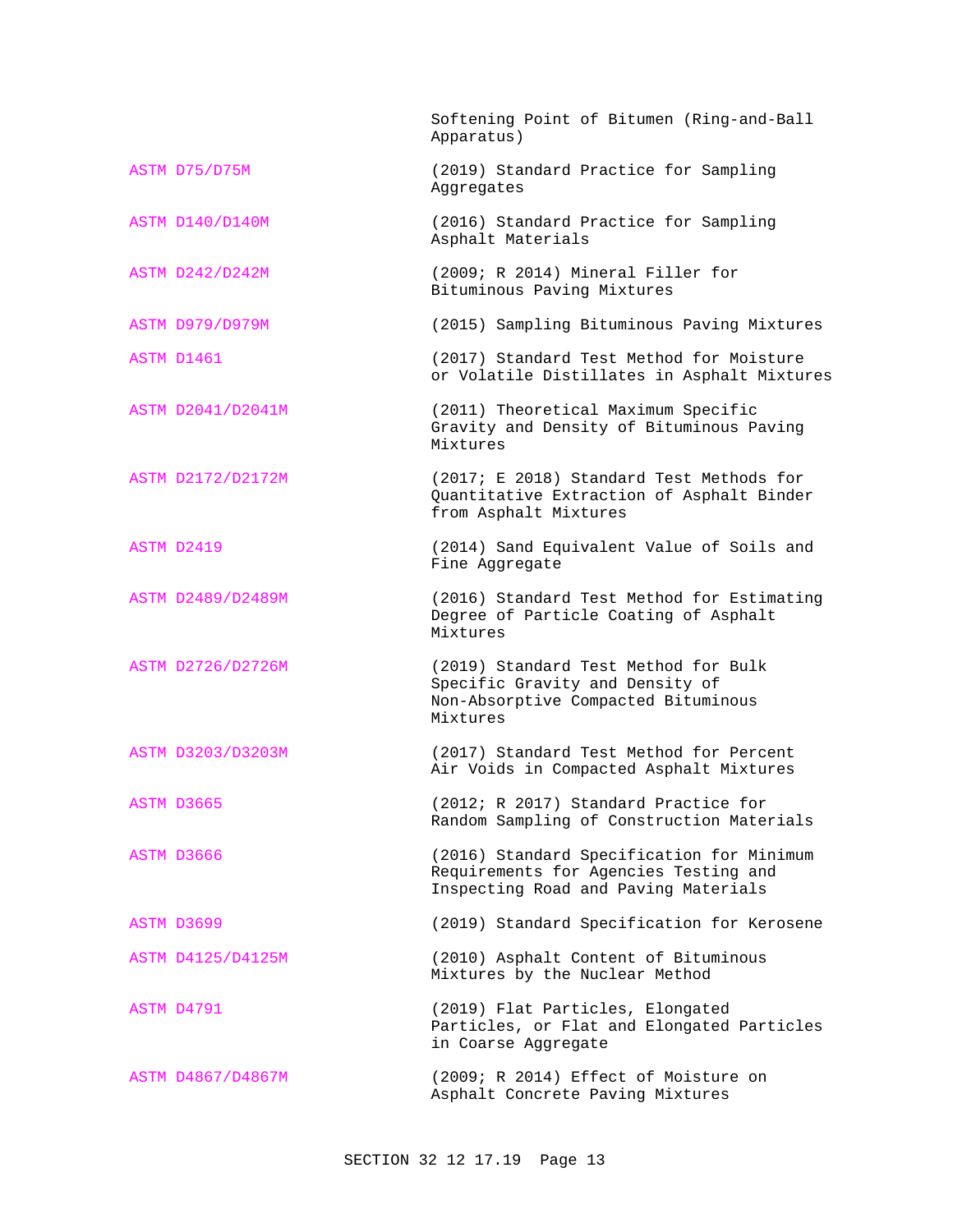| ASTM D5361/D5361M | (2016) Standard Practice for Sampling<br>Compacted Asphalt Mixtures for Laboratory<br>Testing                                                                                     |
|-------------------|-----------------------------------------------------------------------------------------------------------------------------------------------------------------------------------|
| ASTM D5444        | (2015) Mechanical Size Analysis of<br>Extracted Aggregate                                                                                                                         |
| ASTM D5821        | (2013; R 2017) Standard Test Method for<br>Determining the Percentage of Fractured<br>Particles in Coarse Aggregate                                                               |
| ASTM D6084/D6084M | (2018) Standard Test Method for Elastic<br>Recovery of Asphalt Materials by<br>Ductilometer                                                                                       |
| ASTM D6307        | (2019) Standard Test Method for Asphalt<br>Content of Asphalt Mixture by Ignition<br>Method                                                                                       |
| ASTM D6373        | (2016) Standard Specification for<br>Performance Graded Asphalt Binder                                                                                                            |
| ASTM D6925        | (2014) Standard Test Method for<br>Preparation and Determination of the<br>Relative Density of Hot Mix Asphalt (HMA)<br>Specimens by Means of the Superpave<br>Gyratory Compactor |
| ASTM D6926        | (2020) Standard Practice for Preparation<br>of Asphalt Mixture Specimens Using<br>Marshall Apparatus                                                                              |
| ASTM D6927        | (2015) Standard Test Method for Marshall<br>Stability and Flow of Bituminous Mixtures                                                                                             |
| ASTM D7173        | (2020) Standard Practice for Determining<br>the Separation Tendency of Polymer from<br>Polymer Modified Asphalt                                                                   |
| ASTM E1274        | (2018) Standard Test Method for Measuring<br>Pavement Roughness Using a Profilograph                                                                                              |

### 1.4 SUBMITTALS

#### **\*\*\*\*\*\*\*\*\*\*\*\*\*\*\*\*\*\*\*\*\*\*\*\*\*\*\*\*\*\*\*\*\*\*\*\*\*\*\*\*\*\*\*\*\*\*\*\*\*\*\*\*\*\*\*\*\*\*\*\*\*\*\*\*\*\*\*\*\*\*\*\*\*\***

**NOTE: Review submittal description (SD) definitions in Section 01 33 00 SUBMITTAL PROCEDURES and edit the following list, and corresponding submittal items in the text, to reflect only the submittals required for the project. The Guide Specification technical editors have classified those items that require Government approval, due to their complexity or criticality, with a "G." Generally, other submittal items can be reviewed by the Contractor's Quality Control System. Only add a "G" to an item, if the submittal is sufficiently important or complex in context of the project.**

**For Army projects, fill in the empty brackets**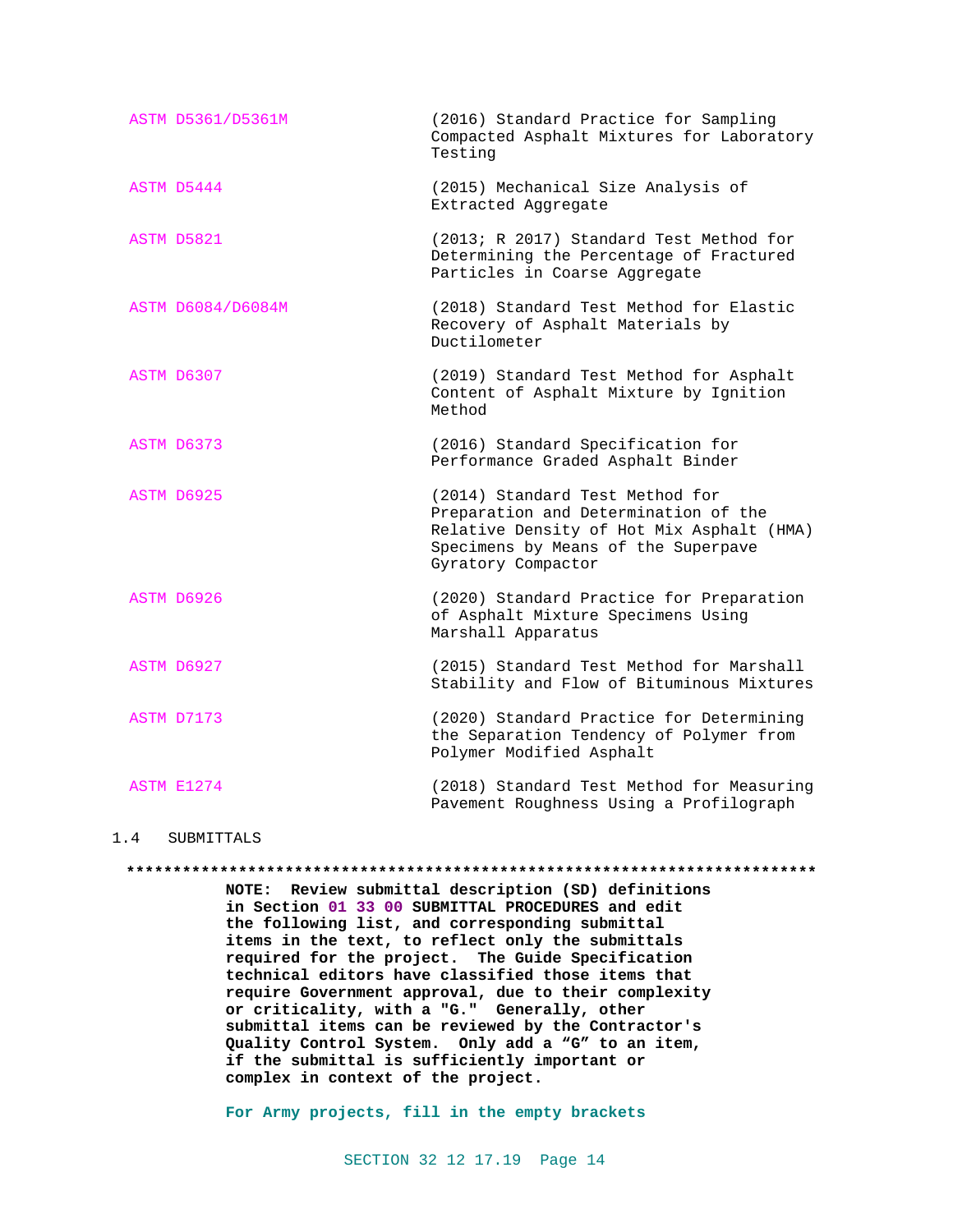**following the "G" classification, with a code of up to three characters to indicate the approving authority. Codes for Army projects using the Resident Management System (RMS) are: "AE" for Architect-Engineer; "DO" for District Office (Engineering Division or other organization in the District Office); "AO" for Area Office; "RO" for Resident Office; and "PO" for Project Office. Codes following the "G" typically are not used for Navy, Air Force, and NASA projects.**

**The "S" classification indicates submittals required as proof of compliance for sustainability Guiding Principles Validation or Third Party Certification and as described in Section 01 33 00 SUBMITTAL PROCEDURES.**

**Choose the first bracketed item for Navy, Air Force and NASA projects, or choose the second bracketed item for Army projects. \*\*\*\*\*\*\*\*\*\*\*\*\*\*\*\*\*\*\*\*\*\*\*\*\*\*\*\*\*\*\*\*\*\*\*\*\*\*\*\*\*\*\*\*\*\*\*\*\*\*\*\*\*\*\*\*\*\*\*\*\*\*\*\*\*\*\*\*\*\*\*\*\*\***

Government approval is required for submittals with a "G" or "S" classification. Submittals not having a "G" or "S" classification are [for Contractor Quality Control approval.][for information only. When used, a code following the "G" classification identifies the office that will review the submittal for the Government.] Submit the following in accordance with Section 01 33 00 SUBMITTAL PROCEDURES:

SD-02 Shop Drawings

```
Placement Plan; G[, [____]]
```
SD-03 Product Data

```
Diamond Grinding Plan; G[, [____]]
```
Mix Design; G[, [\_\_\_\_\_]]

Contractor Quality Control; G[, [\_\_\_\_]]

SD-04 Samples

Aggregates

Asphalt Binder

SD-06 Test Reports

Aggregates; G[, [\_\_\_\_\_]]

QC Monitoring

Resistance to Fuel; G[, [\_\_\_]]

SD-07 Certificates

```
Asphalt Binder; G[, [_____]]
```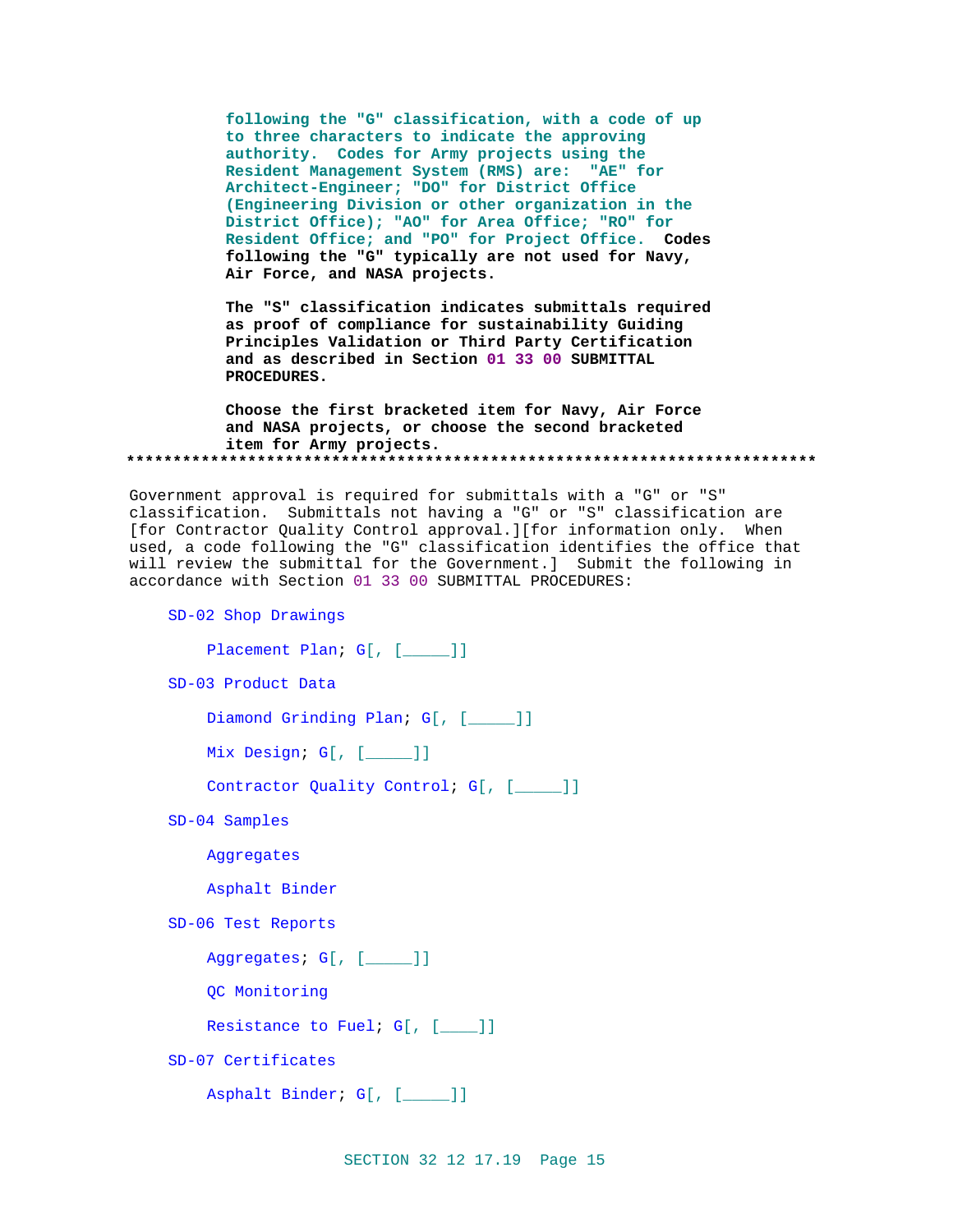Testing Laboratory

Airfield Asphalt Pavement QC Manager

Airfield Asphalt Pavement Inspector

Airfield Asphalt Pavement Technician

#### $1.5$ CONTRACTOR QUALITY CONTROL STAFF

NOTE: The airfield asphalt certification program is intended to increase quality of construction for work performed under this specification. The certification program will provide knowledge to the project team members as it relates to airfield asphalt. Intended audience is the Contractor and Government personnel. The below paragraph should be modified or the general provisions of the contract should be modified to require Title II inspectors or third party laboratory firms attend the certification program. 

Reference Section 01 45 00.00 10 OUALITY CONTROL for Contractor personnel qualification requirements along with the information included below. Submit certifications for Contractor Quality Control Staff in the following areas:

- a. Airfield Asphalt Pavement OC Manager<sup>(1)</sup>: The OC manager will oversee all QC testing and inspection, review asphalt pavement transmittals prior to submission to the Government, be responsible for making mix design adjustments, and in charge of all other activities related to performance. The QC manager will also ensure that daily reports and necessary transmittals arrive for Government review as specified.
- b. Airfield Asphalt Pavement Inspector<sup>(1)</sup>: The Inspector will be available on the project during all paving operations. The Inspector is responsible for identifying observed paving issues and ensuring these issues are addressed by the Contractor Quality Control staff.
- c. Airfield Asphalt Pavement Technician<sup>(1)</sup>: The Technician will be responsible for conducting laboratory tests. The Airfield Asphalt Pavement Technician will be present in the laboratory anytime laboratory testing is underway.

 $(1)$ : Reqistration for the Airfield Asphalt Pavement Certification Program can be found at www.airfieldasphaltcert.com.

#### 1.6 ACCEPTANCE

NOTE: It is recommended that an independent material testing company be hired by the Contractor to provide the acceptance testing for the project. It is also recommended to keep the Government QA testing separate and distinct from the Contractor's QC testing for all airfield projects. (Generally,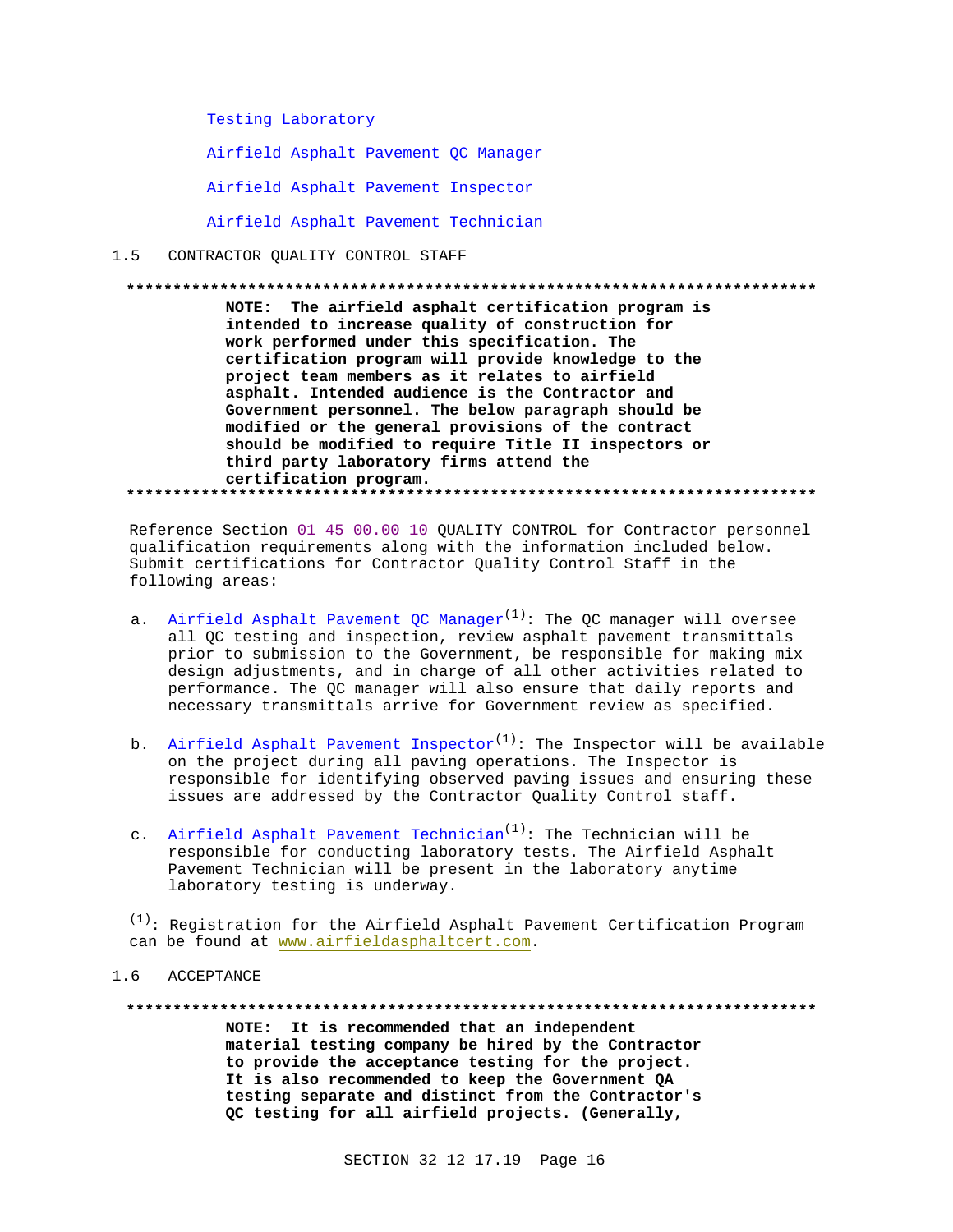**fuel resistant asphalt pavement will be used for aprons or other areas where fuel spillage is expected.)**

**The acceptance testing program includes material tests to determine laboratory air voids and in-place density, which are needed to determine percent payment. The Contractors acceptance testing laboratory will also conduct tests to monitor aggregate gradation, asphalt content, and volumetric properties. These tests serve as a check to the Contractor's QC testing.**

**For projects with less than 2,000 total metric tons tons, the entire project can be considered as a single lot. In this case, sublot sampling could occur over several days' production, which could lead to higher sublot variability. \*\*\*\*\*\*\*\*\*\*\*\*\*\*\*\*\*\*\*\*\*\*\*\*\*\*\*\*\*\*\*\*\*\*\*\*\*\*\*\*\*\*\*\*\*\*\*\*\*\*\*\*\*\*\*\*\*\*\*\*\*\*\*\*\*\*\*\*\*\*\*\*\*\***

### 1.6.1 Acceptability of Work

Acquire the services of an independent commercial laboratory to perform acceptance testing. Acceptance of the plant produced mix and in-place requirements will be on a lot to lot basis. The materials and the pavement itself will be accepted on the basis of production testing. The Government may make check tests from split samples to validate the results of the production testing. Testing performed by the Government does not reduce the required testing of the independent commercial laboratory. Split samples will be taken for Government testing to reduce the variability between the independent commercial laboratory and the Government's test results. When the difference between the independent commercial laboratory and the Government's test results for split samples exceed the acceptable range of two results for multi-laboratory precision for the appropriate test method (i.e. ASTM) then at least one of the laboratories is determined to be in error. An evaluation of procedures and equipment in both laboratories will be made to determine the cause(s) for the differences. Develop steps to correct procedures and equipment to bring multi-laboratory precision to within acceptable limits.

### 1.6.2 Acceptance Requirements

Provide all sampling and testing required for acceptance and payment adjustment. Where appropriate, adjustments in payment for individual lots of asphalt pavement will be made based on laboratory air voids, in-place density, smoothness, and grade in accordance with the following paragraphs. Surface smoothness and grade determinations will be made on the lot as a whole. Exceptions or adjustments to this will be made in situations where the mix within one lot is placed as part of both the intermediate and surface courses, thus smoothness and grade measurements for the entire lot cannot be made.

## 1.6.3 Pavement Lots

A standard lot for all requirements is equal to one day's production or 2,000 metric tons short tons, whichever is smaller. Divide each lot into four equal sublots in order to evaluate laboratory air voids and in-place density. When operational conditions cause a lot to be terminated before the specified four sublots have been completed, use the following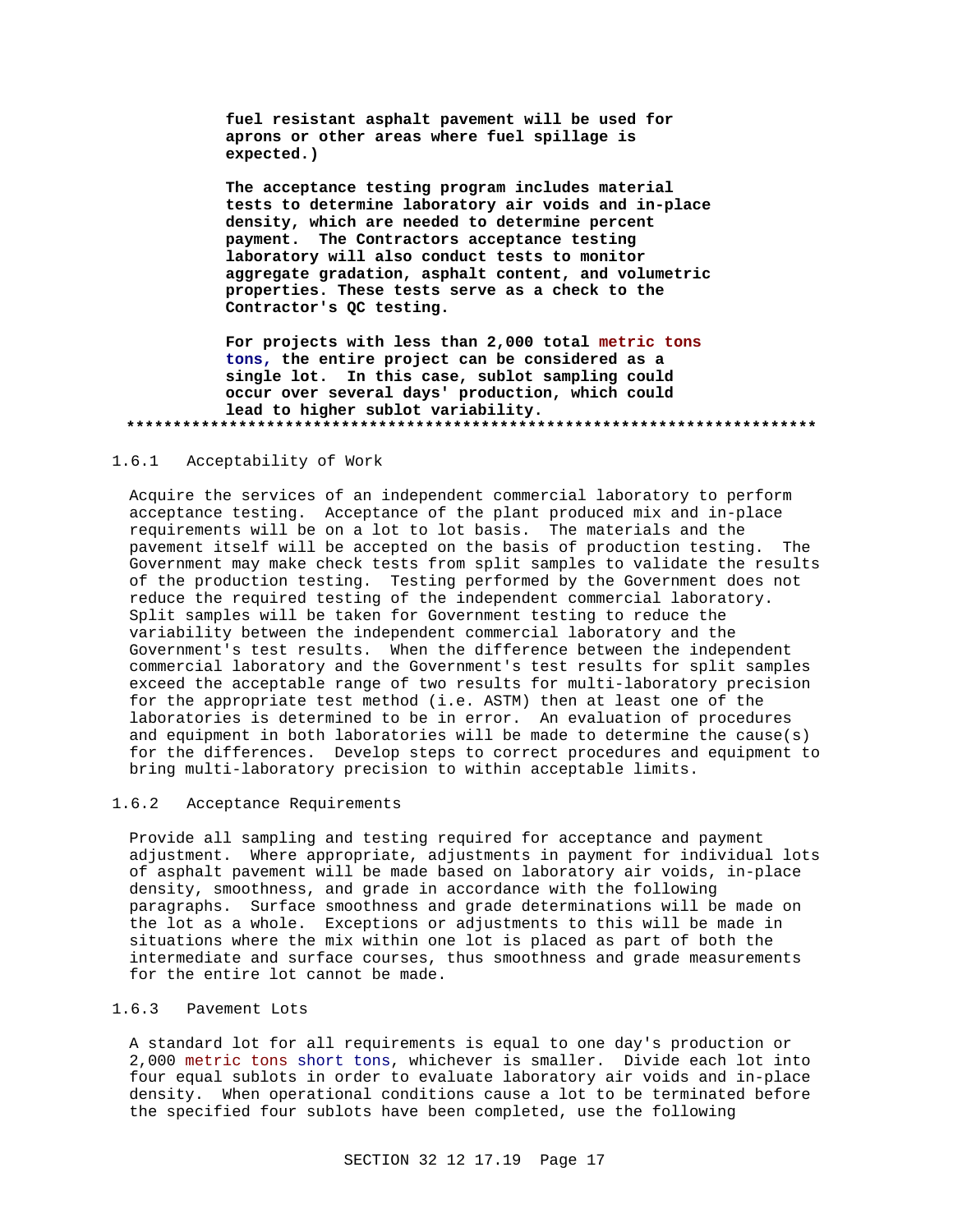procedure to adjust the lot size and number of tests for the lot. Where three sublots have been completed, they constitute a lot. Where one or two sublots have been completed, incorporate them into the next lot and the total number of sublots (i.e. 5 or 6 sublots) is used for acceptance criteria. Include partial lots at the end of asphalt production into the previous lot. Complete and report all asphalt testing including but not limited to aggregate gradation, asphalt content, theoretical maximum density, laboratory air voids, and in-place density testing within 24 hours after construction of each lot.

### 1.6.4 Sublot Sampling

Obtain one random mixture sample from each sublot in accordance with ASTM D979/D979M from a loaded truck or another location for determining laboratory air voids, theoretical maximum density, Contractor Quality Control any additional testing as directed by the Government. Representative samples will be selected from random trucks using commonly recognized methods of assuring randomness conforming to ASTM D3665 and employing tables of random numbers or computer programs. Laboratory air voids will be determined from three laboratory compacted specimens of each sublot sample in accordance with ASTM D3203/D3203M. The specimens will be compacted within 2 hours of the time the mixture was loaded into trucks at the asphalt plant. Samples will not be reheated prior to compaction and insulated containers will be used as necessary to maintain the temperature.

## 1.6.4.1 Additional Sampling and Testing

The Government reserves the right to direct additional samples and tests for any area which appears to deviate from the specification requirements. The cost of any additional testing will be paid for by the Contractor. Testing in these areas will be treated as a separate lot. Payment will be made for the quantity of fuel resistant asphalt pavement represented by these tests in accordance with the provisions of this section.

## 1.6.4.2 Theoretical Maximum Density (TMD)

Measure theoretical maximum density one time for each sublot in accordance with ASTM D2041/D2041M for purposes of calculating laboratory air voids and determining in-place density. The average TMD for each lot will be determined as the average TMD of the random sublot samples. When the TMD on both sides of a longitudinal joint is different, the average of these two TMD values will be used as the TMD needed to calculate the percent joint density.

## 1.6.4.3 Laboratory Air Voids

## **\*\*\*\*\*\*\*\*\*\*\*\*\*\*\*\*\*\*\*\*\*\*\*\*\*\*\*\*\*\*\*\*\*\*\*\*\*\*\*\*\*\*\*\*\*\*\*\*\*\*\*\*\*\*\*\*\*\*\*\*\*\*\*\*\*\*\*\*\*\*\*\*\*\* NOTE: Select the appropriate tailoring option for the Marshall or Superpave Methods. \*\*\*\*\*\*\*\*\*\*\*\*\*\*\*\*\*\*\*\*\*\*\*\*\*\*\*\*\*\*\*\*\*\*\*\*\*\*\*\*\*\*\*\*\*\*\*\*\*\*\*\*\*\*\*\*\*\*\*\*\*\*\*\*\*\*\*\*\*\*\*\*\*\***

[Prepare one set of laboratory compacted specimens for each sublot in accordance with ASTM D6926 using the hand-held hammer for the Marshall Method.][Prepare one set of laboratory compacted specimens for each sublot in accordance with ASTM D6925 using the Superpave gyratory compactor.] Provide three test specimens prepared from the same sample for each set of laboratory compacted specimens. Compact the specimens within 2 hours of the time the mixture was loaded into trucks at the asphalt plant. Do not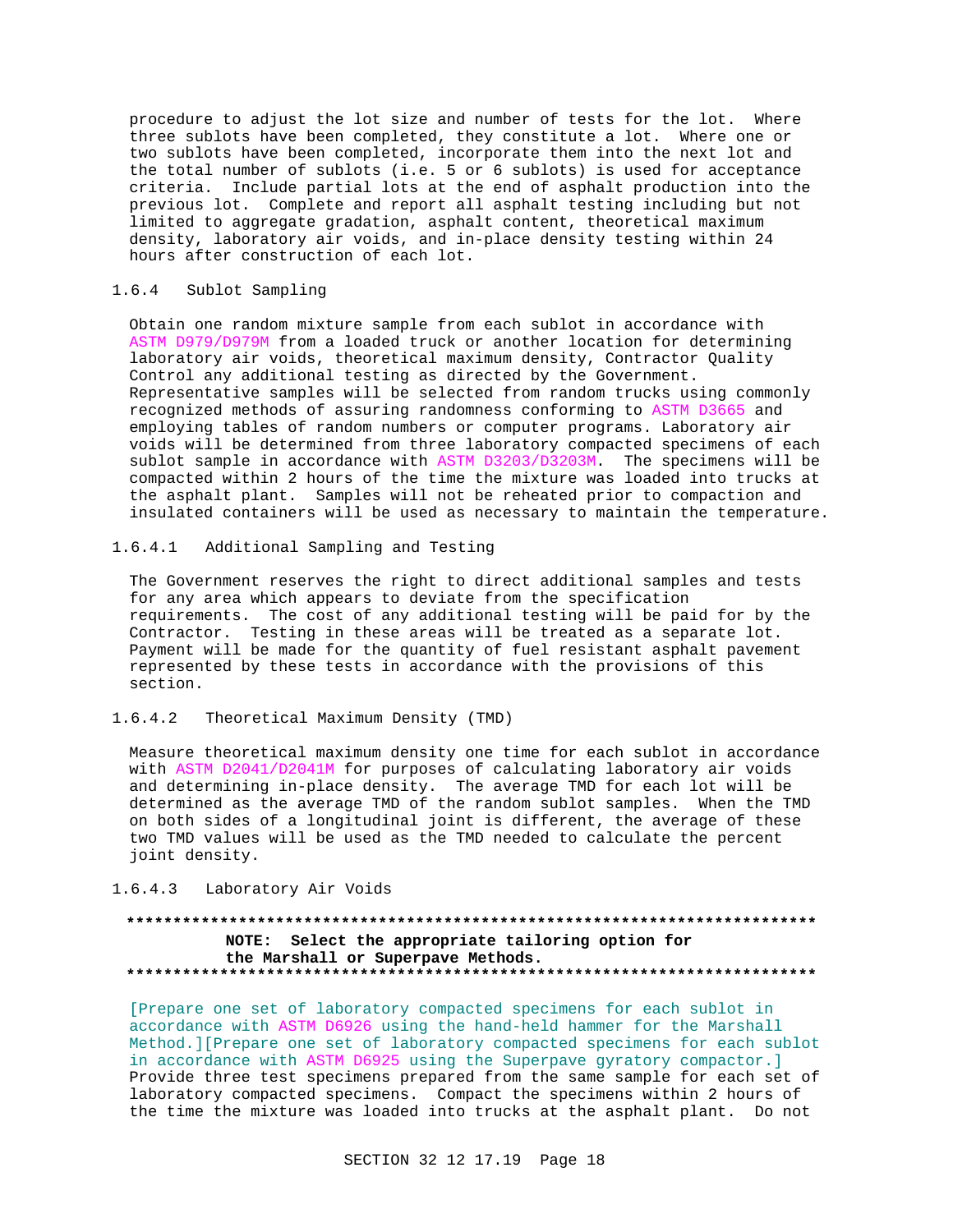reheat samples prior to compaction. Provide insulated containers as necessary to maintain the sample temperature. Measure the bulk density of laboratory compacted specimens in accordance with ASTM D2726/D2726M. Determine laboratory air voids from one set (three laboratory compacted specimens) for each sublot sample in accordance with ASTM D3203/D3203M.

## 1.6.5 In-place Density

Obtain one random 100 mm 4 inch or 150 mm 6 inch diameter core from the mat and joint of each sublot in accordance with ASTM D5361/D5361M for determining in-place density. Where different job mix formulas are required as part of the same project, and are adjacent to one another, follow the same joint density sampling and joint density testing instructions of this specification. Cut samples neatly with a diamond core drill bit. Obtain random cores that are the full thickness of the layer being placed. Select core locations randomly using the procedures contained in ASTM D3665. Locate cores for mat density no closer than 300 mm 12 inches from a transverse or longitudinal joint including the pavement edge. Center all cores for joint density on the joint. Discard samples that are clearly defective as a result of sampling and take an additional random core. When the random core is less than 25 mm 1 inch thick, it will not be included in the analysis. In this case, obtain another random core sample. Clean and tack coat dry core holes before filling with asphalt mixture. Fill all core holes with asphalt mixture and compact using a manual (hand-held) Marshall hammer to the density specified. Provide all tools, labor, and materials for cutting samples, cleaning, and filling the cored pavement. Measure in-place density in accordance with ASTM D2726/D2726M using each core obtained from the mat and joint.

### 1.6.6 Surface Smoothness

Use a straightedge and profilograph for measuring surface smoothness ofpavements. Use the profilograph method for all longitudinal testing, except for paving lanes less than 400 meters 0.10 miles in length. Use the straightedge method for transverse testing, for longitudinal testing where the length of each pavement lane is less than 400 meters 0.10 miles, and at the ends of the paving limits for the project. Use the straightedge to also perform smoothness checks for any localized areas that look suspicious, including localized areas that were already tested with the profilograph. Perform all testing in the presence of the Government. Maintain detailed notes of the testing results and provide a copy to the Government immediately after each day's testing. Where drawings show required deviations from a plane surface (for instance crowns, drainage inlets), finish the surface to meet the approval of the Government.

#### 1.6.6.1 Smoothness Requirements

#### 1.6.6.1.1 Straightedge Testing

Provide finished surfaces of the pavements with no abrupt change of 3 mm 1/8 inch or more, and all pavements within the tolerances specified in Table 5 when checked with an approved 4 m 12 foot straightedge.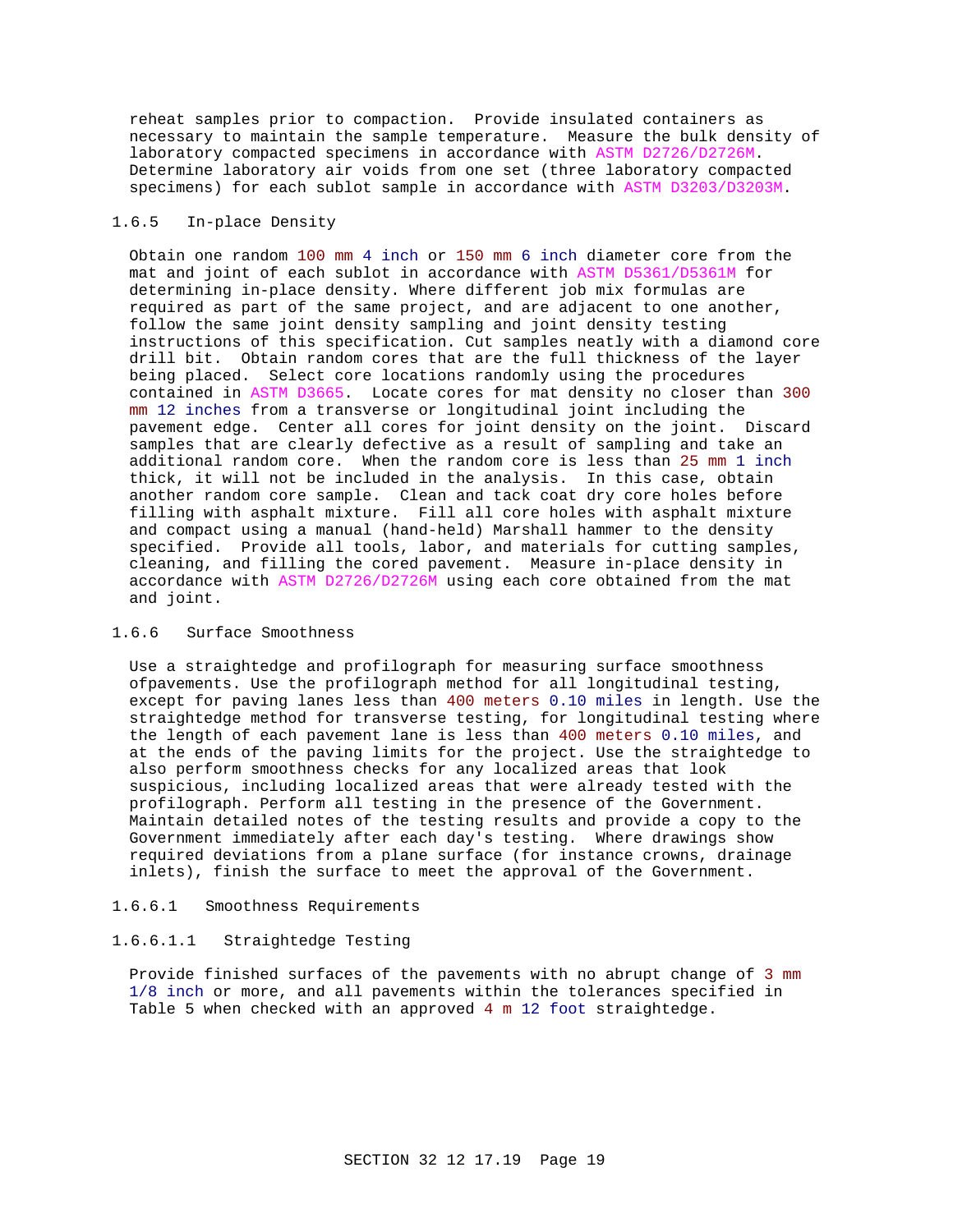| Table 5<br>Straightedge Surface Smoothness                             |                      |                    |
|------------------------------------------------------------------------|----------------------|--------------------|
| Pavement Category                                                      | Direction of Testing | Tolerance, mm inch |
| Runways, taxiways, and<br>landing zones                                | Longitudinal         | 31/8               |
|                                                                        | Transverse           | $61/4$             |
| Shoulders (outside edge<br>stripe)                                     | Longitudinal         | $61/4$             |
|                                                                        | Transverse           | $61/4$             |
| Calibration hardstands and<br>compass swinging bases                   | Longitudinal         | 31/8               |
|                                                                        | Transverse           | 31/8               |
| All other airfield<br>pavements (including<br>overruns) and helicopter | Longitudinal         | $61/4$             |
| paved areas                                                            | Transverse           | $61/4$             |

## 1.6.6.1.2 Profilograph Testing

Provide finished surfaces of runways, taxiways and landing zones with a Profile Index not greater than 110 mm per km 7 inches per mile when tested with an approved California-type profilograph per ASTM E1274. For pavements other than runways, provide finished surfaces with a Profile Index not greater than 140 mm per km 9 inches per mile when tested with an approved California-type profilograph per ASTM E1274.

### 1.6.6.2 Testing Method

After the final rolling, but not later than 24 hours after placement, test the surface of the pavement in each entire lot in a manner to reveal surface irregularities exceeding the tolerances specified above. If any pavement areas are diamond ground, retest these areas immediately after diamond grinding and submit results to the Government for evaluation. The maximum area allowed to be corrected by diamond grinding is 10 percent of the total area of the lot. Test the entire area of the pavement with a profilograph. Check a number of random locations along with any observed suspicious locations primarily at transverse and longitudinal joints with the straightedge.

## 1.6.6.2.1 Straightedge Testing

Hold the straightedge in contact with the pavement surface and measure the maximum distance between the straightedge and the pavement surface. Determine the amount of surface irregularity by placing the freestanding (unleveled) straightedge on the pavement surface and allowing it to rest upon the two highest spots covered by its length, and measuring the maximum gap between the straightedge and the pavement surface in the area between these two high points. Use the straightedge to measure abrupt changes in surface grade.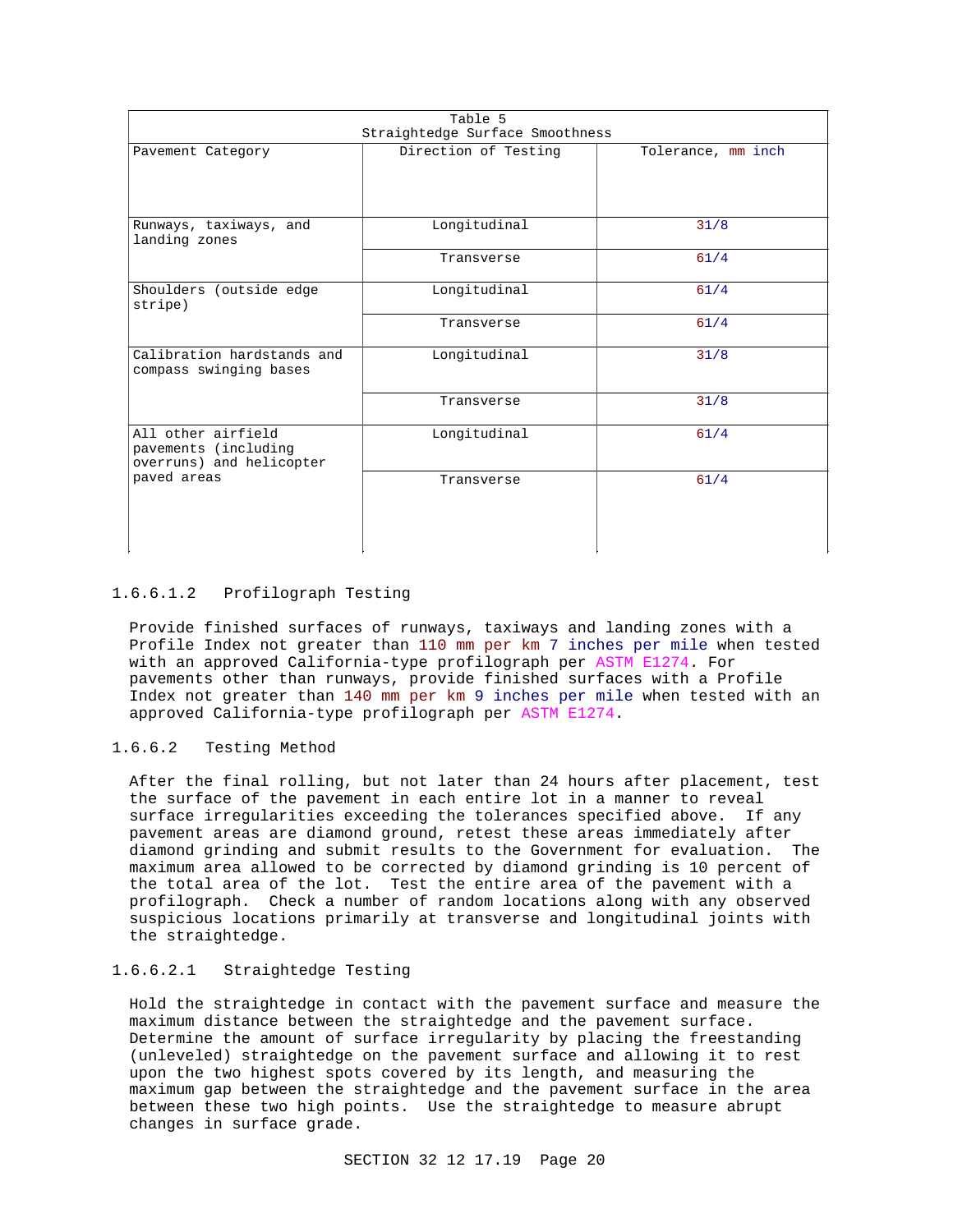### 1.6.6.2.2 Profilograph Testing

Perform profilograph testing using an approved California profilograph and procedures described in ASTM E1274. Provide equipment that utilizes electronic recording and automatic computerized reduction of data to indicate "must-grind" bumps and the Profile Index for the pavement. Use a "blanking band" that is 5 mm 0.2 inch wide and the "bump template" spanning 25 mm 1 inch with an offset of 10 mm 0.4 inch. Provide profilograph operated by an approved, factory-trained operator on the alignments specified above. Provide a copy of the reduced tapes to the Government at the end of each day's testing.

### 1.6.6.2.3 Bumps ("Must Grind" Areas)

Reduce any bumps ("must grind" areas) shown on the profilograph trace which exceed 10 mm 0.4 inch in height by diamond grinding until they do not exceed 7.5 mm 0.3 inch when retested. Taper diamond grinding in all directions to provide smooth transitions to areas not requiring diamond grinding. The following will not be permitted: (1) skin patching for correcting low areas, (2) planing or milling for correcting high areas. [At the Contractor's option, pavement areas, including diamond ground areas, can be rechecked with the profilograph in order to record a lower Profile Index.][Perform additional profilograph testing in all areas corrected by diamond grinding.]

## 1.6.7 Plan Grade

Within 5 working days after completion of a particular lot incorporating the final wearing course, test the final wearing surface of the pavement for conformance with specified plan grade requirements. Provide a final wearing surface of pavement conforming to the elevations and cross sections shown and not vary more than 15 mm 0.05 foot from the plan grade established and approved at site of work. Match finished surfaces at juncture with other pavements with finished surfaces of abutting pavements. Deviation from the plan elevation will not be permitted in areas of pavements where closer conformance with planned elevation is required for the proper functioning of drainage and other appurtenant structures involved. The grade will be determined by running lines of levels along the centerline at intervals of 7.6 m 25 feet or less longitudinally to determine the elevation of the completed pavement surface. Measure transverse grades at appropriate intervals. Diamond grinding can be used to remove high spots to meet grade requirements. Skin patching for correcting low areas or planing or milling for correcting high areas will not be permitted. Maintain detailed notes of the results of the testing and provide a copy to the Government immediately after each day's testing.

## 1.6.8 Laboratory Accreditation and Validation

**\*\*\*\*\*\*\*\*\*\*\*\*\*\*\*\*\*\*\*\*\*\*\*\*\*\*\*\*\*\*\*\*\*\*\*\*\*\*\*\*\*\*\*\*\*\*\*\*\*\*\*\*\*\*\*\*\*\*\*\*\*\*\*\*\*\*\*\*\*\*\*\*\*\* NOTE: For Army managed projects, keep the bracketed text. For Air Force, and Navy, managed projects, utilization of the USACE Materials Testing Center (MTC) is optional. \*\*\*\*\*\*\*\*\*\*\*\*\*\*\*\*\*\*\*\*\*\*\*\*\*\*\*\*\*\*\*\*\*\*\*\*\*\*\*\*\*\*\*\*\*\*\*\*\*\*\*\*\*\*\*\*\*\*\*\*\*\*\*\*\*\*\*\*\*\*\*\*\*\***

Provide laboratories used to develop the Job Mix Formula (JMF), perform acceptance testing, and Contractor Quality Control testing that meet the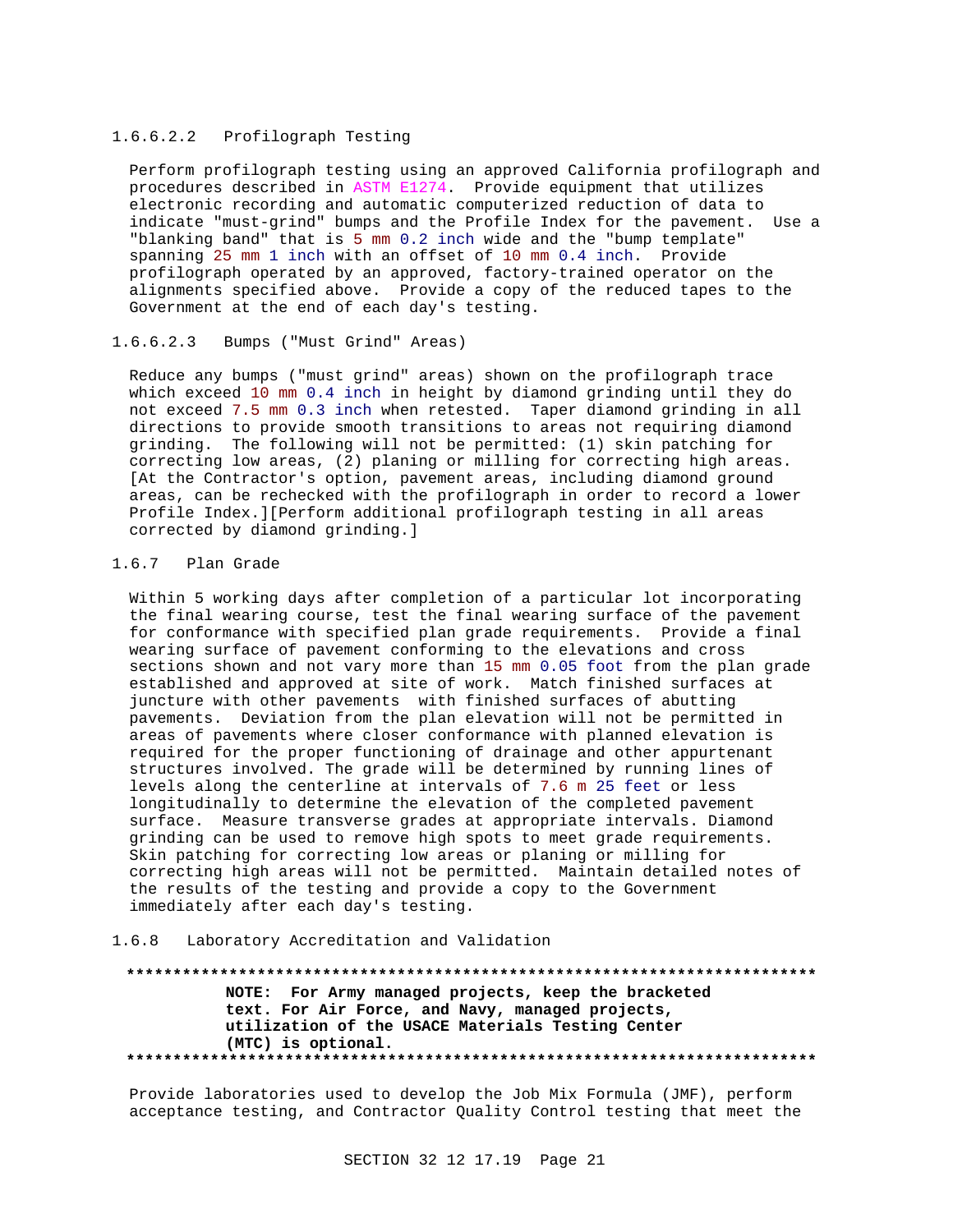requirements of ASTM D3666. Provide laboratories with a masonry saw having a diamond blade for trimming pavement cores and samples. Perform all required test methods by an accredited laboratory. Schedule and provide payment for laboratory inspections. Additional payment or a time extension due to failure to acquire the required laboratory accreditation is not allowed. The Government will inspect the laboratory equipment and test procedures prior to the start of fuel resistant asphalt pavement operations for conformance with ASTM D3666. [In addition, all testing laboratories performing JMF, acceptance testing and Contractor Quality Control requires USACE validation by the Material Testing Center (MTC) for both parent laboratory and plant testing laboratory. Validation on all laboratories is required to remain current throughout the duration of the paving project. Contact the MTC manager listed at https://mtc.erdc.dren.mil/ for costs and scheduling.] Submit a certificate of compliance signed by the manager of the laboratory stating that it meets these requirements to the Government prior to the start of construction. At a minimum, include the following certifications:

- a. Qualifications of personnel; laboratory manager, supervising technician, and testing technicians.
- b. A listing of equipment, with calibration dates, to be used in developing the job mix.
- c. A copy of the laboratory's quality control system.

#### $1.7$ ENVIRONMENTAL REQUIREMENTS

#### 

NOTE: The temperature requirements below are included to avoid problems with the Contractor achieving density because the mix cools too fast. Waivers to these requirements, for isolated incidences during production, are applicable if the density requirements are still met. 

Do not place the fuel resistant asphalt pavement upon a wet surface or when the surface temperature of the underlying course is less than specified. The temperature requirements may be waived by the Government, if requested; provided all other requirements, including compaction, are met. The surface temperature limitations of the underlying base course is 7 degrees C45 degrees F for a mat thickness of 50 mm 2 inches.

#### PART 2 PRODUCTS

#### $2.1$ SYSTEM DESCRIPTION

This section is intended to stand alone for construction of asphalt pavement. However, where the construction covered herein interfaces with other sections, construct each interface to conform to the requirements of both this section and the other section, including tolerance for both.

Perform the work consisting of pavement courses composed of mineral aggregate and asphalt material heated and mixed in a central mixing plant and placed on a prepared course. Provide fuel resistant asphalt pavement designed and constructed in accordance with this section conforming to the lines, grades, thicknesses, and typical cross sections shown on the drawings. Construct each course to the depth, section, or elevation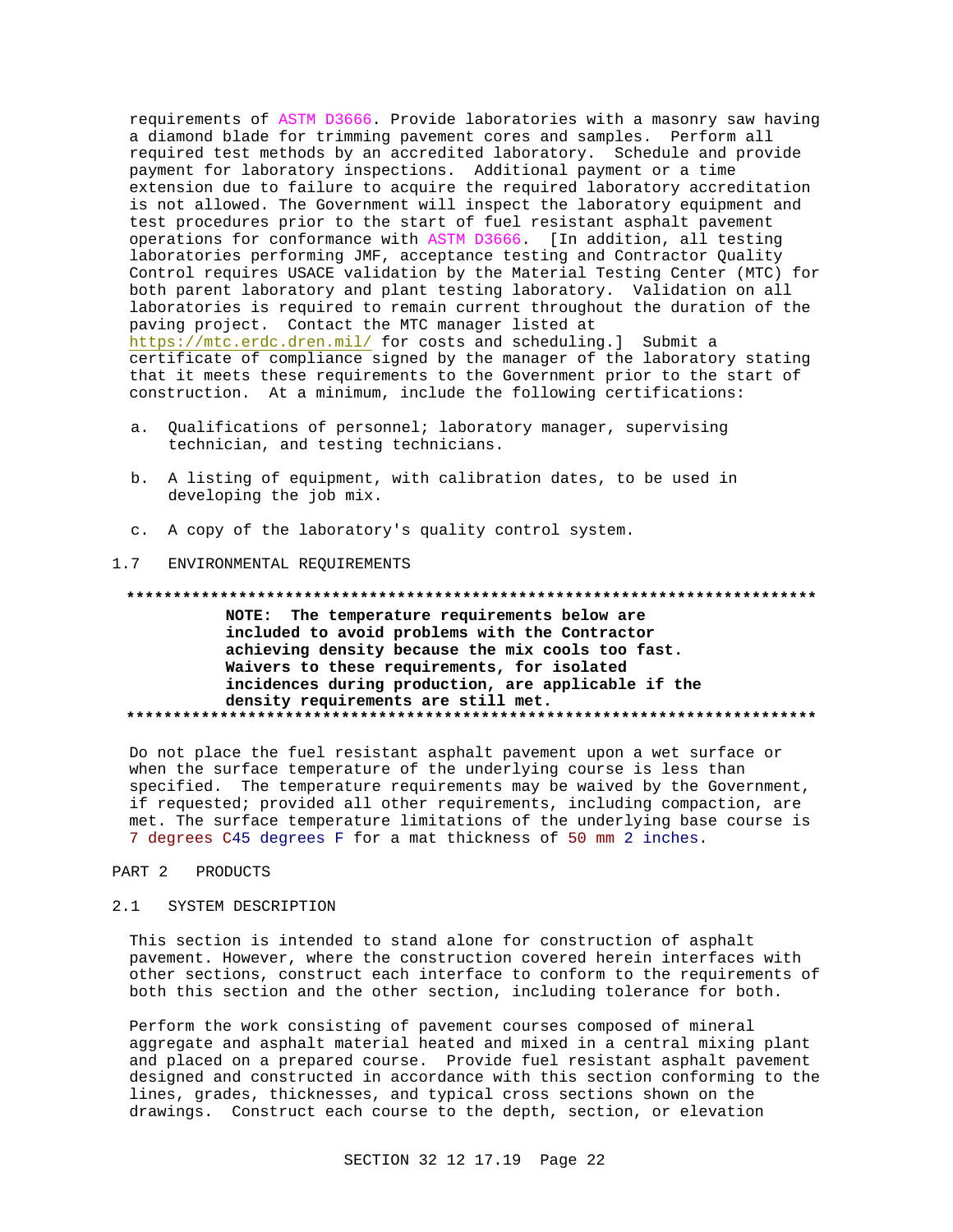required by the drawings and rolled, finished, and approved before the placement of the next course. Submit proposed Placement Plan, indicating lane widths, longitudinal joints, and transverse joints for each course or lift.

#### 2.1.1 Asphalt Mixing Plant

Provide plants used for the preparation of asphalt mixture conforming to the requirements of AASHTO M 156 with the following changes:

### 2.1.1.1 Truck Scales

Weigh the fuel resistant asphalt mixture on approved scales, or on certified public scales at no additional expense to the Government. Inspect and seal scales at least annually by an approved calibration laboratory.

### 2.1.1.2 Inspection of Plant

Provide access to the Contracting Officer at all times, to all areas of the plant for checking adequacy of equipment; inspecting operation of the plant; verifying weights, proportions, and material properties; checking the temperatures maintained in the preparation of the mixtures and for taking samples. Provide assistance as requested, for the Government to procure any desired samples.

### 2.1.1.3 Storage Silos

The fuel resistant asphalt mixture may be stored in non-insulated storage silos for a period of time not exceeding 3 hours. The fuel resistant asphalt pavement may be stored in insulated storage silos for a period of time not exceeding 8 hours. No differences in the mix removed from silos and the mix loaded into trucks are allowed.

### 2.1.2 Hauling Equipment

Provide trucks used for hauling fuel resistant asphalt pavement that have tight, clean, and smooth metal beds. To prevent the mixture from adhering to them, lightly coat the truck beds with a minimum amount of paraffin oil, lime solution, or other approved material. Do not use petroleum based products as a release agent. Provide each truck with a suitable cover to protect the mixture from adverse weather. When necessary to ensure that the mixture is delivered to the site at the specified temperature, provide insulated or heated truck beds with covers (tarps) that are securely fastened.

#### 2.1.3 Material Transfer Vehicle (MTV)

## **\*\*\*\*\*\*\*\*\*\*\*\*\*\*\*\*\*\*\*\*\*\*\*\*\*\*\*\*\*\*\*\*\*\*\*\*\*\*\*\*\*\*\*\*\*\*\*\*\*\*\*\*\*\*\*\*\*\*\*\*\*\*\*\*\*\*\*\*\*\*\*\*\*\* NOTE: A Material Transfer Vehicle (MTV) is required for runway, taxiway, landing zone and apron construction. \*\*\*\*\*\*\*\*\*\*\*\*\*\*\*\*\*\*\*\*\*\*\*\*\*\*\*\*\*\*\*\*\*\*\*\*\*\*\*\*\*\*\*\*\*\*\*\*\*\*\*\*\*\*\*\*\*\*\*\*\*\*\*\*\*\*\*\*\*\*\*\*\*\***

Provide Material Transfer Vehicles (MTV) for placement of the fuel resistantasphalt pavement. To transfer the material from the hauling equipment to the paver, use a self-propelled, material transfer vehicle with a swing conveyor that delivers material to the paver from outside the paving lane and without making contact with the paver. Provide MTV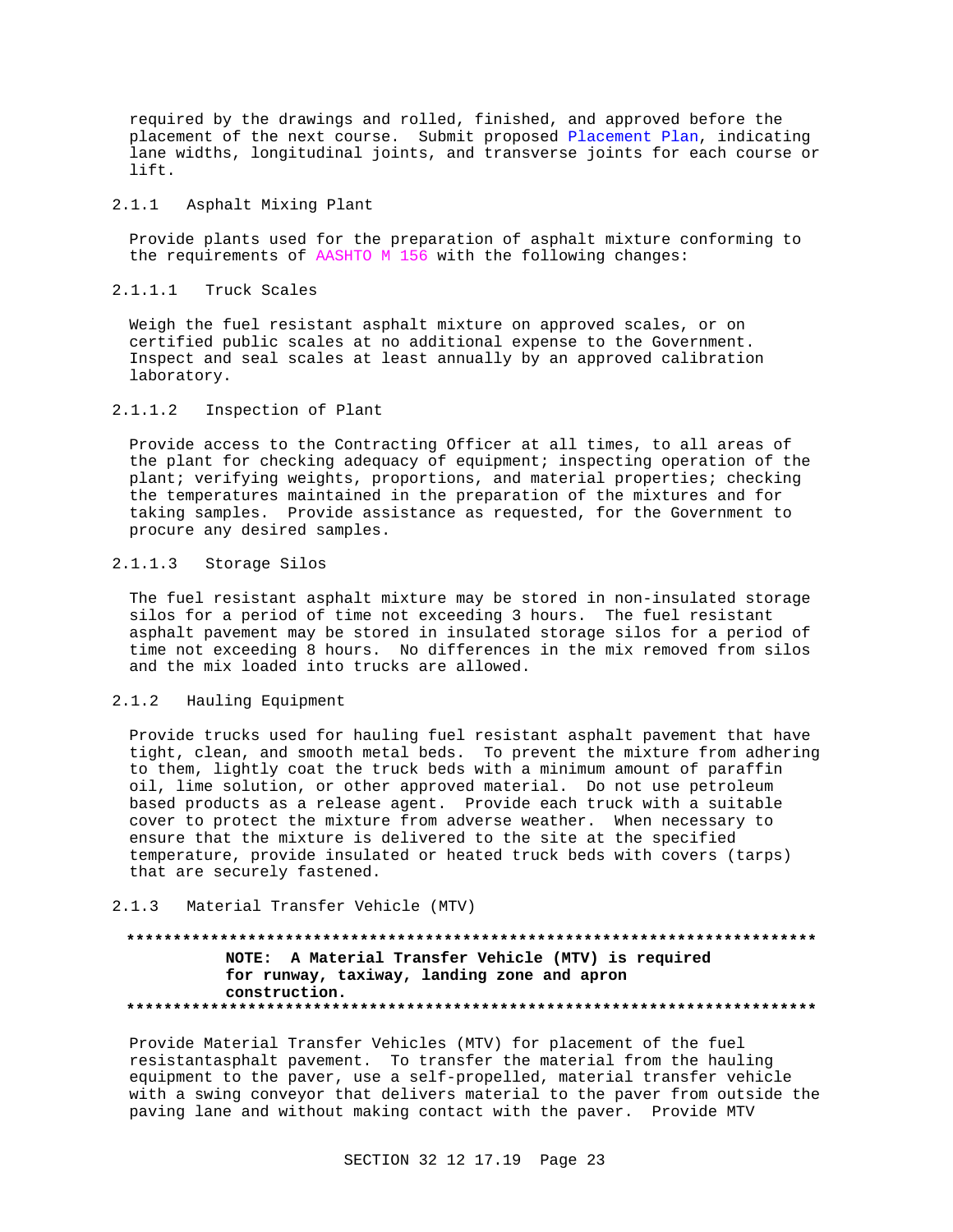capable to move back and forth between the hauling equipment and the paver providing material transfer to the paver, while allowing the paver to operate at a constant speed. Provide MTV with remixing and storage capability to prevent physical and thermal segregation.

#### $2.1.4$ Asphalt Pavers

Provide mechanical spreading and finishing equipment consisting of a self-powered paver, capable of spreading and finishing the mixture to the specified line, grade, and cross section. Provide paver with vibrating screed capable of placing a uniform mixture to meet the specified thickness, smoothness, and grade without physical or temperature segregation, the full width of the material being placed.

#### $2.1.4.1$ Receiving Hopper

Provide paver with a receiving hopper of sufficient capacity to permit a uniform spreading operation and a distribution system to place the mixture uniformly in front of the screed without segregation. Provide a screed that effectively produces a finished surface of the required evenness and texture without tearing, shoving, or gouging the mixture.

#### $[2.1.4.2]$ Automatic Grade Controls

## NOTE: Delete information on automatic grade control if not needed. Automatic grade control is needed when the design requires elevations for the fuel resistant asphalt pavement surface. Many maintenance and rehabilitation projects require an overlay thickness and do not specify actual grades.

If grade control is required, provide a paver equipped with a control system capable of maintaining the specified screed elevation. One of three methods can be used to control grade: stringline, laser, or computerized elevations along with GPS. For multiple layers it is acceptable to control grade in the underlying layer and control the grade of the surface layer by applying a constant thickness over the underlying layer which has been placed to the desired grade. Provide transverse slope controller capable of maintaining the screed at the desired slope within plus or minus 0.1 percent. Do not use the transverse slope controller to control grade. A ski-type device of not less than 9.14 m 30 ft can be used to provide improved smoothness. Use a shoe on one side of the paver to match an existing paved surface to provide a smooth joint.

#### $] 2.1.5$ Rollers

Provide rollers in good condition and operated at slow speeds to avoid displacement of the fuel resistant asphalt pavement. Provide sufficient number, type, and weight of rollers to compact the mixture to the required density while it is still in a workable condition. Do not use equipment which causes excessive crushing of the aggregate.

#### $2.1.6$ Diamond Grinding

Those performing diamond grinding are required to have a minimum of three years experience in diamond grinding of airfield pavements. In areas not meeting the specified limits for surface smoothness and plan grade, reduce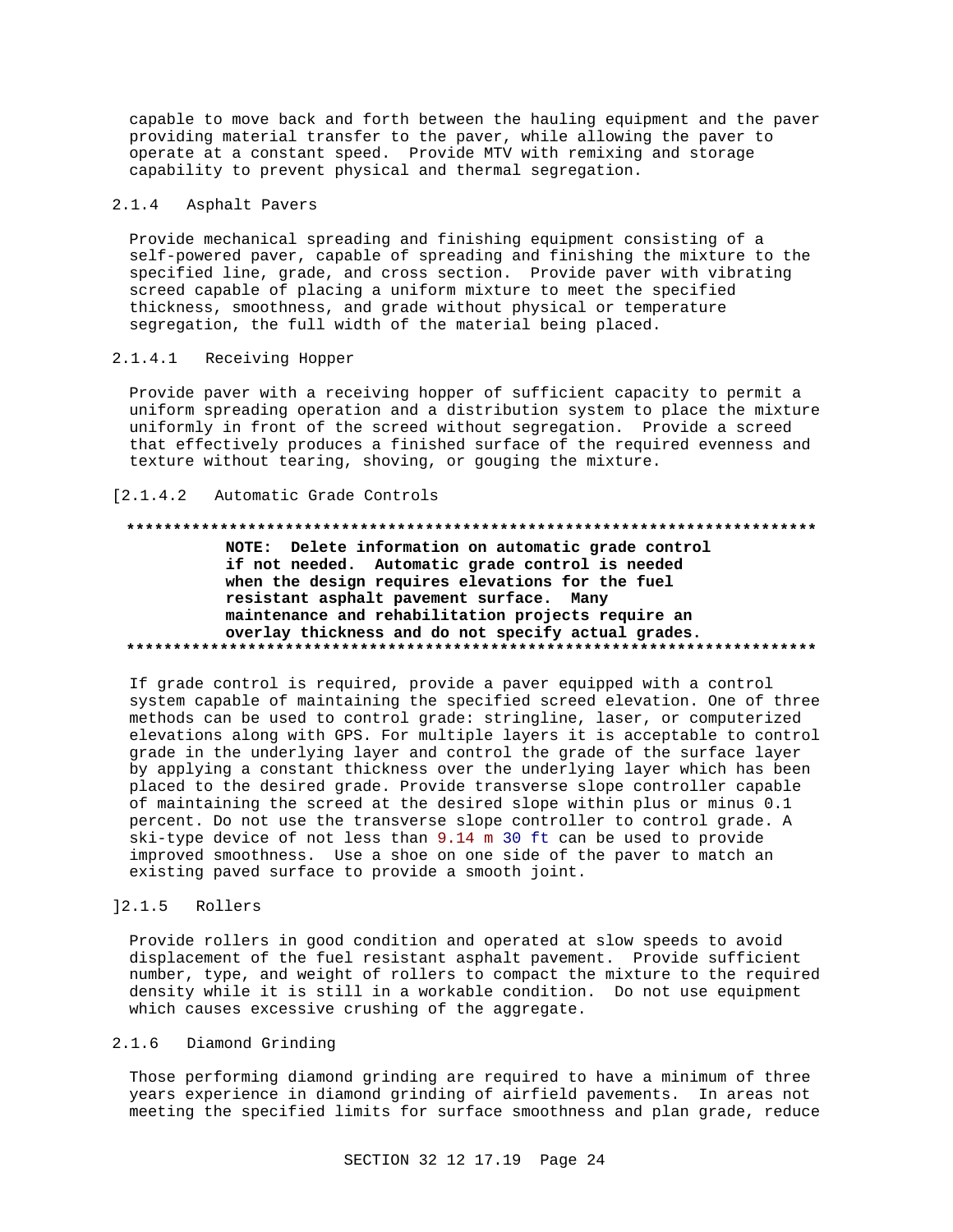high areas to attain the required smoothness and grade, except as depth is limited below. Reduce high areas by diamond grinding the fuel resistant asphalt pavement with approved equipment after the fuel resistant asphalt pavement is at a minimum age of 14 days. Perform diamond grinding by sawing with saw blades impregnated with an industrial diamond abrasive. Assemble the saw blades in a cutting head mounted on a machine designed specifically for diamond grinding that produces the required texture and smoothness level without damage to the asphalt pavement. Provide diamond grinding equipment with saw blades that are 3 mm 1/8-inch wide, a minimum of 60 blades per 300 mm 12 inches of cutting head width, and capable of cutting a path a minimum of 0.9 m 3 feet wide. Diamond grinding equipment that causes raveling, fracturing of aggregate, or disturbance to the underlying material will not be allowed. The maximum depth of diamond grinding is 6 mm 1/4 inch. Provide diamond grinding machine equipped to flush and vacuum the pavement surface. Dispose of all debris from diamond grinding operations off Government property. Prior to diamond grinding, submit a Diamond Grinding Plan for review and approval. At a minimum, include the daily reports for the deficient areas, the location and extent of deficiencies, corrective actions, and equipment. Remove and replace all pavement areas requiring plan grade or surface smoothness corrections in excess of the limits specified.

Prior to production diamond grinding operations, perform a test section at the approved location, consisting of a minimum of two adjacent passes with a minimum length of 12 m 40 feet to allow evaluation of the finish and transition between adjacent passes. Production diamond grinding operations cannot be performed prior to approval.

#### 2.2 AGGREGATES

## **\*\*\*\*\*\*\*\*\*\*\*\*\*\*\*\*\*\*\*\*\*\*\*\*\*\*\*\*\*\*\*\*\*\*\*\*\*\*\*\*\*\*\*\*\*\*\*\*\*\*\*\*\*\*\*\*\*\*\*\*\*\*\*\*\*\*\*\*\*\*\*\*\*\* For Design-Bid-Build projects, select the first bracketed text. For Design-Build projects, select the second bracketed text.. \*\*\*\*\*\*\*\*\*\*\*\*\*\*\*\*\*\*\*\*\*\*\*\*\*\*\*\*\*\*\*\*\*\*\*\*\*\*\*\*\*\*\*\*\*\*\*\*\*\*\*\*\*\*\*\*\*\*\*\*\*\*\*\*\*\*\*\*\*\*\*\*\*\***

Sample aggregates in the presence of a Government Representative. Obtain samples in accordance with ASTM D75/D75M and be representative of the materials to be used for the project. Provide aggregates consisting of crushed stone, crushed gravel, crushed slag, screenings, and mineral filler, as required. Natural sand is not allowed in the fuel resistant asphalt pavement. The portion of material retained on the 4.75 mm No. 4 sieve is coarse aggregate. The portion of material passing the 4.75 mm No. 4 sieve and retained on the 0.075 mm No. 200 sieve is fine aggregate. The portion passing the 0.075 mm No. 200 sieve is defined as mineral filler. Submit sufficient materials to produce 90 kg 200 pounds 181 kg 400 pounds of blended mixture for mix design verification. Submit all aggregate test results and samples to the Government at least 14 days prior to start of construction. Aggregate tests can be no older than [6 months prior to contract award][6 months prior to test section].

#### 2.2.1 Coarse Aggregate

#### **\*\*\*\*\*\*\*\*\*\*\*\*\*\*\*\*\*\*\*\*\*\*\*\*\*\*\*\*\*\*\*\*\*\*\*\*\*\*\*\*\*\*\*\*\*\*\*\*\*\*\*\*\*\*\*\*\*\*\*\*\*\*\*\*\*\*\*\*\*\*\*\*\*\***

**NOTE: The requirement for sulfate soundness (requirement b., below) may be deleted in climates where freeze-thaw does not occur. However, in those areas where freeze-thaw does not occur, requirement b. must remain if experience has shown that this**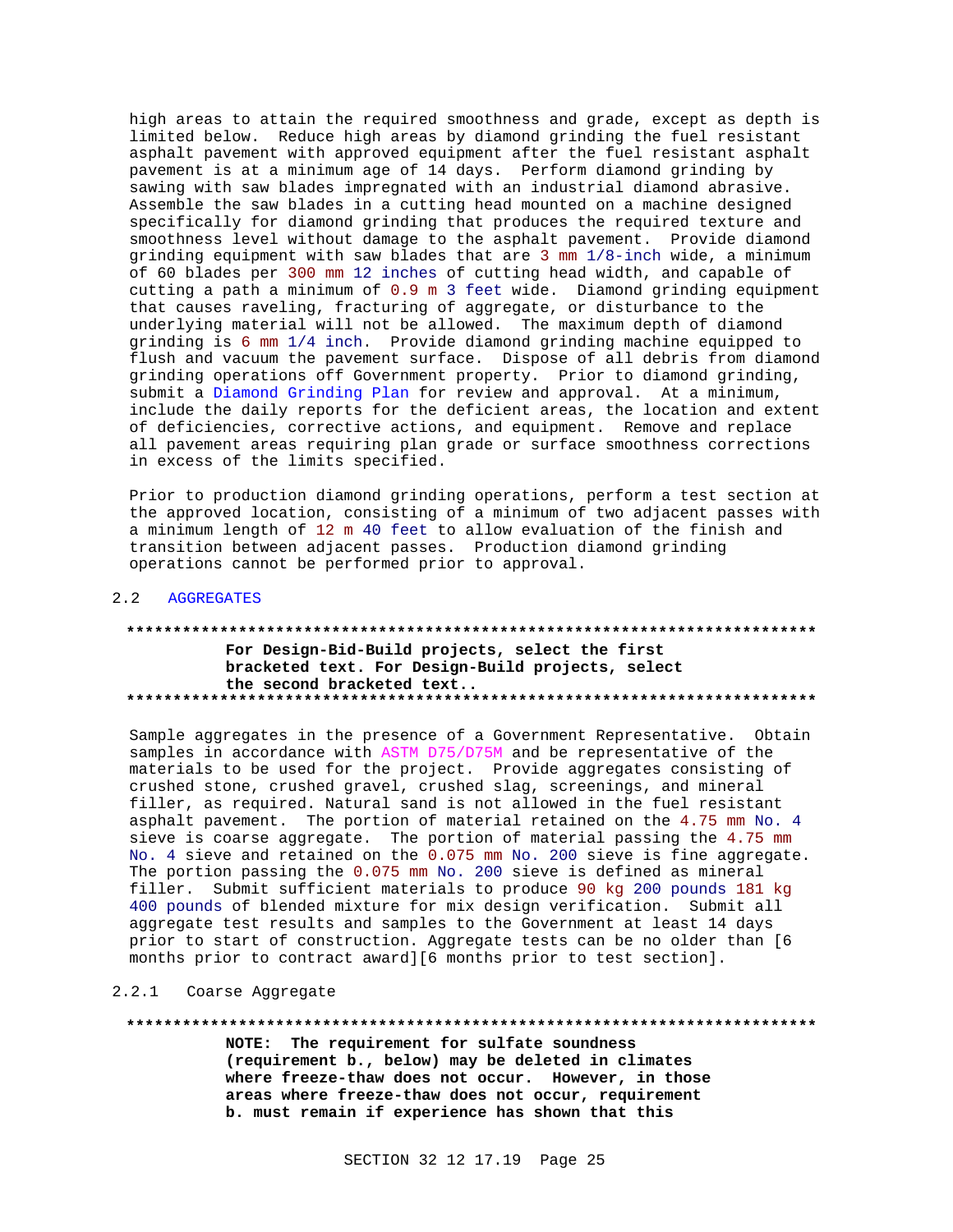**test separates good performing aggregates from bad performing aggregates. Retain this requirement for all Navy projects.**

**Percentage of Wear (ASTM C131/C131M) must not exceed 40. Aggregates with a higher percentage of wear may be specified, provided a satisfactory record under similar conditions of service and exposure has been demonstrated. \*\*\*\*\*\*\*\*\*\*\*\*\*\*\*\*\*\*\*\*\*\*\*\*\*\*\*\*\*\*\*\*\*\*\*\*\*\*\*\*\*\*\*\*\*\*\*\*\*\*\*\*\*\*\*\*\*\*\*\*\*\*\*\*\*\*\*\*\*\*\*\*\*\***

Provide coarse aggregate consisting of sound, tough, durable particles, free from films of material that would prevent thorough coating and bonding with the asphalt material and free from organic matter and other deleterious substances. Provide coarse aggregate particles meeting the following requirements:

- a. The percentage of loss not be greater than 40 percent after 500 revolutions when tested in accordance with ASTM C131/C131M.
- b. The sodium sulfate soundness loss not exceeding 12 percent, or the magnesium sulfate soundness loss not exceeding 18 percent after five cycles when tested in accordance with ASTM C88.
- c. At least 75 percent by weight of coarse aggregate contain at least two or more fractured faces when tested in accordance with ASTM D5821 with fractured faces produced by crushing.
- d. The particle shape essentially cubical and the aggregate containing not more than 5 percent, by weight, of flat particles, elongated particles, or flat and elongated particles (5:1 ratio of maximum to minimum) when tested in accordance with ASTM D4791 Method A.
- e. Slag consisting of air-cooled, blast furnace slag, with a compacted weight of not less than 1200 kg per cubic meter 75 pounds per cubic foot when tested in accordance with ASTM C29/C29M.
- f. Clay lumps and friable particles not exceeding 0.3 percent, by weight, when tested in accordance with ASTM C142/C142M.

#### 2.2.2 Fine Aggregate

**\*\*\*\*\*\*\*\*\*\*\*\*\*\*\*\*\*\*\*\*\*\*\*\*\*\*\*\*\*\*\*\*\*\*\*\*\*\*\*\*\*\*\*\*\*\*\*\*\*\*\*\*\*\*\*\*\*\*\*\*\*\*\*\*\*\*\*\*\*\*\*\*\*\* NOTE: Set the lower limit for uncompacted void content (requirement c., below) at 45 for fine aggregate angularity unless local experiences indicate that a lower value can be used. There are some aggregates which have a good performance record and have an uncompacted void content less than 45. In no case set the limit at less than 43. \*\*\*\*\*\*\*\*\*\*\*\*\*\*\*\*\*\*\*\*\*\*\*\*\*\*\*\*\*\*\*\*\*\*\*\*\*\*\*\*\*\*\*\*\*\*\*\*\*\*\*\*\*\*\*\*\*\*\*\*\*\*\*\*\*\*\*\*\*\*\*\*\*\***

Provide fine aggregate consisting of clean, sound, tough, durable particles. Natural Sand is not allowed. Provide aggregate particles that are free from coatings of clay, silt, or any objectionable material, contain no clay balls, and meet the following requirements:

a. Individual fine aggregate sources with a sand equivalent value greater than 45 when tested in accordance with ASTM D2419.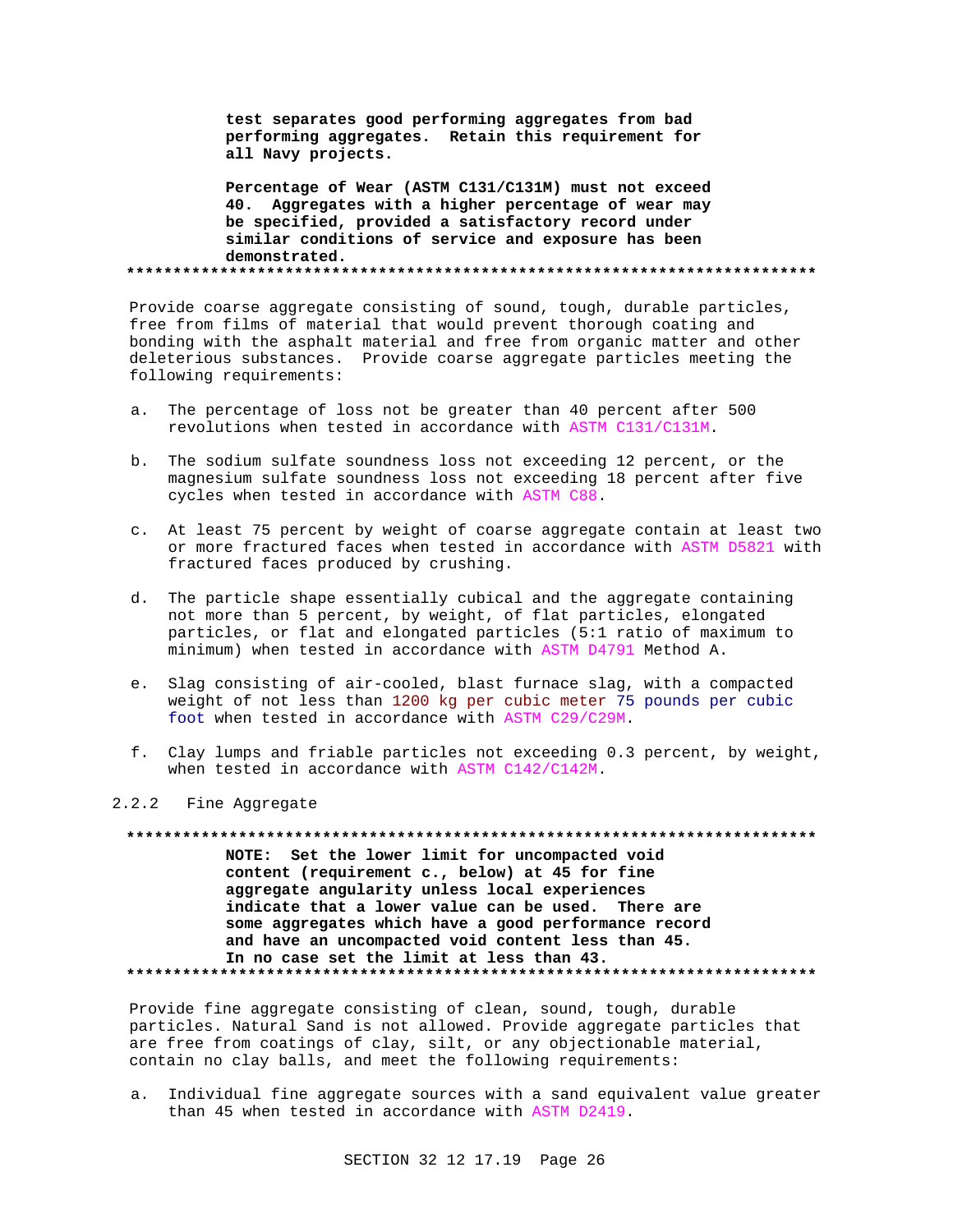- b. Fine aggregate portion of the blended aggregate with an uncompacted void content greater than [45.0] percent when tested in accordance with ASTM C1252 Method A.
- c. Clay lumps and friable particles not exceeding 0.3 percent, by weight, when tested in accordance with ASTM C142/C142M.
- 2.2.3 Mineral Filler

Provide mineral filler consisting of a nonplastic material meeting the requirements of ASTM D242/D242M.

 $2.2.4$ Aggregate Gradation

Provide a combined aggregate gradation that conforms to gradations specified in Table 6, when tested in accordance with ASTM C136/C136M and ASTM C117, and does not vary from the low limit on one sieve to the high limit on the adjacent sieve or vice versa, but grades uniformly from coarse to fine. Provide a JMF within the specification limits; however, the gradation can exceed the limits when the allowable deviation from the JMF shown in Tables 8 and 9 are applied.

| Table 6<br>Aggregate Gradations |                                                         |  |
|---------------------------------|---------------------------------------------------------|--|
| Sieve Size, mm inch             | $12.51/2$ mix <sup>(1)</sup><br>Percent Passing by Mass |  |
| 12.51/2                         | 100                                                     |  |
| 9.53/8                          | $90 - 100$                                              |  |
| 4.75No. 4                       | $58 - 78$                                               |  |
| $2.36N0$ . 8                    | $40 - 60$                                               |  |
| 1.18No. 16                      | $28 - 48$                                               |  |
| $0.60NO$ . 30                   | $18 - 38$                                               |  |
| $0.30NO$ . 50                   | $11 - 27$                                               |  |
| $0.15N0$ . 100                  | $6 - 18$                                                |  |
| $0.075NO$ . 200                 | $3 - 6$                                                 |  |

(1) This mix is to be used only as a surface course. The allowable lift thickness is 50 mm2 inches.

## 2.3 ASPHALT BINDER

NOTE: Select binder grade based upon the PG lower temperature as dictated by the project environment.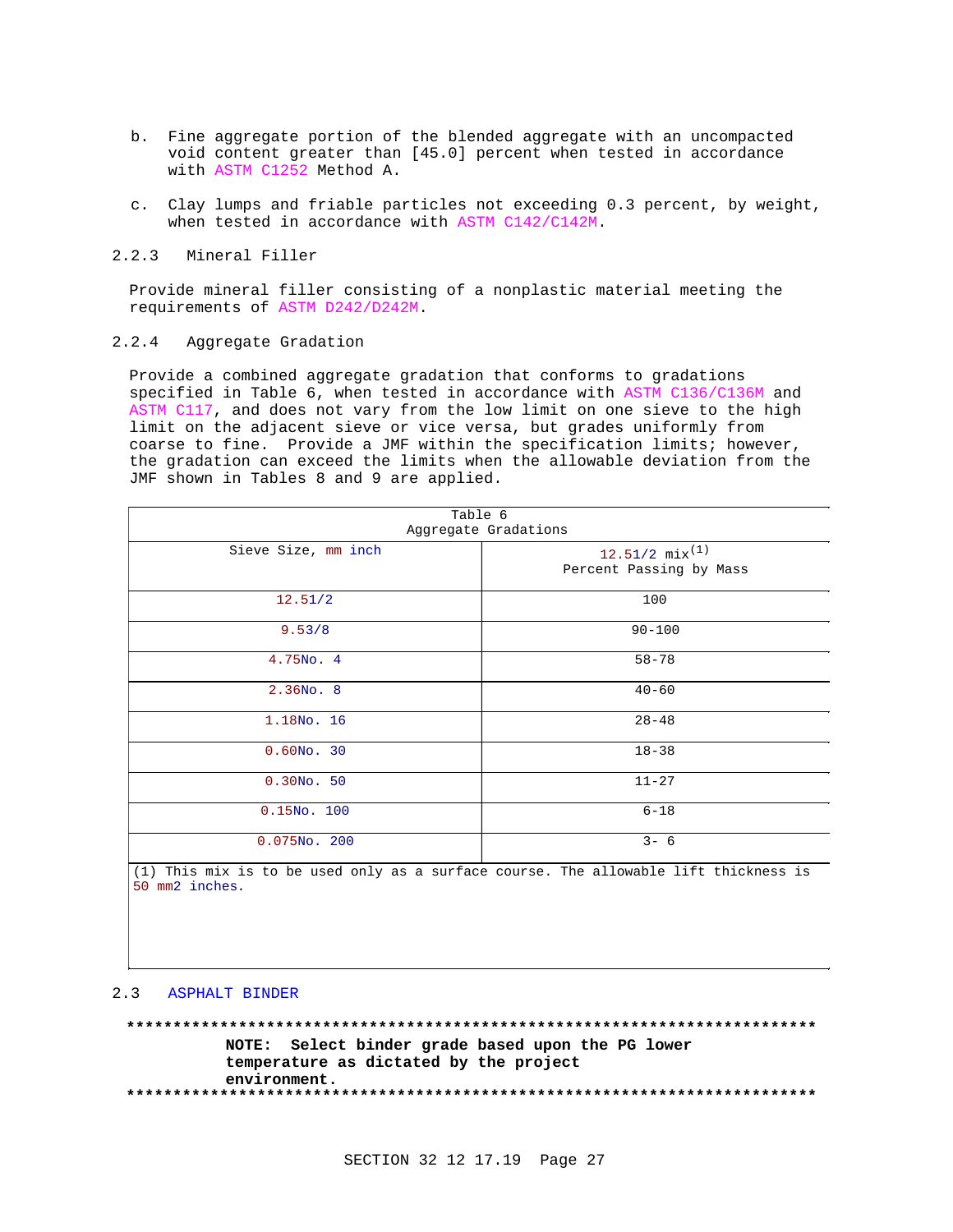Provide asphalt binder that conforms to ASTM D6373 for Performance Grade (PG) [82-28] [88-22] and meeting the requirements annotated below.

- a. Test the original binder according to ASTM D6084/D6084M Procedure A -Elastic Recovery at 25 degrees C 77 degrees F with a minimum of 85 percent.
- b. Test the original binder according to ASTM D7173 and meeting the maximum temperature difference of 4.0 degrees C7.2 degrees F when using the ASTM D36/D36M Ring-and-Ball apparatus.
- c. Prepare the fuel resistant asphalt pavement specimens with the asphalt binder meeting the above requirements and the fuel resistance requirements when tested in accordance with paragraph TESTING REQUIREMENT FOR ASPHALT MIXTURE RESISTANCE TO FUEL. After passing the above requirements and those listed in Table 7, grade the asphalt binder as [PG 82-28FR][88-22FR].

Provide test data indicating grade certification by the supplier at the time of delivery of each load to the mix plant. Submit copies of these certifications to the Government. The supplier is defined as the last source of any modification to the binder. The Government may sample and test the binder at the mix plant at any time before or during mix production. [Obtain samples for verification testing in accordance with ASTM D140/D140M and in the presence of the Government. Provide these samples to the Government for verification testing, which will be performed at the Governments expense. Submit 20 L 5 gallon sample of the asphalt binder specified for mix design verification and approval not less than 14 days before start of the test section.]

#### 2.4 MIX DESIGN

## NOTE: In areas subject to freeze/thaw, retain bracketed text.

Develop the mix design. Provide results of the Job Mix Formula (JMF) and aggregate testing performed no earlier than 6 months prior to Contract award. Provide fuel resistant asphalt mixture composed of well-graded aggregate, mineral filler if required, and asphalt material. Provide aggregate fractions sized, handled in separate size groups, and combined in such proportions that the resulting mixture meets the grading requirements of Table 6. Do not produce fuel resistant asphalt pavement for payment until a JMF has been approved. Design the fuel resistant asphalt pavement using hand-held (manual) Marshall Hammer procedures contained in AI MS-2 and the criteria shown in Table 7. Design the fuel resistant asphalt mixture using the Superpave gyratory compactor using the procedures contained in AI MS-2 and the criteria shown in Table 7. Prepare samples at various asphalt contents and compacted in accordance with ASTM D6925 or ASTM D6926 as required by the Government. Use laboratory compaction temperatures for Polymer Modified Asphalts as recommended by the asphalt binder manufacturer. Adjust the compactive effort of the specimens, as required, to provide a Tensile Strength Ratio (TSR) with an air void content of 7 plus or minus 1 percent. [Use freeze/thaw conditioning in lieu of moisture conditioning per ASTM D4867/D4867M]. If the Tensile Strength Ratio (TSR) of the composite mixture, as determined by ASTM D4867/D4867M is less than 80, reject the aggregates or the asphalt mixture treated with an anti-stripping agent.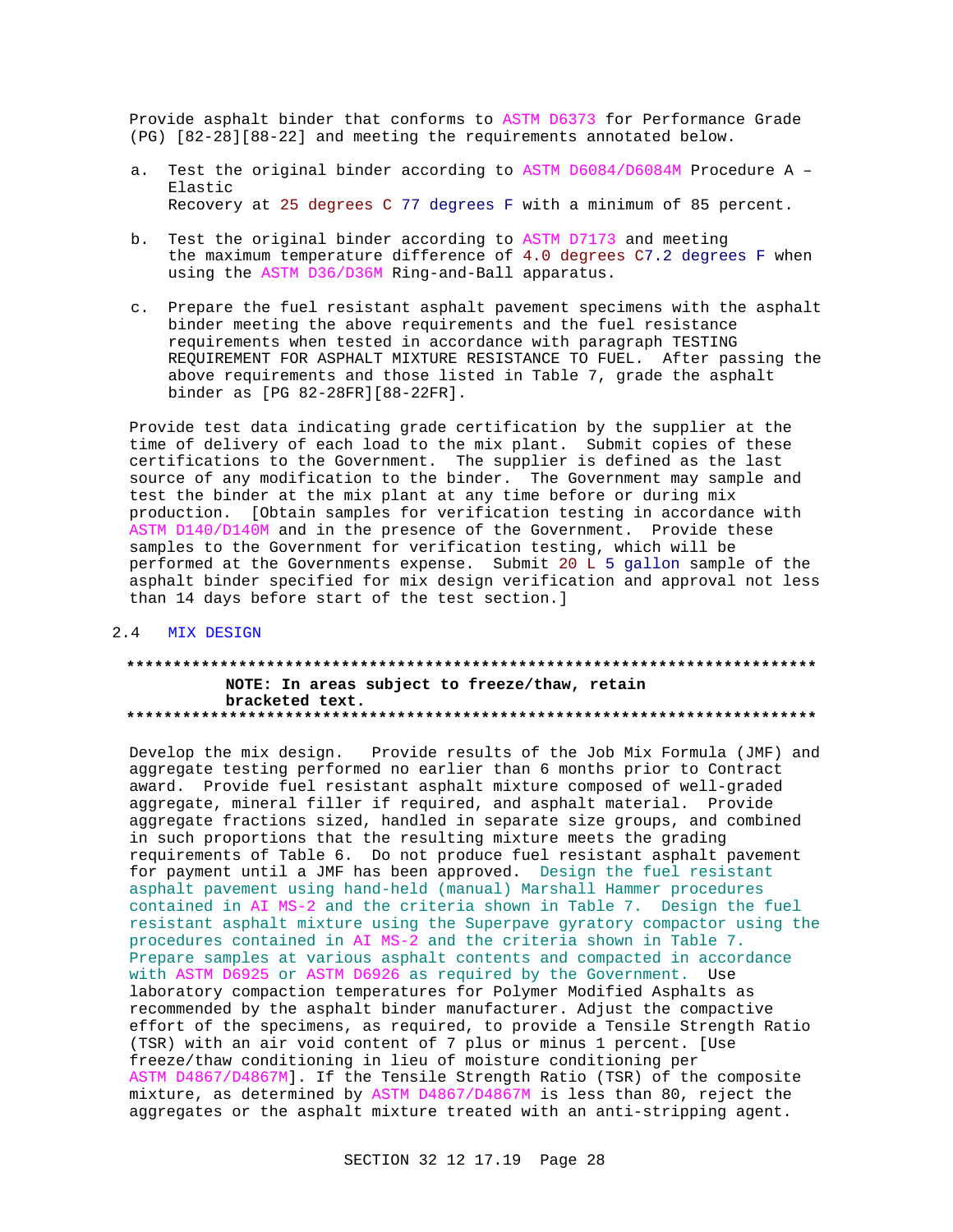Add a sufficient amount of anti-stripping agent to produce a TSR of not less than 80. If an antistrip agent is required, provide it at no additional cost to the Government. Provide sufficient materials to produce 90 kg 200 pound of blended mixture to the Government for verification of mix design at least 14 days prior to construction of test section.

#### 2.4.1 JMF Requirements

Submit the proposed JMF in writing, for approval, at least 14 days prior to the start of the test section, including as a minimum:

- a. Percent passing each sieve size.
- b. Optimum asphalt binder.
- c. Percent of each aggregate and mineral filler to be used.
- d. Asphalt performance grade and additional test requirements as specified in paragraph ASPHALT BINDER.
- e. Number of blows of hammer per side of molded specimen.Number of Superpave gyratory compactor gyrations.
- f. Laboratory mixing and compaction temperature.
- g. Supplier-recommended field mixing and compaction temperatures.
- h. Temperature of mix when discharged from mixer.
- i. Plot of the combined gradation on the 0.45 power gradation chart, stating the nominal maximum size.
- j. Graphical plots and summary tabulation of stability, air voids, voids in the mineral aggregate, and unit weight versus asphalt content as shown in AI MS-2. Include summary tabulation that includes individual specimen data for each specimen tested.
- k. Specific gravity and absorption of each aggregate.
- l. Percent manufactured sand.
- m. Percent particles with two or more fractured faces (in coarse aggregate).
- n. Fine aggregate angularity.
- o. Percent flat or elongated particles (in coarse aggregate).
- p. Tensile Strength Ratio and wet/dry specimen test results.
- q. Type and amount of antistrip agent (if required).
- r. Date the JMF was developed. Mix designs that are not dated or which are from a prior construction seasons may not be accepted.
- s. Test results for asphalt resistance to fuel in accordance with paragraph TESTING REQUIREMENTS FOR ASPHALT MIXTURE RESISTANCE TO FUEL.
- t. List of all modifiers.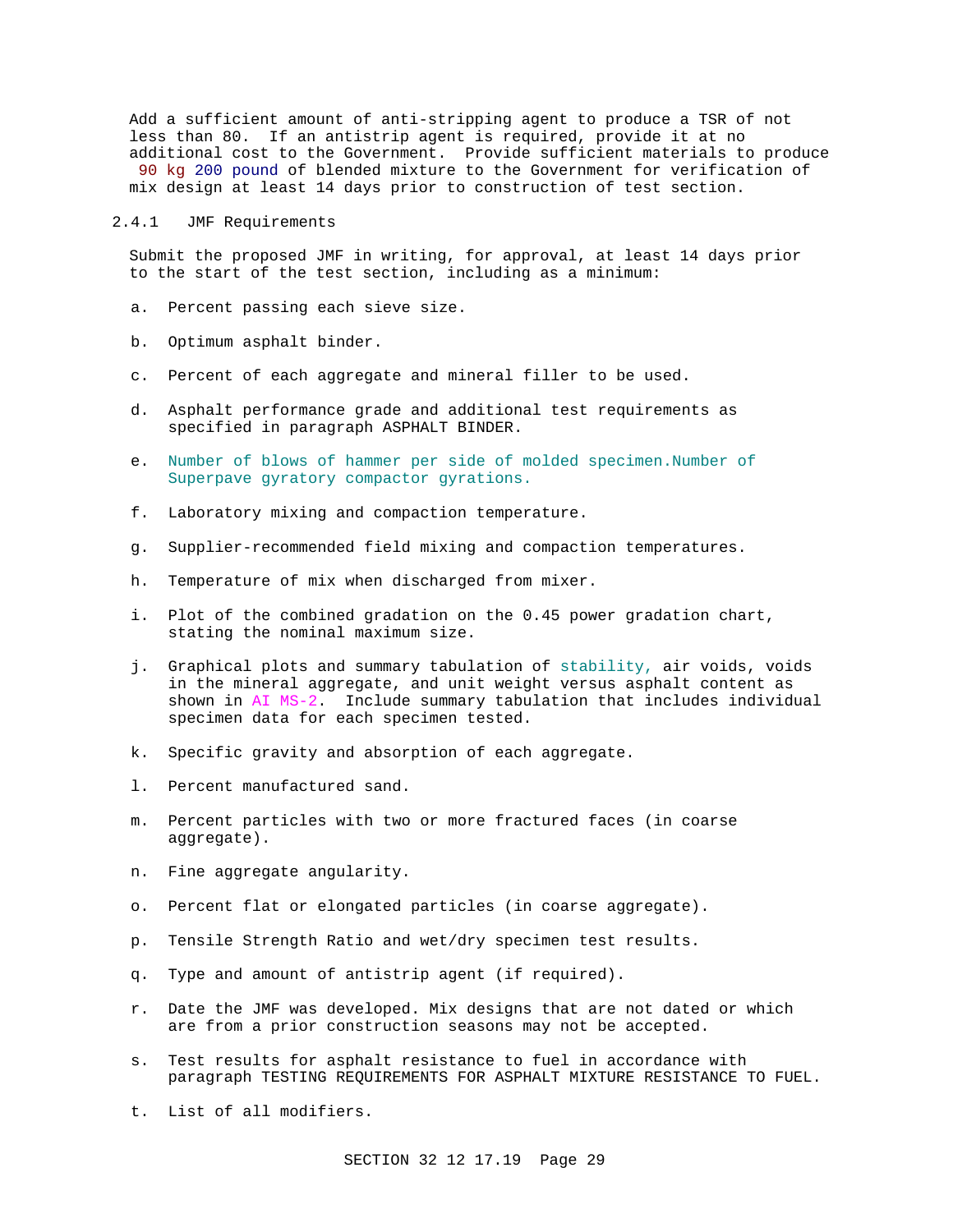| Table 7<br>Marshall Design Criteria                                                                                                                                                                                      |                       |  |
|--------------------------------------------------------------------------------------------------------------------------------------------------------------------------------------------------------------------------|-----------------------|--|
| Test Property                                                                                                                                                                                                            | 50 Blow Mix           |  |
| Stability, N pounds minimum                                                                                                                                                                                              | $95602150^{(1)}$      |  |
| Flow, 0.25 mm 0.01 inch                                                                                                                                                                                                  | Waived <sup>(2)</sup> |  |
| Air voids, percent                                                                                                                                                                                                       | $2.5^{(4)}$           |  |
| Percent Voids in mineral aggregate<br>(minimum)                                                                                                                                                                          | 14                    |  |
| Dust Proportion <sup>(3)</sup>                                                                                                                                                                                           | $0.8 - 1.2$           |  |
| TSR, minimum percent                                                                                                                                                                                                     | 80                    |  |
| TSR Conditioned Strength (minimum kPa<br>psi)                                                                                                                                                                            | 41560                 |  |
| Weight loss by fuel Immersion, maximum<br>percent                                                                                                                                                                        | $1.5^{(5)}$           |  |
| This is a minimum requirement. Provide significantly higher average<br>(1)<br>during construction to ensure compliance with the specifications.                                                                          |                       |  |
| The flow requirement is not applicable for Polymer Modified Asphalts<br>(2)                                                                                                                                              |                       |  |
| (3) Dust Proportion is calculated as the aggregate content, expressed as a<br>percent of mass, passing the 0.075 mm No. 200 sieve, divided by the effective<br>asphalt content, in percent of total mass of the mixture. |                       |  |
| Select the JMF asphalt content corresponding to an air void content of<br>(4)<br>2.5 percent. Verify the other properties of Table 7 meet the specification<br>requirements at this asphalt content.                     |                       |  |
| Tested in accordance with paragraph TESTING REQUIREMENT FOR ASPHALT<br>(5)<br>MIXTURE RESISTANCE TO FUEL                                                                                                                 |                       |  |
|                                                                                                                                                                                                                          |                       |  |

| Table 7                                         |                 |  |
|-------------------------------------------------|-----------------|--|
| Superpave Gyratory Compaction Criteria          |                 |  |
|                                                 |                 |  |
| Test Property                                   | 50 Gyration Mix |  |
| Air voids, percent                              | $2.5^{(1)}$     |  |
| Percent Voids in mineral aggregate<br>(minimum) | 14              |  |
| Dust Proportion <sup>(2)</sup>                  | $0.8 - 1.2$     |  |
| TSR, minimum percent                            | 80              |  |
| TSR Conditioned Strength (minimum kPa<br>psi    | 41560           |  |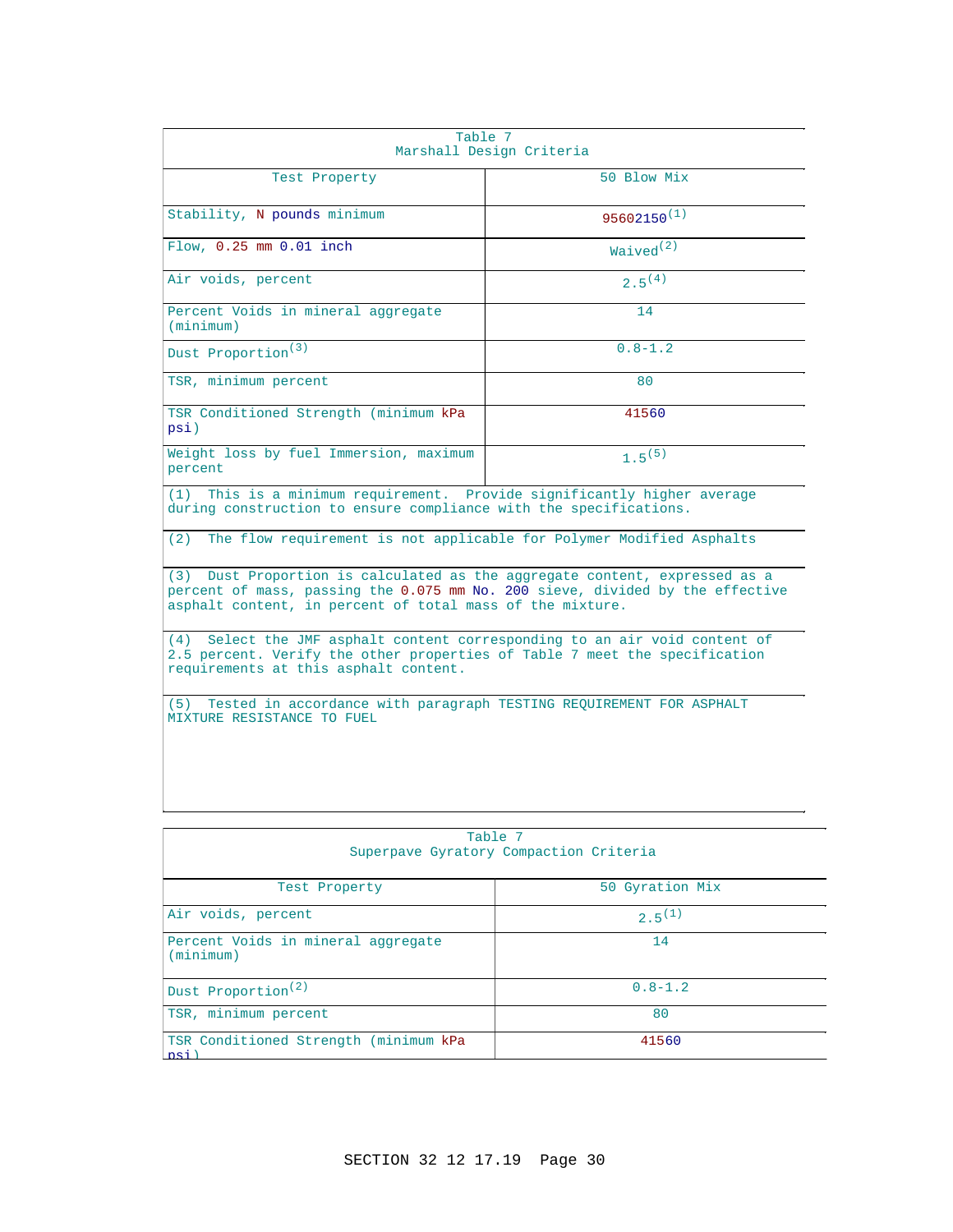| Table 7                                                                                                                                                                                                                  |                 |  |  |
|--------------------------------------------------------------------------------------------------------------------------------------------------------------------------------------------------------------------------|-----------------|--|--|
| Superpave Gyratory Compaction Criteria                                                                                                                                                                                   |                 |  |  |
| Test Property                                                                                                                                                                                                            | 50 Gyration Mix |  |  |
| Weight loss by fuel Immersion, maximum<br>percent                                                                                                                                                                        | $1.5^{(3)}$     |  |  |
| (1) Select the JMF asphalt content corresponding to an air void content of 2.5<br>percent. Verify the other properties of Table 7 meet the specification<br>requirements at this asphalt content.                        |                 |  |  |
| (2) Dust Proportion is calculated as the aggregate content, expressed as a<br>percent of mass, passing the 0.075 mm No. 200 sieve, divided by the effective<br>asphalt content, in percent of total mass of the mixture. |                 |  |  |
| (3) Tested in accordance with paragraph TESTING REQUIREMENT FOR ASPHALT MIXTURE<br>RESISTANCE TO FUEL                                                                                                                    |                 |  |  |

2.4.2 Testing Requirement for Asphalt Mixture Resistance to Fuel

Determine asphalt pavement resistance to fuel by the following procedures:

- a. Prepare three test specimens in accordance with the Mix Design requirements at optimum asphalt binder content and 2.5 plus or minus 0.7 percent air voids. Short term age the mix prior to compaction in accordance to AASHTO R 30.
- b. Determine the percent air voids in each specimen, if any do not meet the requirements above discard and replace them. Dry the specimens under a fan at room temperature (20C to 27C) (68F to 80F) for a minimum of 24 hours.
- c. Totally immerse the sample in kerosene<sup>(1)</sup> at room temperature (20C to 27C) (68F to 80F).
- d. After submersing for 2.0 minutes plus or minus 30 seconds, remove the sample and immediately surface dry with a clean paper towel. Then immediately determine the weight in air to the nearest 0.1 grams. Report this as weight 'A' (weight before).
- e. Resubmerse the sample in kerosene for 24 hours.
- f. After 24 hours plus or minus 10 minutes, carefully remove the sample from the kerosene and suspension container and place it on an absorptive cloth or paper towel. Dry the specimen under a fan at room temperature (20C to 27C) (68F to 80F) for 24 hours.
- g. After drying for 24 hours plus or minus 10 minutes weigh the sample in air to the nearest 0.1 grams. Report this as weight 'B' (weight after immersion).
- h. Calculations:

Percent of weight loss by fuel immersion =  $[(A - B) / A] \times 100$ 

Where: A = Weight before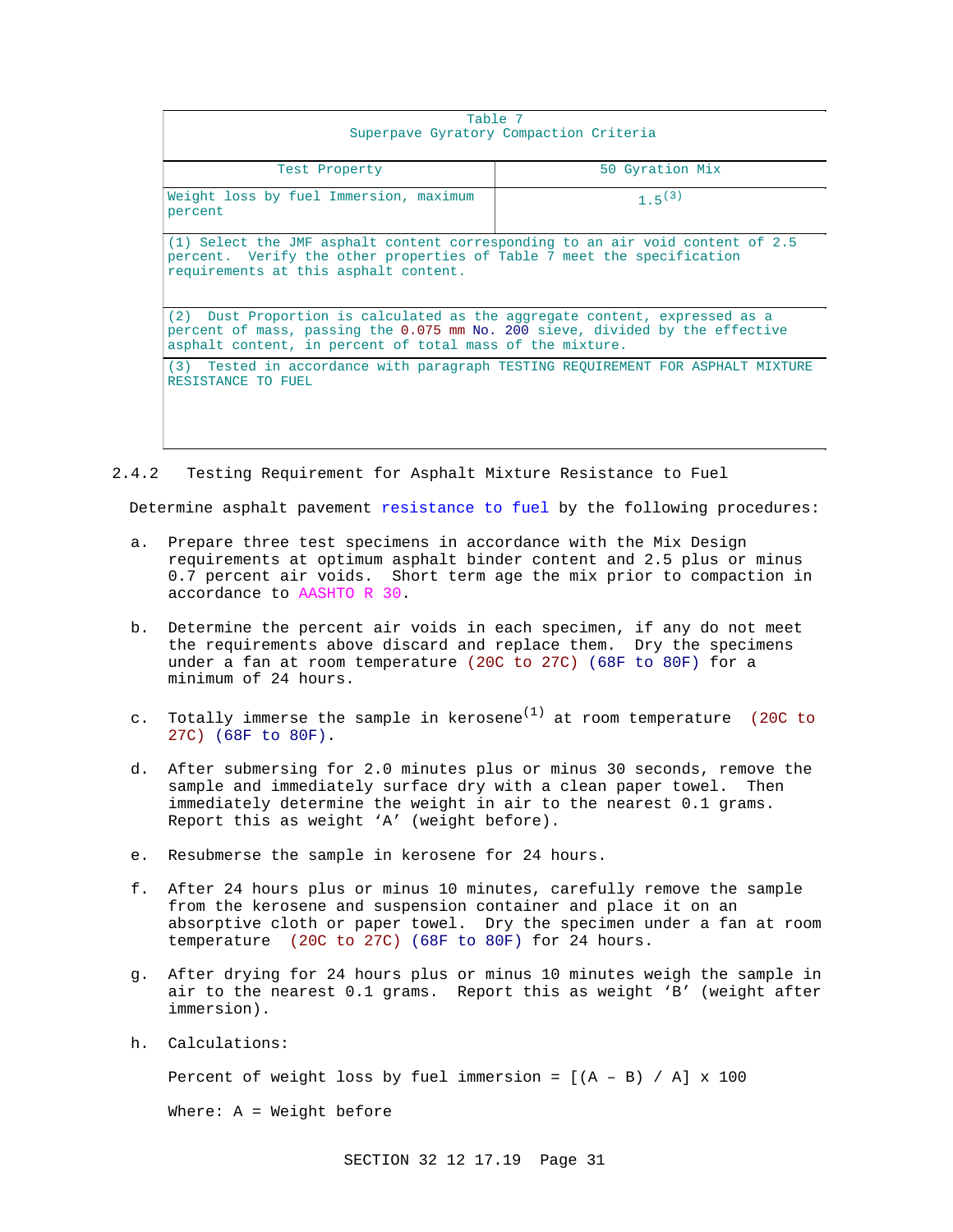#### $B = Weight after$

(1) Kerosene must meet the requirements of ASTM D3699.

#### $2.4.3$ Adjustments to JMF

The JMF for each mixture is in effect until a new formula is approved in writing by the Government. Should a change in sources of any material be made, perform a new mix design and a new JMF approved before the new material is used. Make minor adjustments within the specification limits to the JMF to optimize mix volumetric properties. Adjustments to the original JMF are limited to plus or minus 4 percent on the 4.75 mm No. 4 and coarser sieves; plus or minus 3 percent on the 2.36 mm No. 8 to 0.30 mm No. 50 sieves; and plus or minus 1 percent on the 0.15 mm No. 100 sieve. Adjustments to the JMF are limited to plus or minus 1.0 percent on the 0.075 mm No. 200 sieve. Asphalt content adjustments are limited to plus or minus 0.40 from the original JMF. If adjustments are needed that exceed these limits, develop a new mix design.

 $2.5$ RECLAIMED ASPHALT PAVEMENT

Reclaimed asphalt pavement (RAP) or recycled asphalt shingles (RAS) is not allowed.

#### PART 3 EXECUTION

#### $3.1$ CONTRACTOR QUALITY CONTROL

#### 

NOTE: The Contractor may be able to meet the specified quality control requirements with in-house capability or may have to use the independent commercial laboratory to provide the required quality control testing. 

 $3.1.1$ General Quality Control Requirements

Submit the Quality Control Plan. The Quality Control Plan is specific to this specification section and supplements the overall Quality Control Plan required by the project. Do not produce asphalt pavement for payment until the quality control plan has been approved. In the quality control plan, address all elements which affect the quality of the pavement including, but not limited to:

- a. Mix Design and unique JMF identification code
- b. Aggregate Grading
- c. Quality of Materials
- d. Stockpile Management and procedures to prevent contamination
- e. Proportioning
- f. Mixing and Transportation
- q. Mixture Volumetrics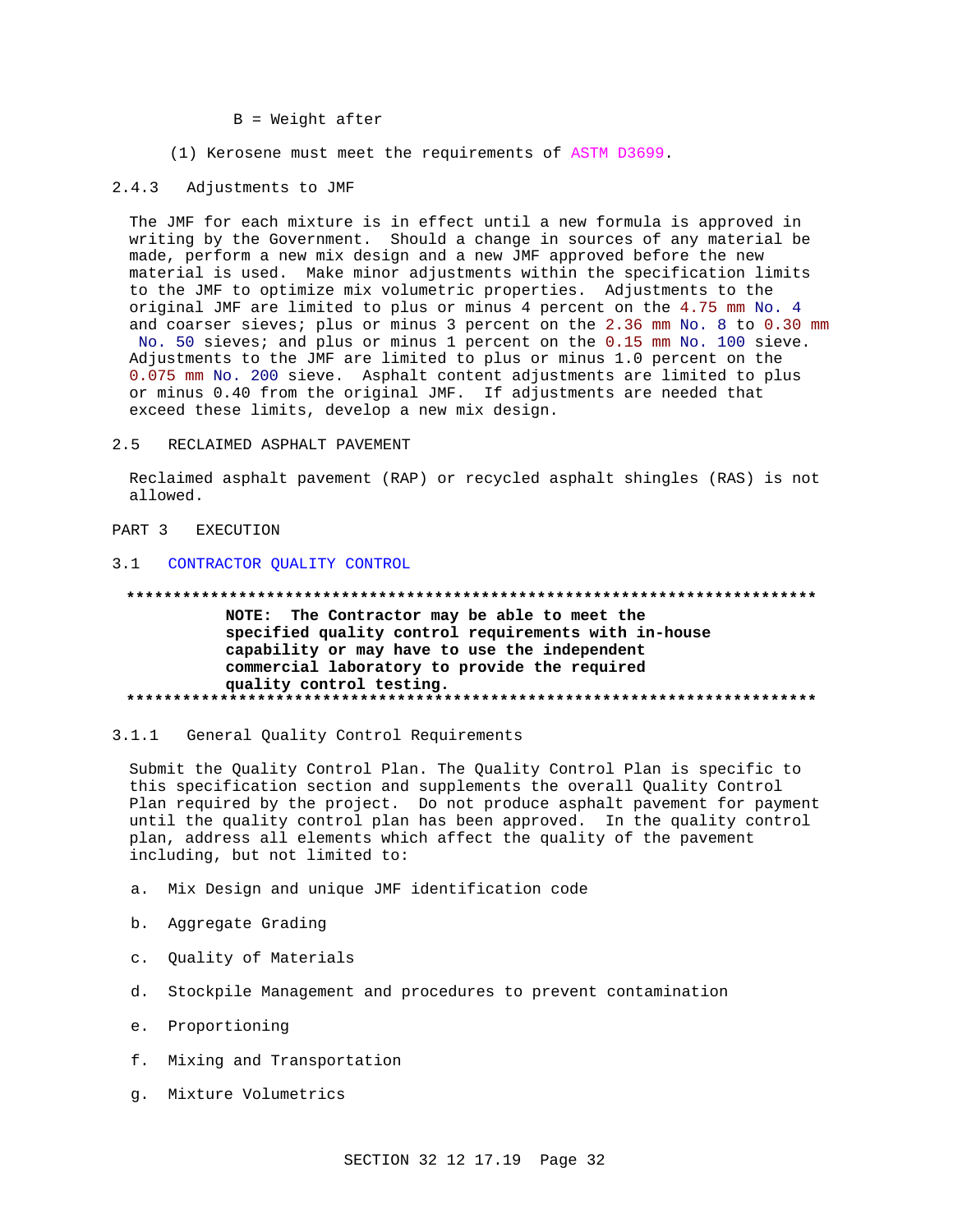- h. Moisture Content of Mixtures
- i. Placing and Finishing
- j. Joints
- k. Compaction, including Fuel Resistant Asphalt Pavement-Portland Cement Concrete joints
- l. Surface Smoothness
- m. Truck bed release agent
- n. Correlation of mechanical hammer to hand hammer. Determine the number of blows of the mechanical hammer required to provide the same density of the JMF as provided by the hand hammer. Use the average of three specimens per trial blow application.

## 3.1.2 Testing Laboratory

Provide a fully equipped asphalt laboratory located at the plant or job site that is equipped with heating and air conditioning units to maintain a temperature of 24 plus or minus 2.3 degrees C 75 plus or minus 5 degrees F. Provide laboratory facilities that are kept clean and all equipment maintained in proper working condition. Provide the Government with unrestricted access to inspect the laboratory facility, to witness quality control activities, and to perform any check testing desired. The Government will advise in writing of any noted deficiencies concerning the laboratory facility, equipment, supplies, or testing personnel and procedures. When the deficiencies are serious enough to adversely affect test results, immediately suspend the incorporation of the materials into the work. Incorporation of the materials into the work will not be permitted to resume until the deficiencies are corrected.

### 3.1.3 Quality Control Testing

Perform all quality control tests applicable to these specifications and as set forth in the Quality Control Program. The quality control (QC) testing is separate and distinct from the acceptance testing in paragraph ACCEPTANCE. Use in-house capabilities or the independent commercial laboratory for quality control testing. Required elements of the testing program include, but are not limited to, tests for the control of asphalt content, aggregate gradation, temperatures, aggregate moisture, moisture in the asphalt mixture, laboratory air voids, stability, in-place density, grade and smoothness. Develop a Quality Control Testing Plan as part of the Quality Control Program.

## 3.1.3.1 Asphalt Content

Determine asphalt content a minimum of twice per lot (a lot is defined in paragraph PAVEMENT LOTS) by one of the following methods: extraction method in accordance with ASTM D2172/D2172M, Method A or B, the ignition method in accordance with the ASTM D6307, or the nuclear method in accordance with ASTM D4125/D4125M, provided each method is calibrated for the specific mix being used. For the extraction method, determine the weight of ash, as described in ASTM D2172/D2172M, as part of the first extraction test performed at the beginning of plant production; and as part of every tenth extraction test performed thereafter, for the duration of plant production. Use the last weight of ash value in the calculation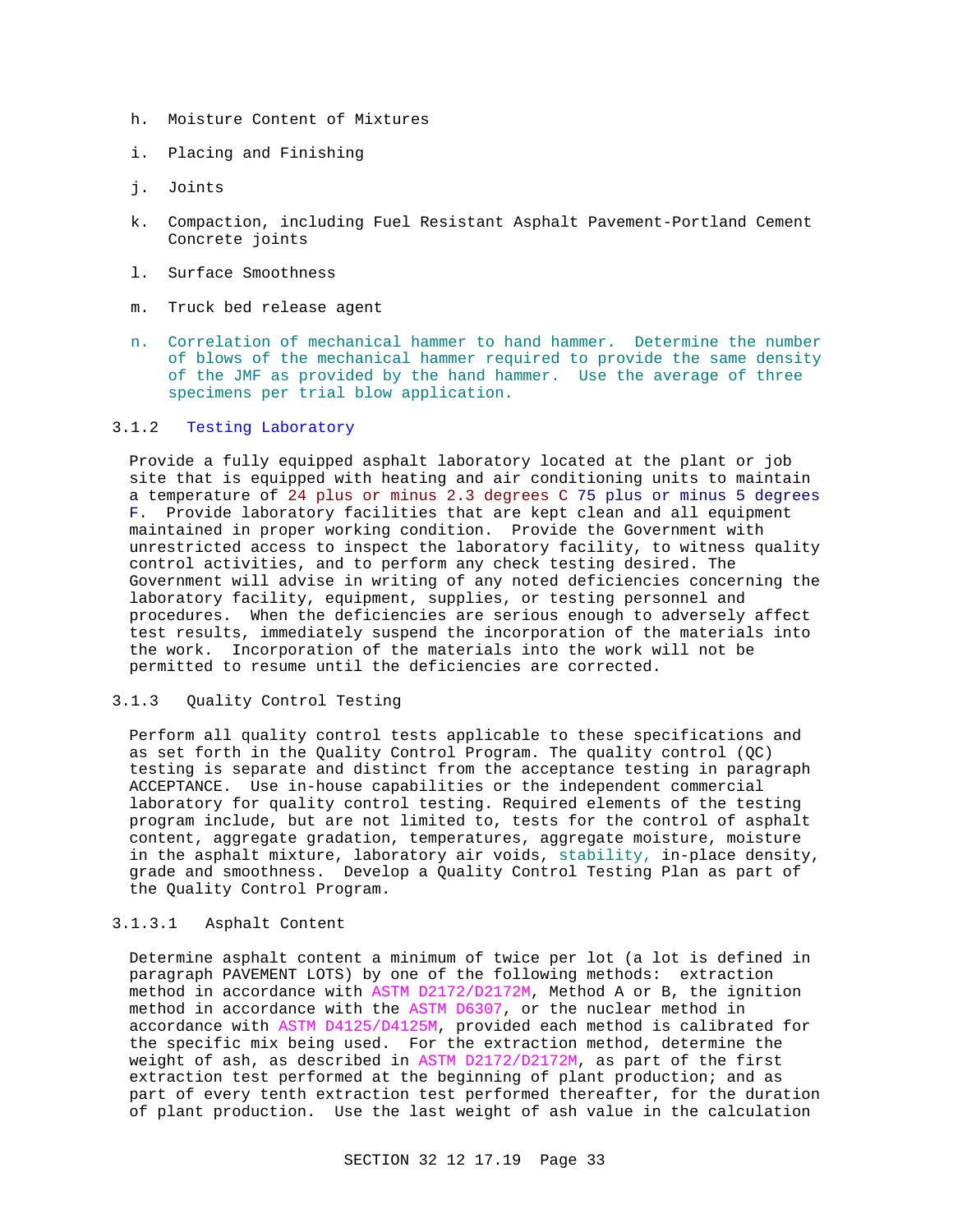of the asphalt content for the mixture. The asphalt content for the lot will be determined by averaging the test results.

### 3.1.3.2 Aggregate Properties

Determine aggregate gradations a minimum of twice per lot from mechanical analysis of recovered aggregate in accordance with ASTM D5444 or ASTM D6307. For batch plants, test aggregates in accordance with ASTM C136/C136M using actual batch weights to determine the combined aggregate gradation of the mixture. Determine the specific gravity of each aggregate size grouping for each 18,000 metric tons 20,000 tons in accordance with ASTM C127 or ASTM C128. Determine fractured faces for gravel sources for each 18,000 metric tons 20,000 tons in accordance with ASTM D5821. Determine the uncompacted void content of manufactured sand, and blended aggregate for each 18,000 metric tons 20,000 tons in accordance with ASTM C1252 Method A.

#### 3.1.3.3 Temperatures

Check temperatures at least four times per lot, at necessary locations, to determine the temperature at the dryer, the asphalt binder in the storage tank, the fuel resistant asphalt mixture at the plant, and the fuel resistant asphalt mixture at the job site.

## 3.1.3.4 Moisture Content of Aggregate

Determine the moisture content of aggregate used for production a minimum of once per lot in accordance with ASTM C566.

#### 3.1.3.5 Moisture Content of Mixture

Determine the moisture content of the mixture at least once per lot in accordance with ASTM D1461.

## 3.1.3.6 Laboratory Air Voids, TMD, and VMAVMA and Marshall Stability

Obtain mixture samples at least four times per lot. Measure theoretical maximum density in accordance with ASTM D2041/D2041M. Compact the remaining portion of the sample into specimens, using 50 blows per side with the Marshall hand-held hammer as described in ASTM D6926. using 50 gyrations of the Superpave gyratory compactor as described in ASTM D6925. After compaction, measure the bulk density of laboratory compacted specimens in accordance with ASTM D2726/D2726M. Determine laboratory air voids from one set (three laboratory compacted specimens) for each sample in accordance with ASTM D3203/D3203M. Also calculate the VMA of each specimen in accordance with AI MS-2 based on ASTM C127 and ASTM C128 bulk specific gravity for the aggregate, as well as the Marshall stability, as described in ASTM D6927. Provide VMA within the limits of Table 7.

### 3.1.3.7 In-Place Density

Conduct any necessary testing to ensure the specified density is achieved. A nuclear gauge or other non-destructive testing device may be used to monitor pavement density.

## 3.1.3.8 Grade and Smoothness

Conduct the necessary checks to ensure the grade and smoothness requirements are met in accordance with paragraph ACCEPTANCE.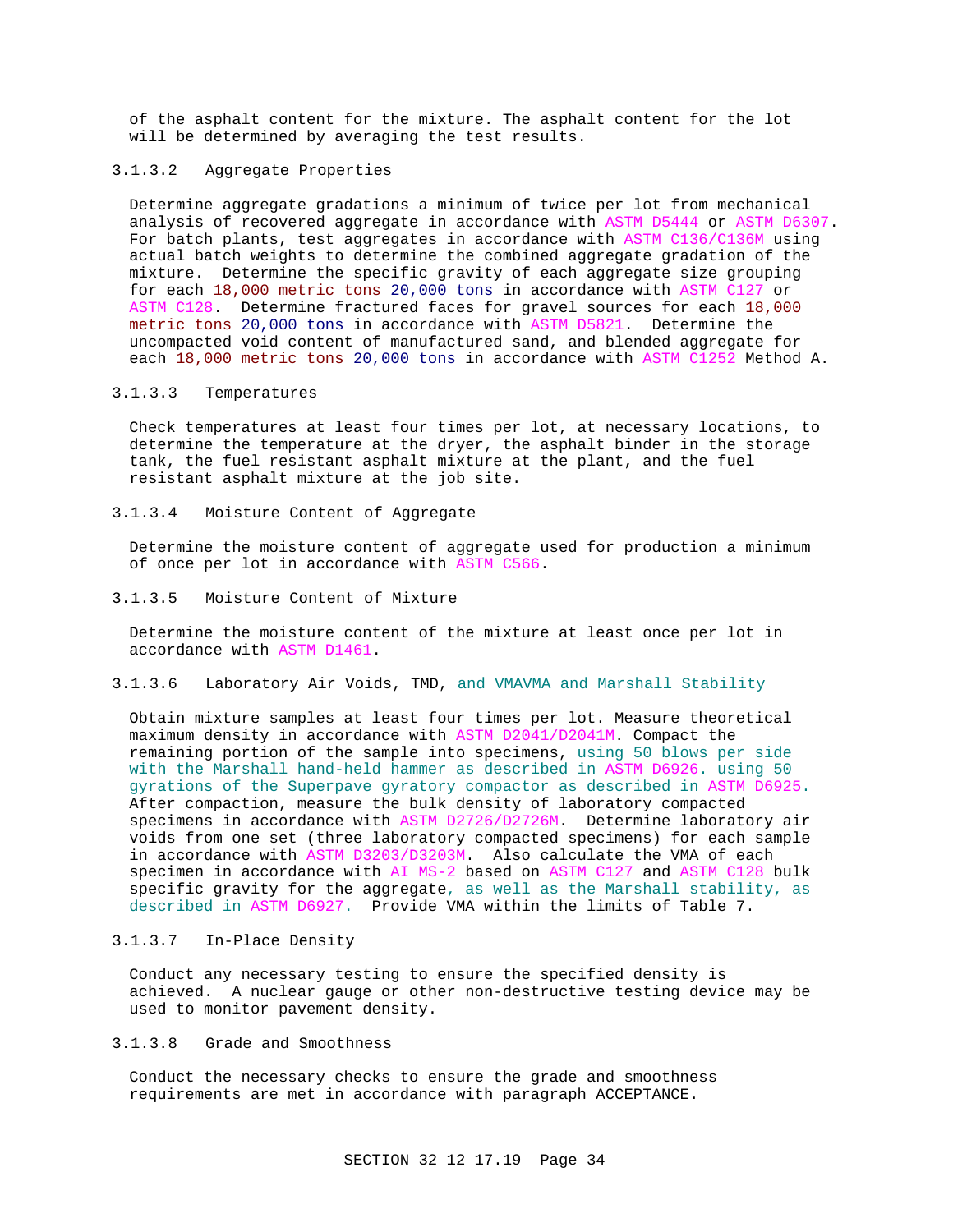## 3.1.3.9 Additional Testing

Perform any additional testing, deemed necessary to control the process.

## 3.1.3.10 QC Monitoring

Submit all QC test results to the Government on a daily basis as the tests are performed. The Government reserves the right to monitor any of the Contractor's quality control testing and to perform duplicate testing as a check to the Contractor's quality control testing.

## 3.1.4 Control Charts

For process control, establish and maintain linear control charts on both individual samples and the running average of last four samples for the parameters listed in Table 8, as a minimum. Post the control charts as directed by the Government and maintain current at all times. Identify the following on the control charts, the project number, the test parameter being plotted, the individual sample numbers, the Action and Suspension Limits listed in Table 8 applicable to the test parameter being plotted, and the test results. Also show target values (JMF) on the control charts as indicators of central tendency for the cumulative percent passing, asphalt content, and laboratory air voids parameters. When the test results exceed either applicable Action Limit, take immediate steps to bring the process back in control. When the test results exceed either applicable Suspension Limit, halt production until the problem is solved. When the Suspension Limit is exceeded for individual values or running average values, the Government Engineer has the option to require removal and replacement of the material represented by the samples or to leave in place and base acceptance on mixture volumetric properties and in place density. Use the control charts as part of the process control system for identifying trends so that potential problems can be corrected before they occur. Make decisions concerning mix modifications based on analysis of the results provided in the control charts. In the Quality Control Plan, indicate the appropriate action to be taken to bring the process into control when certain parameters exceed their Action Limits.

| Table 8                                                                                                           |                    |       |                                         |                                          |
|-------------------------------------------------------------------------------------------------------------------|--------------------|-------|-----------------------------------------|------------------------------------------|
| Action and Suspension Limits for the Parameters to be Plotted on Individual and<br>Running Average Control Charts |                    |       |                                         |                                          |
|                                                                                                                   | Individual Samples |       | Running Average of Last Four<br>Samples |                                          |
| Parameter to be Plotted                                                                                           | Action<br>Limit    | Limit |                                         | Suspension Action Limit Suspension Limit |
| 4.75 mm No. 4 sieve, Cumulative<br>Percent Passing, deviation from<br>JMF target; plus or minus values            | 6                  | 8     | 4                                       | 5                                        |
| $0.6$ mm No. 30 sieve,<br>Cumulative Percent Passing,<br>deviation from JMF target; plus<br>or minus values       | 4                  | 6     | 3                                       | 4                                        |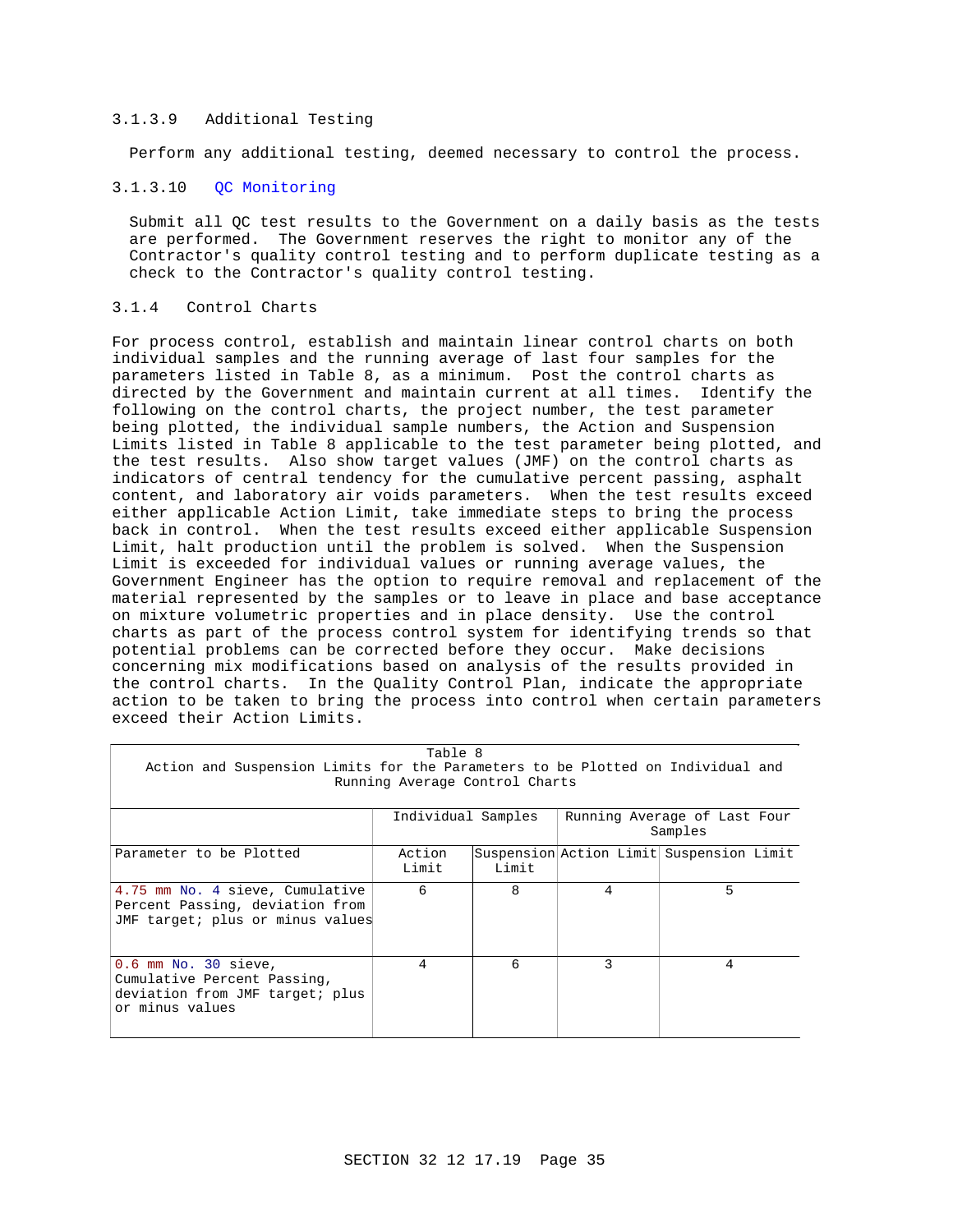| Table 8                                                                                                           |                                                                                                           |          |                                         |                                                                                                           |
|-------------------------------------------------------------------------------------------------------------------|-----------------------------------------------------------------------------------------------------------|----------|-----------------------------------------|-----------------------------------------------------------------------------------------------------------|
| Action and Suspension Limits for the Parameters to be Plotted on Individual and<br>Running Average Control Charts |                                                                                                           |          |                                         |                                                                                                           |
|                                                                                                                   |                                                                                                           |          |                                         |                                                                                                           |
|                                                                                                                   | Individual Samples                                                                                        |          | Running Average of Last Four<br>Samples |                                                                                                           |
| Parameter to be Plotted                                                                                           | Action<br>Limit                                                                                           | Limit    |                                         | Suspension Action Limit Suspension Limit                                                                  |
| 0.075 mm No. 200 sieve,<br>Cumulative Percent Passing,<br>deviation from JMF target; plus<br>or minus values      | 1.4                                                                                                       | 2.0      | 1.1                                     | 1.5                                                                                                       |
| Asphalt content, percent<br>deviation from JMF target; plus<br>or minus value                                     | 0.4                                                                                                       | 0.5      | 0.2                                     | 0.3                                                                                                       |
| Laboratory Air Voids, percent<br>deviation from JMF target value                                                  |                                                                                                           |          |                                         | No specific action and suspension limits set since<br>this parameter is used to determine percent payment |
| In-place Mat Density, percent<br>of TMD                                                                           | No specific action and suspension limits set since<br>this parameter is used to determine percent payment |          |                                         |                                                                                                           |
| In-place Joint Density, percent<br>of TMD                                                                         | No specific action and suspension limits set since<br>this parameter is used to determine percent payment |          |                                         |                                                                                                           |
| $P_{0.075}/P_{be}$ Ratio, deviation from<br>1.0; plus or minus values                                             | 0.7                                                                                                       | 0.8      | 0.3                                     | 0.4                                                                                                       |
| VMA of Fuel Resistant Asphalt<br>Pavement, percent deviation<br>from JMF target                                   | $-0.5$                                                                                                    | $-1.0$   | $-0.25$                                 | $-0.5$                                                                                                    |
| Table 8 cont'd. Marshall Compaction                                                                               |                                                                                                           |          |                                         |                                                                                                           |
| Stability, N pounds (minimum)                                                                                     |                                                                                                           |          |                                         |                                                                                                           |
|                                                                                                                   |                                                                                                           |          |                                         |                                                                                                           |
| 50 blow JMF                                                                                                       | 78301760                                                                                                  | 72901640 | 95602150                                | 90302030                                                                                                  |
|                                                                                                                   |                                                                                                           |          |                                         |                                                                                                           |
|                                                                                                                   |                                                                                                           |          |                                         |                                                                                                           |
|                                                                                                                   |                                                                                                           |          |                                         |                                                                                                           |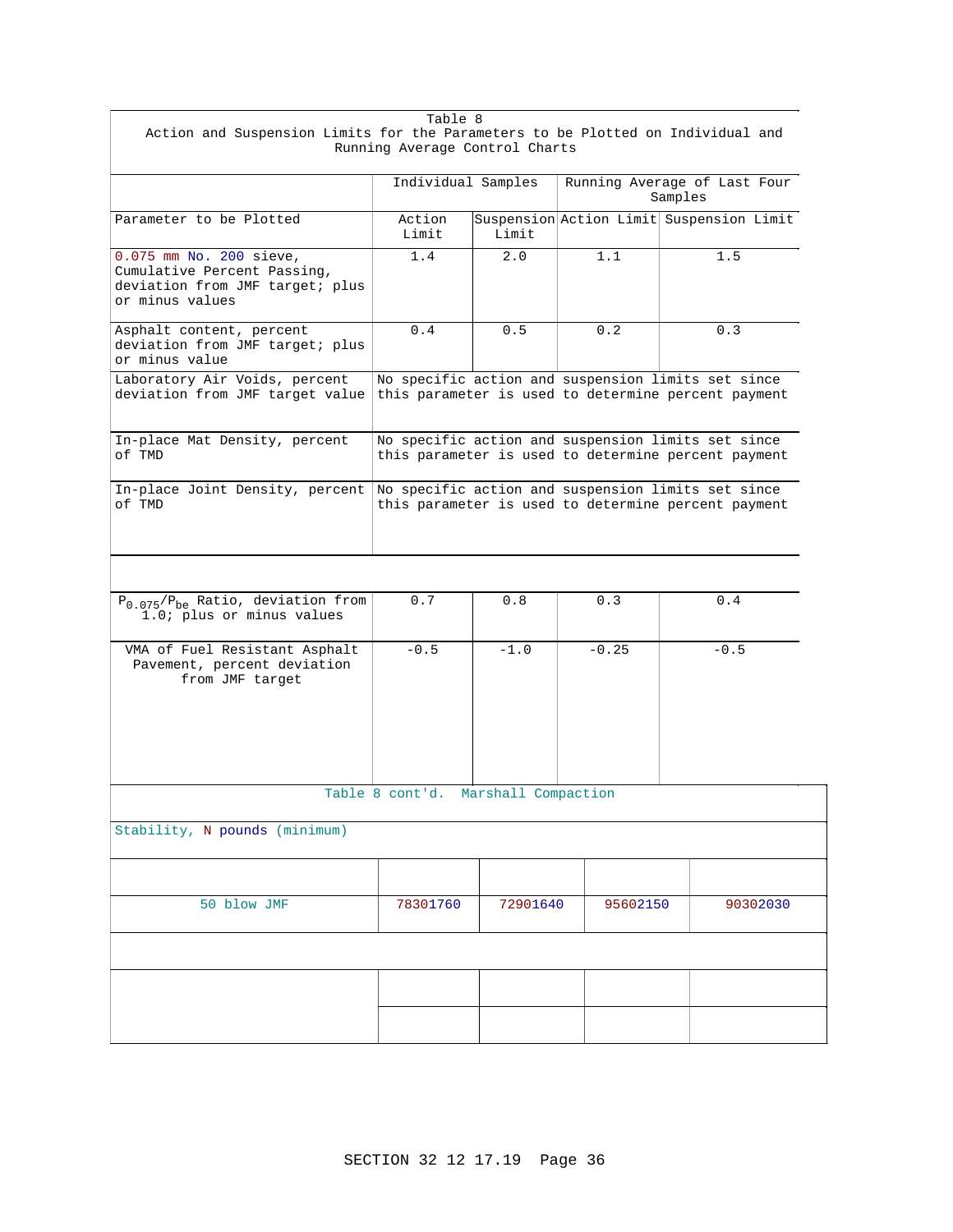### 3.2 PREPARATION OF ASPHALT BINDER MATERIAL

Heat the asphalt binder material while avoiding local overheating and providing a continuous supply of the asphalt material to the mixer at a uniform temperature. Maintain the temperature of unmodified asphalts to no more than 160 degrees C 325 degrees F when added to the aggregates. The temperature of modified asphalts is not to exceed 175 degrees C 350 degrees F. Performance Graded (PG) asphalts must be within the temperature range of 145 degrees C to 170 degrees C 290 degrees F to 340 degrees F when added to the aggregates and in accordance with the supplier's recommendations.

## 3.3 PREPARATION OF MINERAL AGGREGATE

Heat and dry the aggregate for the mixture prior to mixing. No damage to the aggregates due to the maximum temperature and rate of heating used is allowed. Maintain the temperature no lower than is required to obtain complete coating and uniform distribution on the aggregate particles and to provide a mixture of satisfactory workability.

#### 3.4 PREPARATION OF ASPHALT MIXTURE

Weigh or meter the aggregates and the asphalt binder and introduce into the mixer in the amount specified by the JMF. Limit the temperature of the asphalt mixture to 175 degrees C 350 degrees F when the asphalt binder is added. Mix the combined materials until the aggregate obtains a thorough and uniform coating of asphalt binder (testing in accordance with ASTM D2489/D2489M may be required by the Contracting Officer) and is thoroughly distributed throughout the mixture. The moisture content of all asphalt mixture upon discharge from the plant is not to exceed 0.5 percent by total weight of mixture as measured by ASTM D1461.

#### 3.5 PREPARATION OF THE UNDERLYING SURFACE

#### **\*\*\*\*\*\*\*\*\*\*\*\*\*\*\*\*\*\*\*\*\*\*\*\*\*\*\*\*\*\*\*\*\*\*\*\*\*\*\*\*\*\*\*\*\*\*\*\*\*\*\*\*\*\*\*\*\*\*\*\*\*\*\*\*\*\*\*\*\*\*\*\*\*\***

**NOTE: If the underlying surface to be paved is an existing asphalt or concrete layer, use a tack coat to ensure an adequate bond between layers.**

### **Tack and prime coat requirements will need to be covered in the Contract documents. \*\*\*\*\*\*\*\*\*\*\*\*\*\*\*\*\*\*\*\*\*\*\*\*\*\*\*\*\*\*\*\*\*\*\*\*\*\*\*\*\*\*\*\*\*\*\*\*\*\*\*\*\*\*\*\*\*\*\*\*\*\*\*\*\*\*\*\*\*\*\*\*\*\***

Immediately before placing the fuel resistant asphalt pavement, clean the underlying course of dust and debris. Apply a tack coat in accordance with Section 32 12 13 BITUMINOUS TACK AND PRIME COATS.

## 3.6 TEST SECTION

Prior to full production, place a test section for each JMF used. Construct a test section 75 to 150 m 250 to 500 feet long and two paver passes wide with a longitudinal cold joint. Do not place the second lane of test section until the temperature of pavement edge is less than 80 degrees C 175 degrees F. Construct the test section with the same depth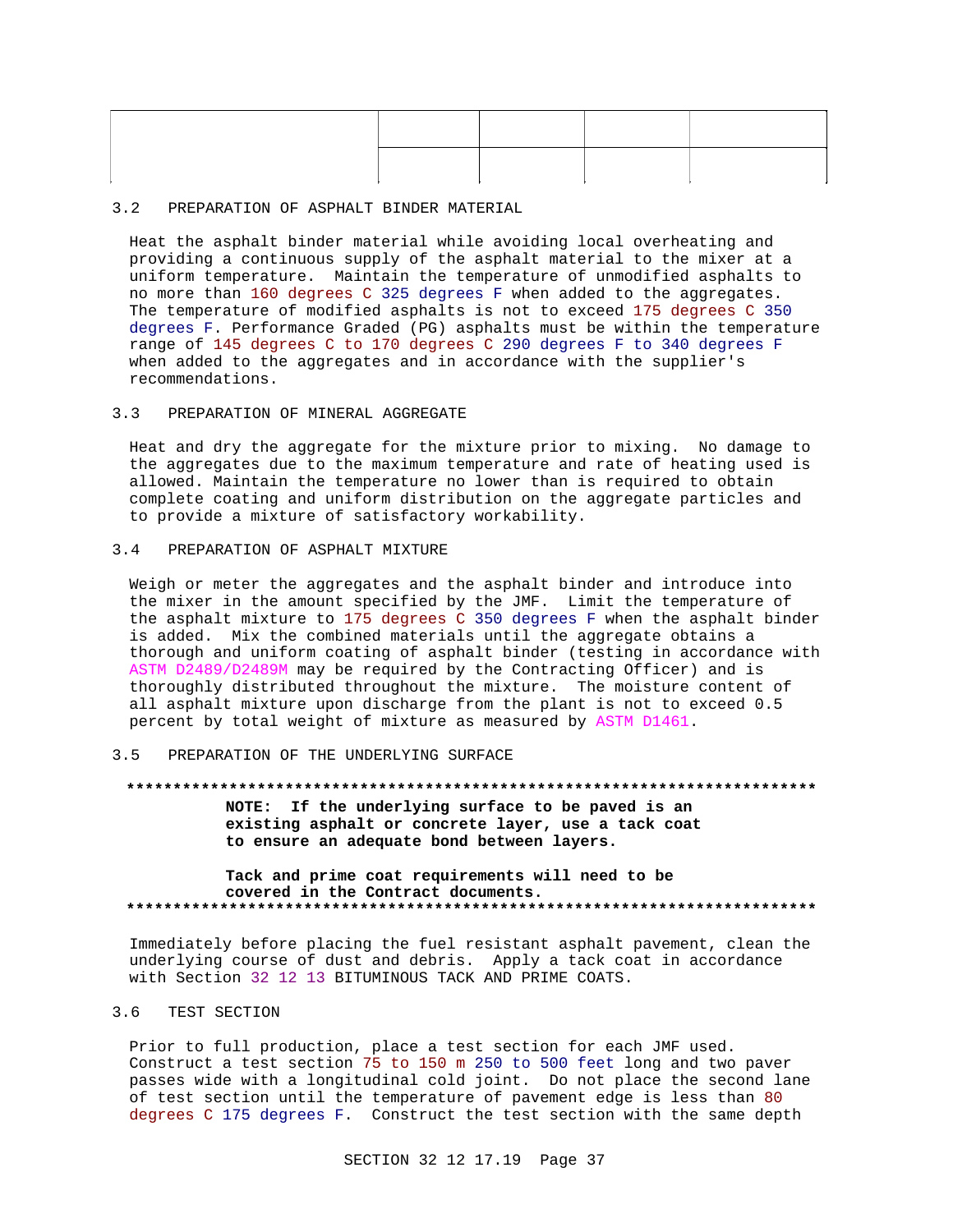as the course which it represents. Ensure the underlying grade or pavement structure upon which the test section is to be constructed is the same or very similar to underlying layer for the project. Use the same equipment and procedures in construction of the test section as on the remainder of the course represented by the test section. Construct the test section as part of the project pavement as approved by the Government.

#### $3.6.1$ Sampling and Testing for Test Section

## NOTE: Table 9 applies only to the test section and localized areas appearing to deviate from the specification. The limits in Tables 1, 2, and 6, apply to the results of 4 full scale production testsrun from each lot. This is the reason the limits listed in Table 9 are different from those listed in Tables 1, 2, and 6.

Obtain one random sample at the plant, triplicate specimens compacted, and tested for stability, and laboratory air voids. Test a portion of the same sample for TMD, aggregate gradation and asphalt content. Test an additional portion of the sample to determine the TSR. Adjust the compactive effort as required to provide TSR specimens with an air void content of 7 plus or minus 1 percent. Obtain four randomly selected cores from the finished pavement mat, and four from the longitudinal joint, and tested for density. Perform random sampling in accordance with procedures contained in ASTM D3665. Construction may continue provided the test results are within the tolerances or exceed the minimum values shown in Table 7. If all test results meet the specified requirements, the test section may remain as part of the project pavement. If test results exceed the tolerances shown, remove and replace the test section and construct another test section at no additional cost to the Government.

| Table 9                                                                                 |                                                               |  |
|-----------------------------------------------------------------------------------------|---------------------------------------------------------------|--|
|                                                                                         | Test Section Requirements for Material and Mixture Properties |  |
| Property                                                                                | Specification Limit                                           |  |
| Aggregate Gradation-Percent Passing (Individual Test Result)                            |                                                               |  |
| 4.75 mm No. 4 and larger                                                                | JMF plus or minus 8                                           |  |
| 2.36, 1.18, 0.60, and 0.30 mmNo. 8, No.<br>16, No. 30, and No. 50                       | JMF plus or minus 6                                           |  |
| $0.15$ and $0.075$ mmNo. 100 and No. 200                                                | JMF plus or minus 2.0                                         |  |
| Asphalt Content, Percent (Individual Test<br>Result)                                    | JMF plus or minus 0.5                                         |  |
| Laboratory Air Voids, Percent (Average of<br>3 specimens)                               | JMF plus or minus 1.0                                         |  |
| VMA, Percent (Average of 3 specimens)                                                   | 14 minimum                                                    |  |
| Tensile Strength Ratio (TSR) (At 7 percent<br>plus or minus 1 percent air void content) | 80 percent minimum                                            |  |
| TSR Conditioned Strength                                                                | 415 kPa 60 psi minimum                                        |  |
| Mat Density, Percent of TMD (Average of 4<br>Random Cores)                              | See Table 2                                                   |  |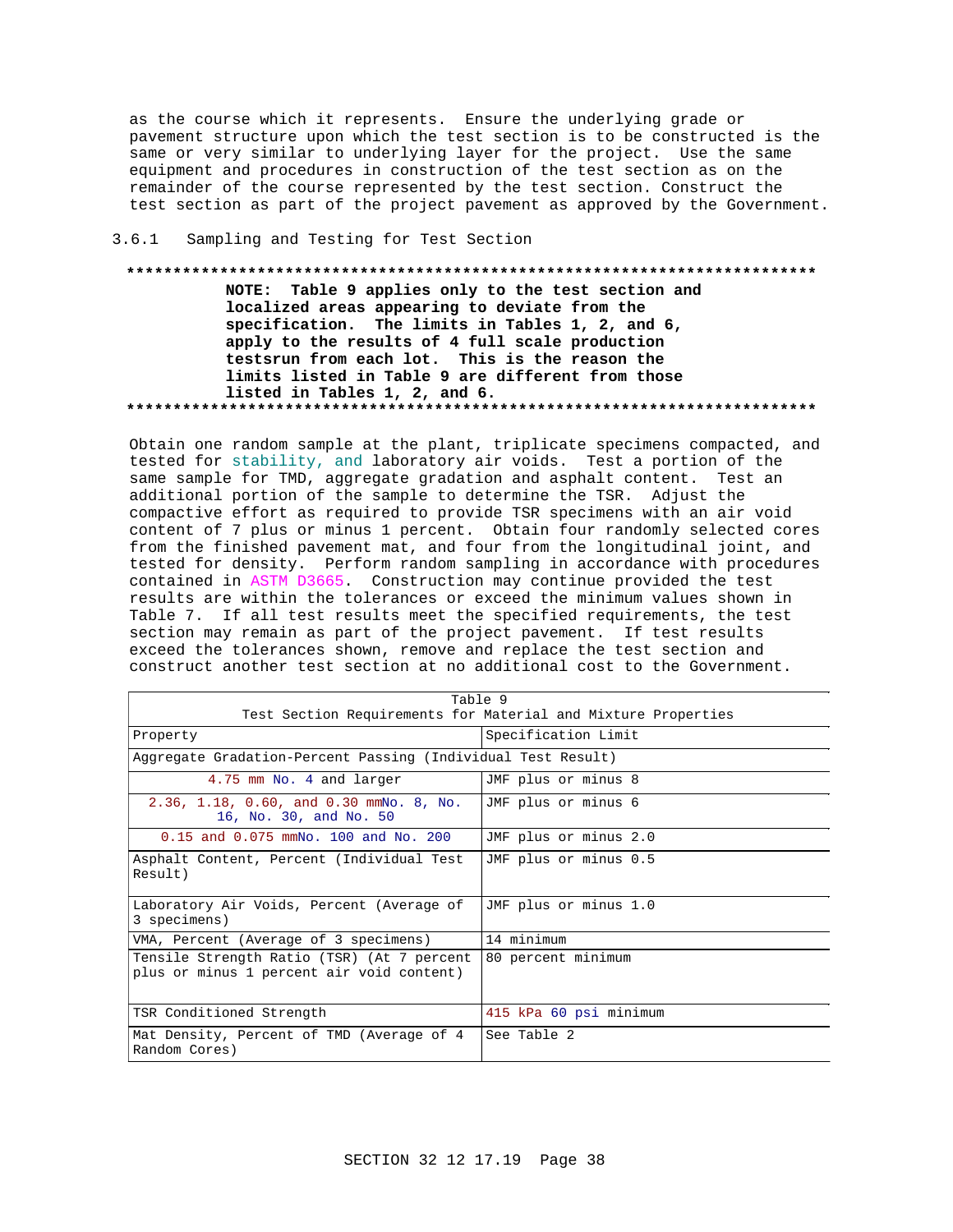| Table 9<br>Test Section Requirements for Material and Mixture Properties |                     |  |
|--------------------------------------------------------------------------|---------------------|--|
| Property                                                                 | Specification Limit |  |
| Joint Density, Percent of TMD (Average of<br>4 Random Cores)             | See Table 2         |  |
| Table 9 cont - Marshall Compaction Requirements                          |                     |  |
| Property                                                                 | Specification Limit |  |

#### 3.6.2 Additional Test Sections

If the initial test section proves to be unacceptable, make the necessary adjustments to the JMF, plant operation, placing procedures, and rolling procedures before beginning construction of a second test section. Construct and evaluate additional test sections, as required, for conformance to the specifications. Full production paving is not allowed until an acceptable test section has been constructed and accepted.

Stability, (Average of 3 specimens) 9560 N 2150 pounds minimum

#### 3.7 TRANSPORTING AND PLACING

## 3.7.1 Transporting

Transport the fuel resistant asphalt mixture from the mixing plant to the site in clean, tight vehicles. Schedule deliveries so that placing and compacting of mixture is uniform with minimum stopping and starting of the paver. Provide adequate artificial lighting for night placements. Hauling over freshly placed material is not permitted until the material has been compacted as specified, and allowed to cool to 60 degrees C 140 degrees F.

## 3.7.2 Placing

Place the mix in lifts of adequate thickness and compacted at a temperature suitable for obtaining density, surface smoothness, and other specified requirements. At daily paving start-up, load the first truck and stage it near the paving operation. Process the second and third truck through the MTV and into the paver. After the third truck has processed through the MTV and paver, the first truck can be deposited into the MTV and paver. If internal temperature of the first truck drops below compaction temperatures, the asphalt mixture will be rejected. The method presented in the previous sentences also applies to when a stoppage or delay exceeds one hour. Upon arrival, place the mixture to the full width by an asphalt paver; strike off in a uniform layer of such depth that, when the work is completed, the required thickness and conform to the grade and contour indicated. Do not broadcast waste mixture onto the mat or recycle it into the paver hopper. Collect waste mixture and dispose off site. Regulate the speed of the paver to eliminate pulling and tearing of the asphalt mat. Begin placement of the mixture along the centerline of a crowned section or on the high side of areas with a one-way slope. Place the mixture in consecutive adjacent strips having a minimum width of 3 m 10 feet. Offset the longitudinal joint in one course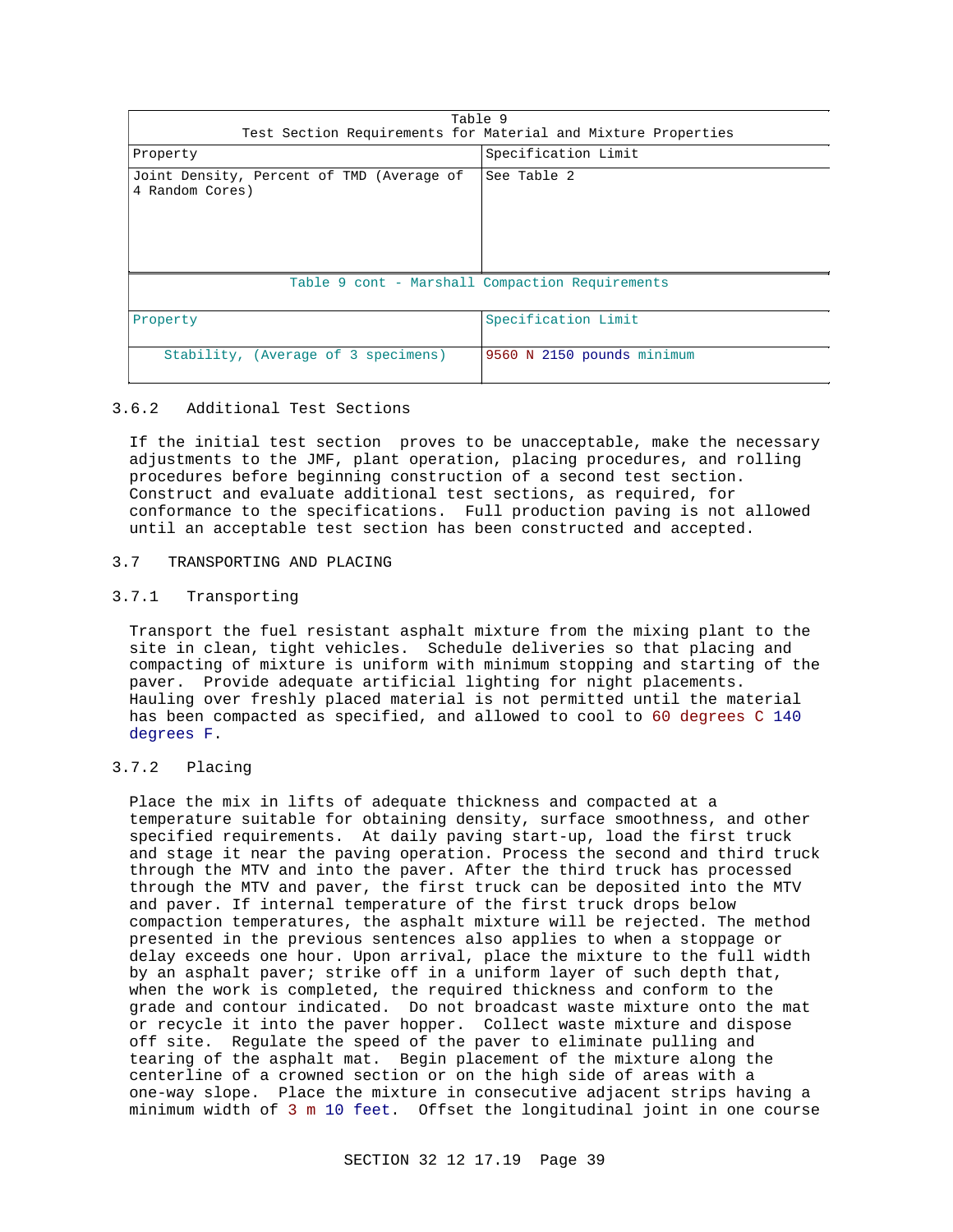from the longitudinal joint in the course immediately below by at least 300 mm 1 foot; however, locate the joint in the surface course at the centerline of the pavement. Offset transverse joints in one course by at least 3 m 10 feet from transverse joints in the previous course. Offset transverse joints in adjacent lanes a minimum of 3 m 10 feet. On isolated areas where irregularities or unavoidable obstacles make the use of mechanical spreading and finishing equipment impractical, the mixture may be spread and luted by hand tools. Construct the free edge of shoulder pavements following a guide (e.g. plumb-bob, stringline, etc.) to prevent various widths of the asphalt shoulder. Contractor may elect to cut-back the asphalt edge to maintain consistent shoulder dimensions shown on the plans.

#### 3.8 COMPACTION OF MIXTURE

## 3.8.1 General

After placing, thoroughly and uniformly compact the mixture by rolling. Compact the surface as soon as possible without causing displacement, cracking or shoving. Determine the sequence of rolling operations and the type of rollers used, except as specified in paragraph FUEL RESISTANT ASPHALT PAVEMENT-PORTLAND CEMENT CONCRETE JOINTS and with the exception that application of more than three passes with a vibratory roller in the vibrating mode is prohibited. Maintain the speed of the roller, at all times, sufficiently slow to avoid displacement of the asphalt mixture and be effective in compaction. Correct at once any displacement occurring as a result of reversing the direction of the roller, or from any other cause.

Furnish sufficient rollers to handle the output of the plant. Continue rolling until the surface is of uniform texture, true to grade and cross section, and the required field density is obtained. To prevent adhesion of the mixture to the roller, keep the wheels properly moistened, but excessive water is not permitted. In areas not accessible to the roller, thoroughly compact the mixture with hand tampers. Remove the full depth of any mixture that becomes loose and broken, mixed with dirt, contains check-cracking, or is in any way defective, replace with fresh fuel resistant asphalt mixture and immediately compact to conform to the surrounding area. Perform this work at no expense to the Government. Skin patching is not allowed.

### 3.8.2 Segregation

Sample and test any material that looks deficient. When the in-place material appears to be segregated, the Government has the option to sample the material and have it tested and compared to the aggregate gradation, asphalt content, and in-place density requirements in Table 7. If the material fails to meet these specification requirements, remove and replace the extent of the segregated material the full depth of the layer of asphalt mixture at no additional cost to the Government. When segregation occurs in the mat, take appropriate action to correct the process so that additional segregation does not occur.

### 3.9 JOINTS

Construct joints to ensure a continuous bond between the courses and to obtain the required density. Provide all joints with the same texture as other sections of the course and meet the requirements for smoothness and grade.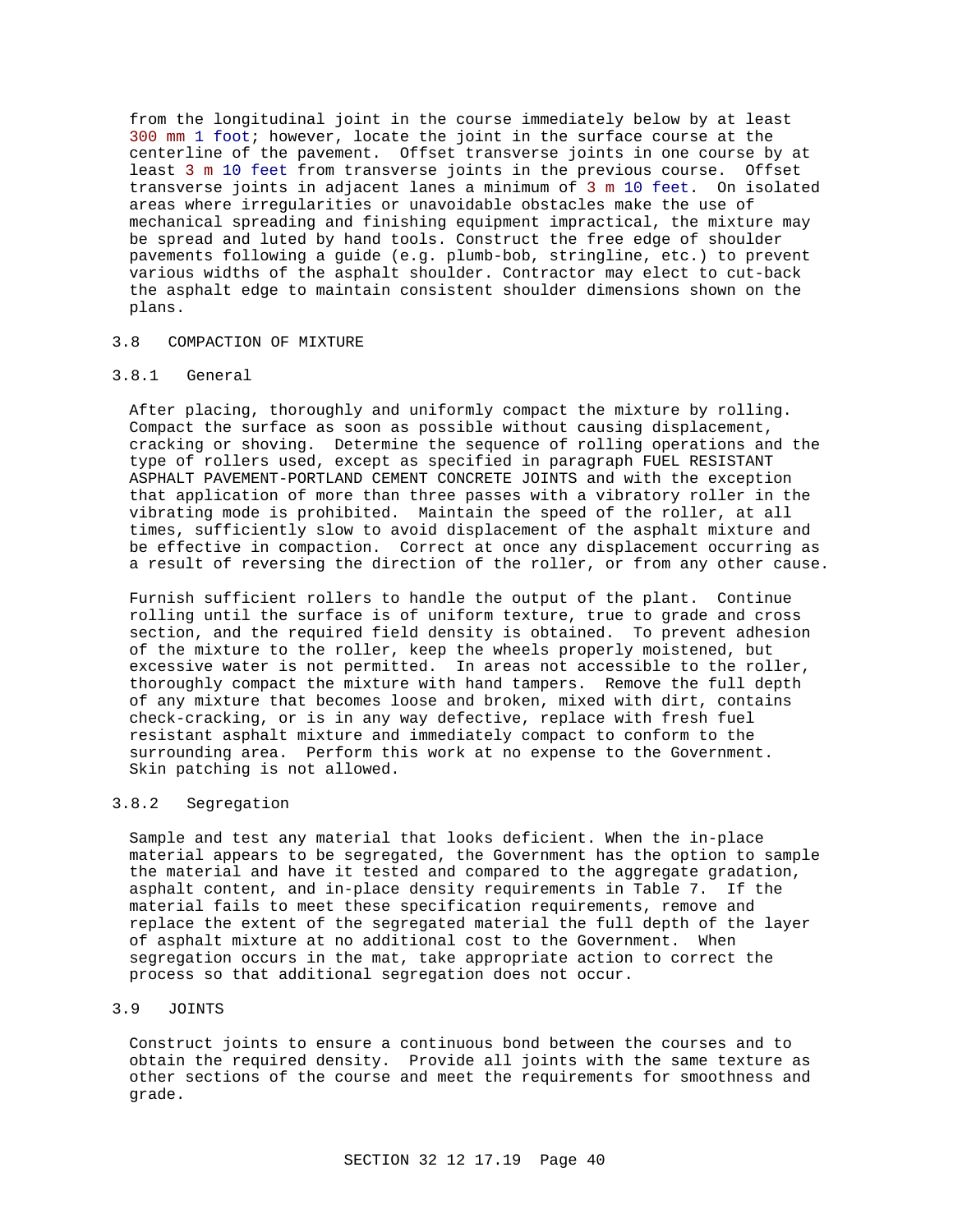### 3.9.1 Transverse Joints

Do not pass the roller over the unprotected end of the freshly laid mixture, except when necessary to form a transverse joint. When necessary to form a transverse joint, construct by means of placing a bulkhead or by tapering the course. Utilize a dry saw cut on the transverse joint full depth and width on a straight line to expose a vertical face prior to placing the adjacent lane. Cutting equipment that uses water as a cooling or cutting agent nor milling equipment is permitted. Remove the cutback material from the project. In both methods, provide a light tack coat of asphalt material to all contact surfaces before placing any fresh mixture against the joint.

### 3.9.2 Longitudinal Joints

Cut back longitudinal joints which are irregular, damaged, uncompacted, cold (less than 80 degrees C 175 degrees F at the time of placing the adjacent lane), or otherwise defective, a maximum of 75 mm 3 inches from the top edge of the lift with a cutting wheel to expose a clean, sound, near vertical surface for the full depth of the course. Remove all cutback material from the project. Attach the cutting wheel to a roller to perform the longitudinal joint cut back. Provide a light tack coat of asphalt material to all contact surfaces prior to placing any fresh mixture against the joint.

### 3.9.3 Fuel Resistant Asphalt Pavement-Portland Cement Concrete Joints

Joints between fuel resistant asphalt pavement and Portland Cement Concrete (PCC) require specific construction procedures for the fuel resistant asphalt pavement. The following criteria are applicable to the first 3 m 10 feet or paver width of fuel resistant asphalt pavement adjacent to the PCC.

- a. Place the fuel resistant asphalt pavement side of the joint in a direction parallel to the joint.
- b. Place the fuel resistant asphalt pavement side sufficiently high so that when fully compacted the fuel resistant asphalt pavement is greater than 3 mm 1/8 inch but less than 6 mm 1/4 inch higher than the PCC side of the joint.
- c. Compact with steel wheel rollers and at least one rubber tire roller. Compact with a rubber tire roller that weights at least 18 metric tons 20 tons with tires inflated to at least 620 kPa 90 psi. Avoid spalling the PCC during placement and compaction of the fuel resistant asphalt pavement. Operate steel wheel rollers in a way that prevents spalling the PCC. Repair any damage to PCC edges or joints as directed by the Government. If damage to the PCC joint or panel edge exceeds a total of 1 m 3 feet, remove and replace the PCC panel at no additional expense to the Government.
- d. After compaction is finished, diamond grind a minimum width of 1 m 3 feet of the fuel resistant asphalt pavement so that the fuel resistant asphalt pavement side is less than 3 mm 1/8 inch higher than the PCC side. Perform diamond grinding in accordance with subparagraph DIAMOND GRINDING above. The fuel resistant asphalt pavement immediately adjacent to the joint is not allowed to be lower than the PCC after the grinding operation. Transition the grinding into the fuel resistant asphalt pavement in a way that ensures good smoothness